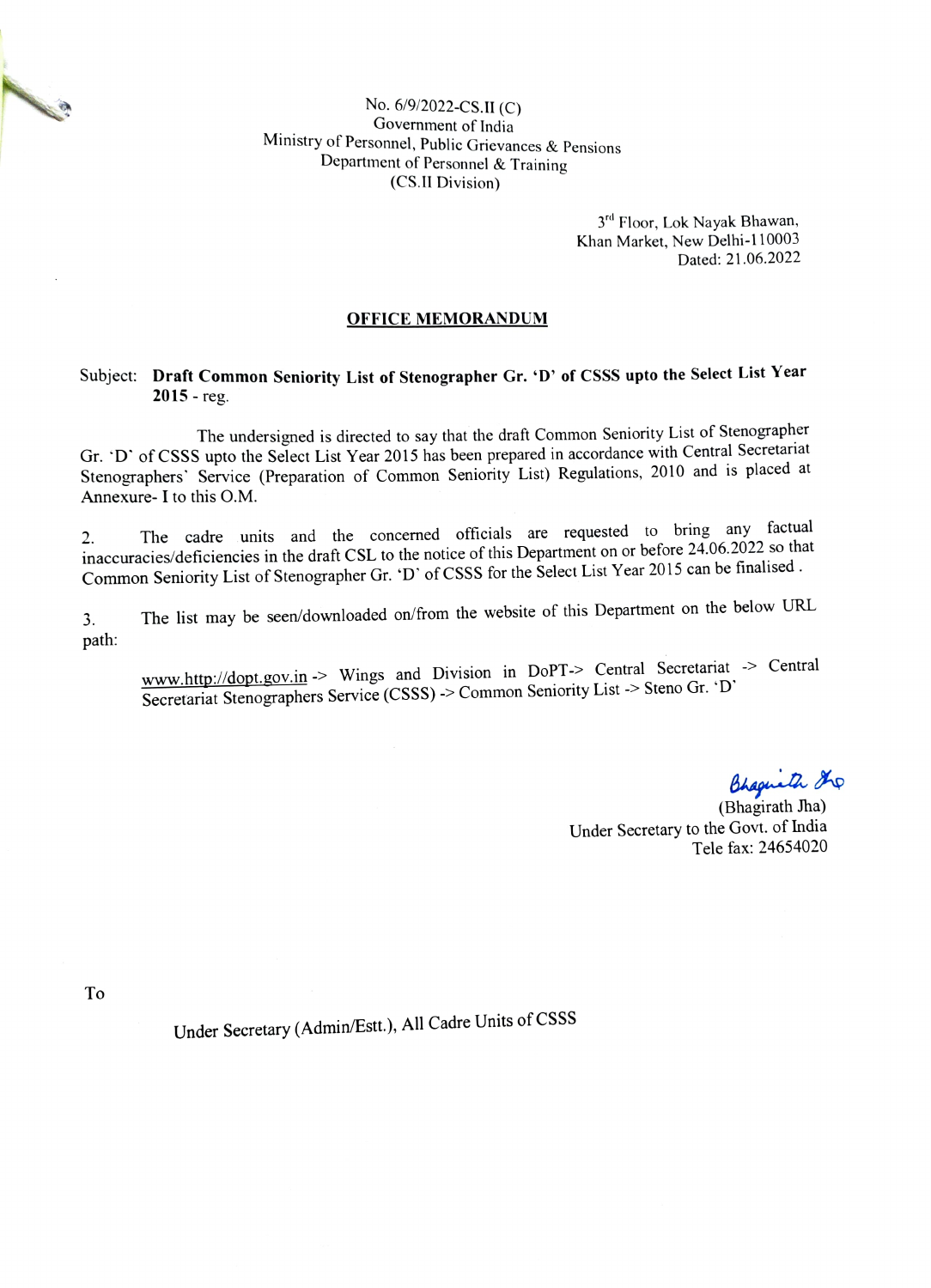|                  |                   |                                                                    |                                     |                            |                         |                |                   | <b>Annexure -I</b>      |
|------------------|-------------------|--------------------------------------------------------------------|-------------------------------------|----------------------------|-------------------------|----------------|-------------------|-------------------------|
|                  |                   | Draft Common Seniorty List for Steno Gr. 'D' of CSSS upto SLY 2015 |                                     |                            |                         |                |                   |                         |
| S.No.            | <b>CSL</b><br>No. | Name (Shri/Smt./Ms.)                                               | <b>Cadre Unit</b>                   | Category                   | Date of<br><b>Birth</b> | <b>SL</b> Year | DR<br><b>Rank</b> | <b>Remarks</b>          |
| 1                | 342               | Shashi Bala                                                        | Science &<br>Technology             | General                    | 02-09-1961              | 1984           | 472               |                         |
| $\overline{2}$   | 446               | Rajbir                                                             | Corporate Affairs                   | General                    | 12-03-1961              | 1984           | <b>RL.45</b>      |                         |
| 3                | 455               | Sushma Batra                                                       | EF & CC                             | General                    | 08-09-1965              | 1984           | <b>RL-86</b>      |                         |
| $\overline{4}$   | 553               | Sudesh Bala Khanna                                                 | Civil Aviation                      | General                    | 17-12-1965              | 1984           | RL.521            |                         |
| $\sqrt{5}$       | 1218              | Bhawana Malhotra                                                   | Road Transport and<br>Highways      | General                    | 30-01-1973              | 1991           | 949               |                         |
| 6                | 1332              | Ashok Kumar Verma                                                  | Personnel &<br>Training             | General                    | 13-10-1973              | 1993           | 57                |                         |
| $\boldsymbol{7}$ | 1486              | Tirath Raj Yadav                                                   | Youth Affairs and<br><b>Sports</b>  | General                    | 08-01-1970              | 1994           |                   |                         |
| $\,8\,$          | 2131              | Babita                                                             | Telecommunications                  | <b>SC</b>                  | 01-06-1980              | 2005           |                   |                         |
| 9                | 2283              | Nishi Rani                                                         | Power                               | Genl.                      | 12-03-1961              | 2006           |                   |                         |
| 10               | 2287              | Mahesh Roy                                                         | <b>Health and Family</b><br>Welfare | General                    | 15-12-1977              | 2008           |                   |                         |
| 11               | 2288              | Divya Bajaj                                                        | Road Transport and<br>Highways      | General                    | 17-06-1967              | 2009           |                   |                         |
| 12               | 2289              | Aruna Bansal                                                       | Home Affairs                        | General                    | 07-04-1990              | 2009           |                   | Compassio<br>nate Appt. |
| 13               | 2290              | Mukesh Kumar                                                       | Home Affairs                        | <b>SC</b>                  | 06-09-1983              | 2009           |                   | Compassio<br>nate Appt. |
| 14               | 2291              | Mamta Juneja                                                       | Steel                               | General                    | 21-11-1975              | 2010           | 96                |                         |
| 15               | 2292              | Uma                                                                | Defence                             | General                    | 10-04-1984              | 2010           | 116               |                         |
| 16               | 2294              | Hemlata Mathur                                                     | Coal                                | SC                         | 01-10-1985              | 2010           | 150               |                         |
| 17               | 2295              | Poonam Kathuria Rana                                               | Finance<br>(Expenditure)            | General                    | 06-10-1985              | 2010           | 158               |                         |
| 18               | 2296              | Govind Singh                                                       | NITI Aayog                          | General                    | 29-11-1984              | 2010           | 160               |                         |
| 19               | 2297              | Ranjana Kumari                                                     | <b>UPSC</b>                         | OBC                        | 31-12-1985              | 2010           | 163               |                         |
| 20               | 2298              | Roman Kumar                                                        | Chemicals and<br>Fertilizers        | General                    | 23-10-1987              | 2010           | 172               |                         |
| 21               | 2299              | Deepika Bansal                                                     | New & Renewable<br>Energy           | General                    | 16-08-1988              | 2010           | 173               |                         |
| 22               | 2300              | Yashomati Nandini Verma                                            | Finance<br>(Expenditure)            | <b>SC</b>                  | 07-07-1982              | 2010           | 174               |                         |
| 23               | 2301              | Dolly                                                              | Defence                             | General                    | 05-09-1983              | 2010           | 175               |                         |
| 24               | 2302              | Tapasya Arora                                                      | Personnel &<br>Training             | General                    | 31-12-1984              | 2010           | 176               |                         |
| 25               | 2303              | Jaya Mittra                                                        | Telecommunications                  | General                    | 27-05-1987              | 2010           | 177               |                         |
| 26               | 2304              | Siddarth Chhibber                                                  | Health and Family<br>Welfare        | General                    | 04-04-1989              | 2010           | 178               |                         |
| 27               | 2305              | Tarun Kumar Singhania                                              | Power                               | General                    | 30-08-1976              | 2010           | 180               |                         |
| 28               | 2306              | Sulekha                                                            | Defence                             | <b>SC</b>                  | 24-03-1986              | 2010           | 181               |                         |
| 29               | 2307              | Sunaina Gill                                                       | Personnel &<br>Training (Pensions)  | General                    | 25-10-1984              | 2010           | 188               |                         |
| 30               | 2309              | Anil Bhatti                                                        | Agriculture &<br>Farmers Welfare    | $\ensuremath{\mathbf{SC}}$ | 03-10-1978              | 2010           | 193               |                         |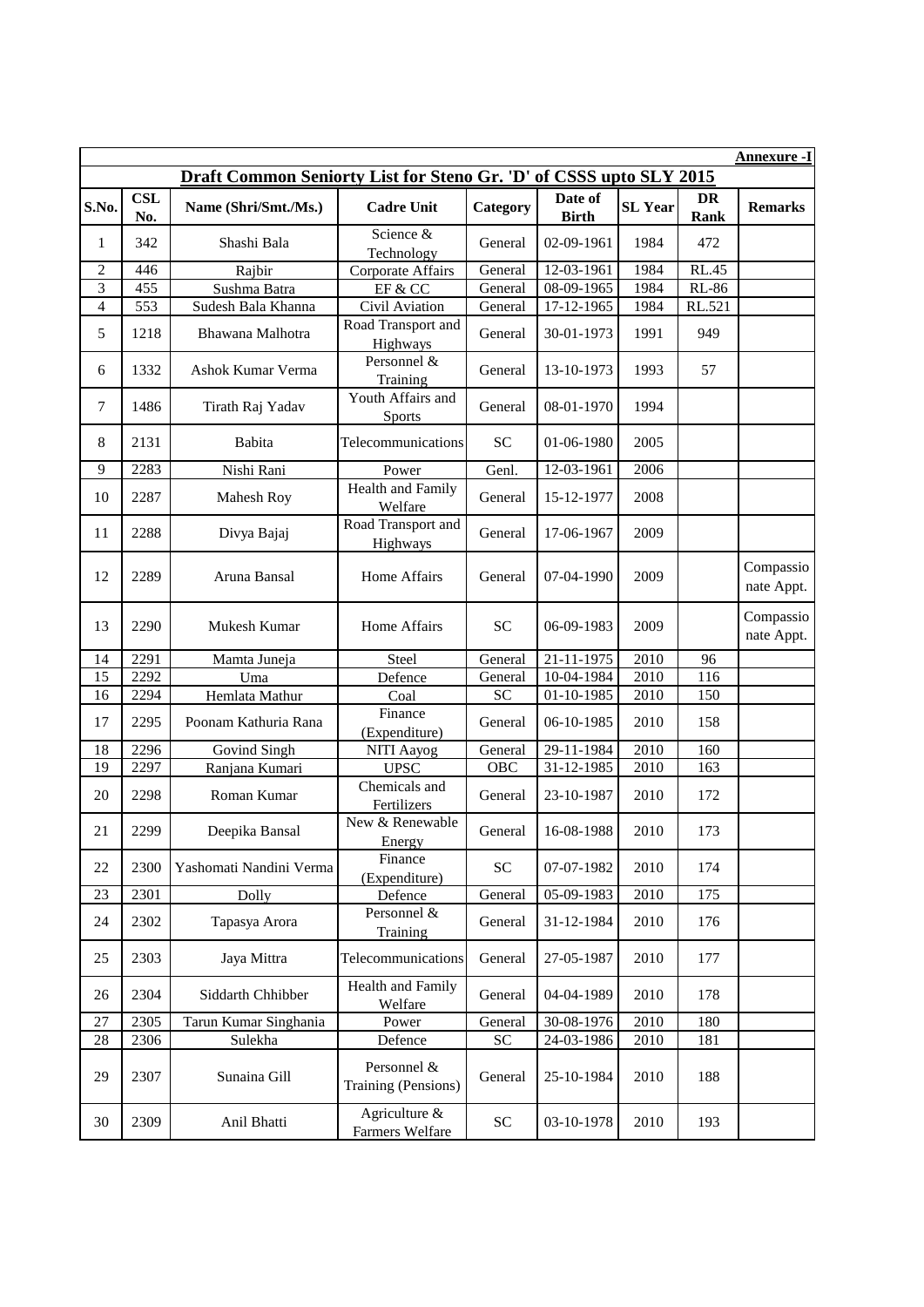| S.No. | <b>CSL</b><br>No. | Name (Shri/Smt./Ms.)   | <b>Cadre Unit</b>                    | Category        | Date of<br><b>Birth</b>  | <b>SL</b> Year   | <b>DR</b><br>Rank | <b>Remarks</b>                  |
|-------|-------------------|------------------------|--------------------------------------|-----------------|--------------------------|------------------|-------------------|---------------------------------|
| 31    | 2310              | Pankaj Kumar           | Commerce                             | General         | $30-03-1985$             | 2010             | 195               |                                 |
| 32    | 2311              | Shalini Dogra          | <b>Education</b> (erstwhile<br>HRD)  | $SC*$           | 15-04-1985               | 2010             | 196               |                                 |
| 33    | 2312              | Gurpreet Kaur          | <b>Health and Family</b><br>Welfare  | General         | 12-07-1984               | 2010             | 202               |                                 |
| 34    | 2313              | Santosh Kumar          | Information &<br><b>Broadcasting</b> | General         | 01-03-1986               | 2010             | 205               | Repatriated<br>on<br>13.06.2016 |
| 35    | 2314              | Sumit Bankoti          | <b>DPIIT</b>                         | General         | 13-03-1992               | 2010             | $\overline{207}$  |                                 |
| 36    | 2315              | Akash Bhardwaj         | Chemicals and<br>Fertilizers         | General         | 12-03-1989               | 2010             | 212               |                                 |
| 37    | 2317              | Geeta                  | Power                                | General         | 04-08-1985               | 2010             | 218               |                                 |
| 38    | 2318              | Krishan Chandra Parewa | Personnel &<br>Training (ARPG)       | <b>SC</b>       | 15-10-1986               | 2010             | 219               |                                 |
| 39    | 2319              | Pankaj Gandhi          | Personnel &<br>Training              | General         | 24-03-1985               | 2010             | 224               |                                 |
| 40    | 2320              | Saurabh Tiwari         | <b>Textiles</b>                      | General         | 13-07-1985               | 2010             | 229               |                                 |
| 41    | 2321              | Harjot Singh           | Personnel &<br>Training              | General         | 03-08-1990               | 2010             | 230               |                                 |
| 42    | 2322              | Ritu Dutta             | Commerce                             | General         | 19-08-1988               | $\frac{2010}{ }$ | 231               |                                 |
| 43    | 2323              | Jaya Mamgain           | Commerce                             | General         | 11-12-1984               | 2010             | 232               |                                 |
| 44    | 2324              | Shobha Raghave         | Agriculture &<br>Farmers Welfare     | General         | 03-06-1987               | 2010             | 235               |                                 |
| 45    | 2325              | Sri Ram                | EF & CC                              | <b>SC</b>       | 09-09-1981               | 2010             | 241               |                                 |
| 46    | 2326              | Prerna Dimri Sharma    | Health and Family<br>Welfare         | General         | 01-10-1987               | 2010             | 242               |                                 |
| 47    | 2327              | Hemant Kumar           | Home Affairs<br>(PMO)                | <b>SC</b>       | 10-08-1980               | 2010             | 244               |                                 |
| 48    | 2328              | Shailesh Dwivedi       | Home Affairs (Cab<br>Sectt.)         | General         | 03-07-1986               | 2010             | 245               |                                 |
| 49    | 2329              | Ritika Arora           | Ayush                                | General         | 06-02-1985               | 2010             | 246               |                                 |
| 50    | 2330              | Pooja                  | Chemicals and<br>Fertilizers (DCPC)  | $OBC*$          | 31-07-1988               | 2010             | 252               |                                 |
| 51    | 2331              | Deepti Sharma          | <b>UPSC</b>                          | General         | 22-09-1983               | 2010             | 253               |                                 |
| 52    | 2332              | Geetu Sheel            | Telecommunications                   | <b>SC</b>       | 12-08-1982               | 2010             | 256               |                                 |
| 53    | 2333              | <b>Chander Prakash</b> | Personnel &<br>Training              | General         | 23-07-1983               | 2010             | 260               |                                 |
| 54    | 2334              | Rajni                  | <b>DoNER</b>                         | $\overline{SC}$ | 28-09-1982               | 2010             | 261               |                                 |
| 55    | 2335              | Som Dutt               | Finance<br>(Expenditure)             | General         | 02-03-1987               | 2010             | 262               |                                 |
| 56    | 2336              | Ruby Sharma            | Health and Family<br>Welfare         | General         | 25-09-1984               | 2010             | 263               |                                 |
| 57    | 2337              | Neha Gupta             | Agriculture &<br>Farmers Welfare     | General         | 21-07-1987               | 2010             | 267               |                                 |
| 58    | 2338              | Archana Pathak         | NITI Aayog                           | General         | 29-07-1986               | 2010             | 271               |                                 |
| 59    | 2339              | Niranjani              | Finance                              | ${\rm SC}$      | $\overline{0}$ 4-04-1980 | 2010             | 278               |                                 |
| 60    | 2340              | Ritu                   | <b>UPSC</b>                          | ${\rm OBC^*}$   | 26-03-1988               | 2010             | 280               |                                 |
| 61    | 2341              | <b>Baljeet Singh</b>   | Defence<br>Food and Public           | General         | $\overline{07}$ -08-1987 | 2010             | 282               |                                 |
| 62    | 2343              | Arvind Kumar Sharma    | Distribution                         | General         | 01-11-1985               | 2010             | 284               |                                 |
| 63    | 2344              | Meena Sourab Daroch    | Commerce                             | $SC^*$          | 11-03-1988               | 2010             | 285               |                                 |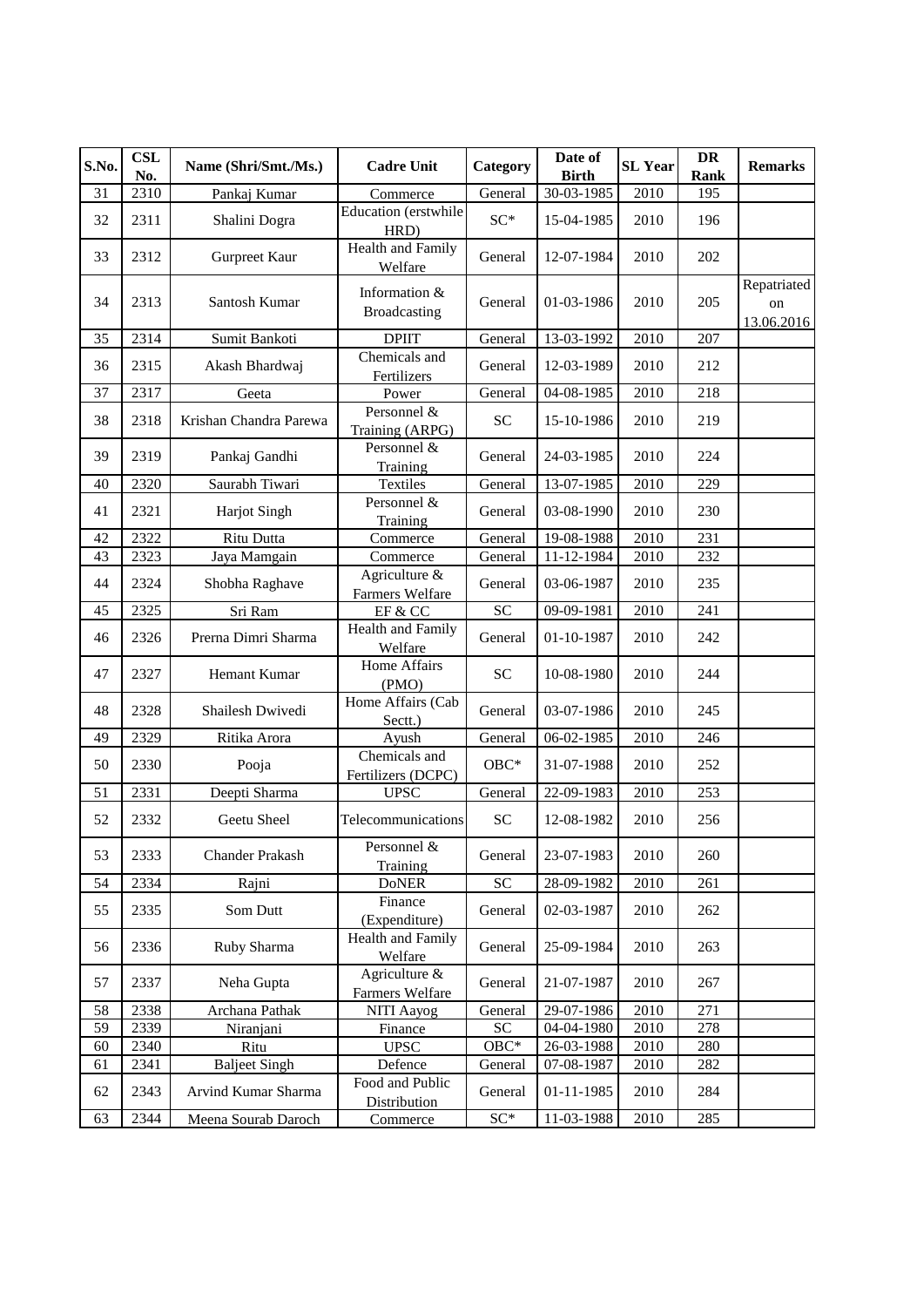| S.No. | <b>CSL</b><br>No. | Name (Shri/Smt./Ms.) | <b>Cadre Unit</b>                              | Category                   | Date of<br><b>Birth</b> | <b>SL</b> Year    | <b>DR</b><br>Rank | <b>Remarks</b>        |
|-------|-------------------|----------------------|------------------------------------------------|----------------------------|-------------------------|-------------------|-------------------|-----------------------|
| 64    | 2346              | Neha Thakur          | Personnel &<br>Training (ISTM)                 | General                    | 06-01-1985              | 2010              | 289               |                       |
| 65    | 2347              | Mamta Rani           | Information &<br><b>Broadcasting</b>           | <b>SC</b>                  | 13-10-1982              | 2010              | 290               |                       |
| 66    | 2348              | Pushpendra Kumar     | Home Affairs (Cab<br>Sectt.)                   | General                    | 19-04-1991              | 2010              | 305               |                       |
| 67    | 2349              | Savita Kwatra        | Telecommunications                             | General                    | 01-07-1991              | 2010              | 308               |                       |
| 68    | 2350              | Shikha               | <b>NITI Aayog</b>                              | $SC*$                      | 13-01-1984              | $\overline{2010}$ | 311               |                       |
| 69    | 2352              | Kavita               | Science &<br>Technology                        | General                    | 21-04-1987              | 2010              | 313               |                       |
| 70    | 2353              | Javed                | <b>DPIIT</b>                                   | General                    | 16-01-1984              | 2010              | 314               |                       |
| 71    | 2354              | Kamal Singh          | Information &<br>Broadcasting                  | <b>SC</b>                  | 22-08-1987              | 2010              | 316               |                       |
| 72    | 2355              | Sita Raturi          | Agriculture &<br>Farmers Welfare               | General                    | 01-06-1985              | 2010              | 318               |                       |
| 73    | 2356              | Mohd. Azharuddin     | Telecommunications                             | OBC*                       | 21-06-1987              | 2010              | 319               |                       |
| 74    | 2357              | <b>Susheel Kumar</b> | Information &<br>Broadcasting                  | <b>OBC</b>                 | 16-06-1990              | 2010              | 323               |                       |
| 75    | 2358              | Sushil Kumar         | Personnel &<br>Training                        | <b>SC</b>                  | 20-10-1979              | 2010              | 324               |                       |
| 76    | 2359              | Ekta Sahi            | Fishries, Animal<br>Husbandary and<br>Dairying | General                    | 03-09-1976              | 2010              | 325               |                       |
| 77    | 2360              | Niraj Kumar          | Education (erstwhile<br>HRD)                   | General                    | 25-12-1984              | 2010              | 327               |                       |
| 78    | 2361              | Kaushal Kumari       | Food and Public<br>Distribution                | <b>SC</b>                  | 06-07-1984              | 2010              | 329               |                       |
| 79    | 2362              | Rakesh Kumar Salodia | Education (erstwhile<br>HRD)                   | <b>SC</b>                  | 02-06-1984              | 2010              | 333               |                       |
| 80    | 2363              | Ritu Rani            | <b>DoNER</b>                                   | General                    | $15 - 08 - 1987$        | 2010              | 335               |                       |
| 81    | 2364              | Deepak Pant          | Information &<br><b>Broadcasting</b>           | General                    | 28-04-1984              | 2010              | 338               |                       |
| 82    | 2366              | Virat Kanchan        | Labour &<br>Employment                         | <b>OBC</b>                 | 08-07-1988              | 2010              | 346               |                       |
| 83    | 2367              | <b>Tejpal Singh</b>  | Personnel &<br>Training (ARPG)                 | $OBC*$                     | 18-08-1988              | 2010              | 347               |                       |
| 84    | 2368              | Shruti               | Information &<br><b>Broadcasting</b>           | General                    | 01-06-1986              | 2010              | 348               |                       |
| 85    | 2369              | Rajan                | Science &<br>Technology (DBT)                  | $\ensuremath{\mathbf{SC}}$ | 08-02-1986              | 2010              | 350               |                       |
| 86    | 2370              | Neha Mittal          | Skill Development<br>& Entrepreneurship        | General                    | 12-12-1986              | 2010              | 351               |                       |
| 87    | 2371              | Jitender Sharma      | Finance<br>(Expenditure)                       | General                    | 10-10-1986              | 2010              | 352               | Category -<br>General |
| 88    | 2372              | Shobha Ritash Chand  | Youth Affairs and<br><b>Sports</b>             | $SC^*$                     | 01-03-1985              | 2010              | 353               |                       |
| 89    | 2373              | Seema Tiwari         | Education (erstwhile<br>HRD)                   | General                    | 15-11-1983              | 2010              | 354               |                       |
| 90    | 2374              | Shiv Kumar Verma     | Defence                                        | General                    | 07-04-1989              | 2010              | 356               |                       |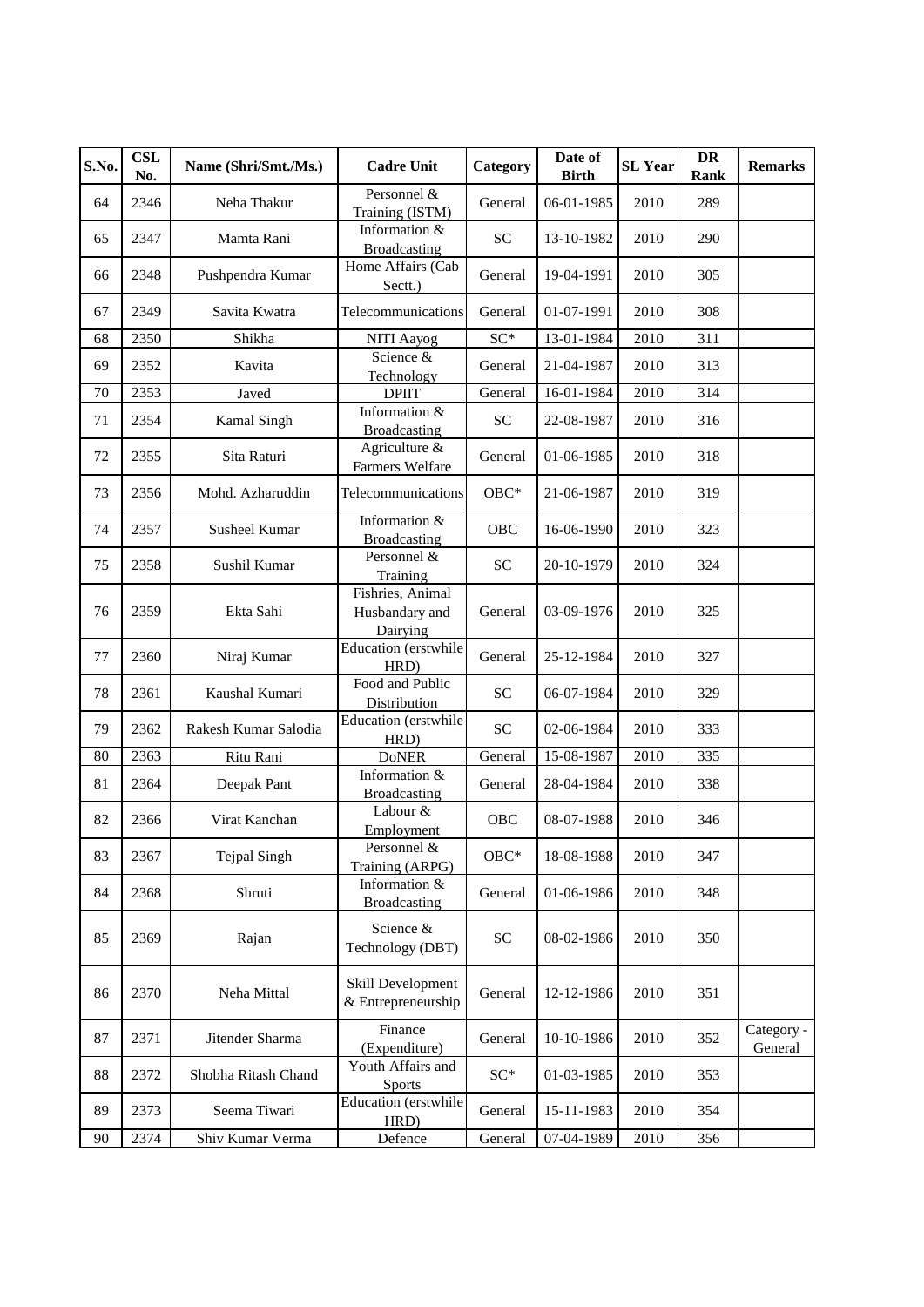| S.No. | <b>CSL</b><br>No. | Name (Shri/Smt./Ms.)    | <b>Cadre Unit</b>                            | Category                          | Date of<br><b>Birth</b> | <b>SL</b> Year    | <b>DR</b><br>Rank | <b>Remarks</b>                          |
|-------|-------------------|-------------------------|----------------------------------------------|-----------------------------------|-------------------------|-------------------|-------------------|-----------------------------------------|
| 91    | 2375              | Sanjeev Kumar           | Commerce                                     | General                           | 15.08.1980              | 2010              | 359               |                                         |
| 92    | 2376              | Umesh Kumar             | Defence                                      | <b>OBC</b>                        | 25-03-1987              | 2010              | 361               |                                         |
| 93    | 2377              | Deep Kumar              | <b>Textiles</b>                              | <b>SC</b>                         | 27-07-1984              | 2010              | 362               |                                         |
| 94    | 2378              | Anil Kumar              | Power                                        | General                           | 13-02-1976              | 2010              | 364               |                                         |
| 95    | 2379              | Asha Bansal Gupta       | Agriculture &<br>Farmers Welfare             | General                           | 16-11-1987              | 2010              | 366               |                                         |
| 96    | 2380              | Ajay Kumar              | Information &<br>Broadcasting                | General                           | 19-02-1985              | 2010              | 367               |                                         |
| 97    | 2381              | Ishwear Chandra Chauhan | Personnel &<br>Training                      | <b>OBC</b>                        | 20-03-1983              | 2010              | 373               |                                         |
| 98    | 2382              | Ram Milan               | Steel                                        | $OBC*$                            | 03-04-1989              | 2010              | 376               | Tech<br>Resignation<br>on<br>18.04.2018 |
| 99    | 2383              | Manish Kumar Yadav      | Civil Aviation                               | <b>OBC</b>                        | 20-05-1986              | 2010              | 378               |                                         |
| 100   | 2384              | Ruchi Chopra            | Defence                                      | General                           | 20-08-1985              | 2010              | 380               |                                         |
| 101   | 2385              | Harish Pandey           | Agriculture &<br>Farmers Welfare             | General                           | 23-02-1986              | 2010              | 382               |                                         |
| 102   | 2386              | Dharm Veer Yadav        | <b>DPIIT</b>                                 | $\overline{G}$ eneral             | 02-03-1986              | $\overline{2010}$ | 384               |                                         |
| 103   | 2387              | Pradeep Agnihotri       | Commerce(Supply)                             | General                           | 09-03-1984              | 2010              | 385               |                                         |
| 104   | 2388              | Neha Sharma             | Jal Shakti                                   | General                           | 30-06-1986              | 2010              | 386               |                                         |
| 105   | 2389              | Rekha Rani              | Personnel &<br>Training                      | <b>SC</b>                         | 18-07-1983              | 2010              | 387               |                                         |
| 106   | 2390              | Mahaveer Prasad Gupta   | Defence                                      | General                           | $02 - 04 - 1990$        | 2010              | 388               |                                         |
| 107   | 2391              | Mahesh                  | <b>Rural Development</b><br>(Land Resources) | General                           | 24-03-1986              | 2010              | 391               |                                         |
| 108   | 2392              | Sanjay Kumar Marmit     | <b>NITI Aayog</b>                            | $SC^*$                            | 01-07-1989              | 2010              | 392               |                                         |
| 109   | 2393              | Pooja                   | Information &<br><b>Broadcasting</b>         | General                           | 20-02-1991              | 2010              | 394               |                                         |
| 110   | 2394              | Nivi Gandhi             | Personnel &<br>Training                      | General                           | 17-04-1987              | 2010              | 395               |                                         |
| 111   | 2395              | Pooja Sharma            | Road Transport and<br>Highways               | General                           | 17-09-1987              | 2010              | 397               |                                         |
| 112   | 2396              | Raghuvendra Kumar       | Chemicals and<br>Fertilizers (DCPC)          | OBC*                              | 04-04-1992              | 2010              | 400               |                                         |
| 113   | 2397              | Anup Singh              | Education (erstwhile<br>HRD)                 | OBC                               | 01-07-1991              | 2010              | 402               |                                         |
| 114   | 2398              | Gunjan                  | Information &<br><b>Broadcasting</b>         | General                           | 15-11-1985              | 2010              | 405               |                                         |
| 115   | 2399              | Geeta Dhakoliya         | Finance                                      | $\ensuremath{\mathbf{SC}}\xspace$ | 16-05-1981              | 2010              | 407               |                                         |
| 116   | 2400              | Ravi Kumar              | Health and Family<br>Welfare                 | $OBC*$                            | 06-03-1986              | 2010              | 415               |                                         |
| 117   | 2401              | Niti Rathore            | Education (erstwhile<br>HRD)                 | $SC^*$                            | 24-08-1988              | 2010              | 416               |                                         |
| 118   | 2402              | Sheetal                 | Defence                                      | $SC^*$                            | 23-11-1986              | 2010              | 419               |                                         |
| 119   | 2403              | Praveen Kumar           | Health and Family<br>Welfare                 | SC <sub>1</sub>                   | 09-08-1978              | 2010              | 420               |                                         |
| 120   | 2404              | Deepti                  | Finance                                      | $SC^*$                            | 16-09-1989              | 2010              | 421               |                                         |
| 121   | 2405              | Narender Kumar          | Road Transport and<br>Highways               | $SC^*$                            | 05-06-1984              | 2010              | 422               |                                         |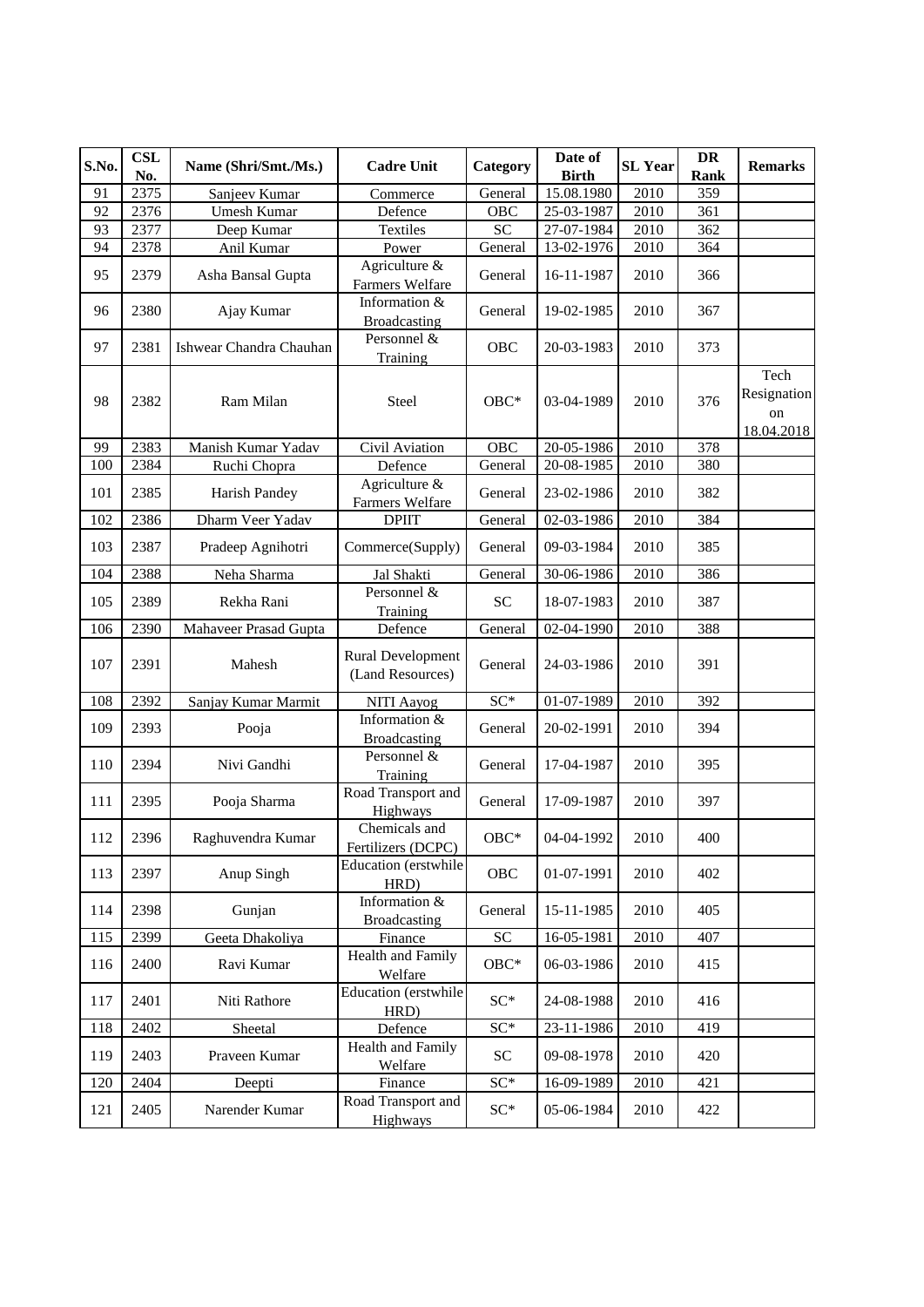| S.No. | <b>CSL</b><br>No. | Name (Shri/Smt./Ms.)   | <b>Cadre Unit</b>                              | Category        | Date of<br><b>Birth</b> | <b>SL</b> Year | DR<br>Rank | <b>Remarks</b>                                      |
|-------|-------------------|------------------------|------------------------------------------------|-----------------|-------------------------|----------------|------------|-----------------------------------------------------|
| 122   | 2407              | Krishna                | Agriculture &<br>Farmers Welfare               | General         | 10-11-1987              | 2010           | 427        |                                                     |
| 123   | 2408              | Pooja                  | <b>Home Affairs</b><br>(PMO)                   | General         | 28-03-1990              | 2010           | 428        |                                                     |
| 124   | 2409              | Mithun Pal Singh       | Science &<br>Technology (DSIR)                 | $SC^*$          | 05-08-1990              | 2010           | 429        |                                                     |
| 125   | 2410              | Rajan Prajapati        | Agriculture $\&$<br>Farmers Welfare            | $OBC*$          | 10-08-1984              | 2010           | 430        |                                                     |
| 126   | 2411              | Madhu Bangwal          | NITI Aayog                                     | General         | 29-01-1986              | 2010           | 432        |                                                     |
| 127   | 2412              | Silky                  | Agriculture &<br>Farmers Welfare               | General         | 13-02-1987              | 2010           | 434        |                                                     |
| 128   | 2413              | Shilpi                 | New & Renewable<br>Energy                      | $SC^*$          | 10-01-1992              | 2010           | 435        | On<br>deputation<br>to DERC<br>w.e.f.<br>02.12.2020 |
| 129   | 2414              | Anju Rani              | Civil Aviation                                 | $\overline{SC}$ | 10-03-1981              | 2010           | 436        |                                                     |
| 130   | 2416              | Anshu Sharma           | EF & CC                                        | General         | 02-01-1985              | 2010           | 439        |                                                     |
| 131   | 2417              | Anita                  | Telecommunications                             | $OBC*$          | 07-01-1986              | 2010           | 443        |                                                     |
| 132   | 2418              | Anamika                | Finance                                        | <b>SC</b>       | 12-01-1987              | 2010           | 444        |                                                     |
| 133   | 2419              | Jitendra Kumar         | Agriculture &<br>Farmers Welfare               | <b>OBC</b>      | 21-02-1987              | 2010           | 445        |                                                     |
| 134   | 2420              | Harish Chandra Ratoori | Power                                          | General         | 05-09-1983              | 2010           | 448        |                                                     |
| 135   | 2421              | Anshumalika            | <b>Heavy Industries</b>                        | OBC             | 10-10-1988              | 2010           | 452        |                                                     |
| 136   | 2422              | <b>B.Minakshi</b>      | Home Affairs                                   | $\overline{SC}$ | 29-05-1981              | 2010           | 456        |                                                     |
| 137   | 2423              | Ravinder Kumar         | <b>MSME</b>                                    | $SC*$           | 06-10-1984              | 2010           | 460        |                                                     |
| 138   | 2424              | Priyanka Kumari        | Finance<br>(Expenditure)                       | <b>OBC</b>      | 05-11-1983              | 2010           | 461        |                                                     |
| 139   | 2425              | Bhavana Sagar          | Fishries, Animal<br>Husbandary and<br>Dairying | <b>SC</b>       | 30-01-1984              | 2010           | 462        |                                                     |
| 140   | 2426              | <b>Baby</b>            | Information &<br><b>Broadcasting</b>           | <b>SC</b>       | 18-01-1980              | 2010           | 464        |                                                     |
| 141   | 2427              | Kanwaljeet             | <b>Heavy Industries</b>                        | <b>SC</b>       | 26-03-1990              | 2010           | 465        |                                                     |
| 142   | 2428              | Yashpal Arya           | Home Affairs                                   | <b>SC</b>       | 12-09-1987              | 2010           | 467        |                                                     |
| 143   | 2429              | <b>Inderpal Singh</b>  | <b>Rural Development</b>                       | $SC^*$          | 14-12-1986              | 2010           | 469        |                                                     |
| 144   | 2431              | Vipin Arora            | Social Justice &<br>Empowerment                | General         | 09-07-1986              | 2010           | 472        |                                                     |
| 145   | 2432              | <b>Honey Kumar</b>     | Finance                                        | $SC^*$          | 09-03-1985              | 2010           | 473        |                                                     |
| 146   | 2433              | Amit Kumar             | Agriculture &<br>Farmers Welfare               | General         | 12-03-1990              | 2010           | 475        |                                                     |
| 147   | 2434              | Premlata Sinha         | Telecommunications                             | OBC             | 04-08-1989              | 2010           | 477        |                                                     |
| 148   | 2435              | Beena Choudhary        | Commerce                                       | $OBC*$          | 24-06-1988              | 2010           | 479        |                                                     |
| 149   | 2436              | Nidhi Kumari Gupta     | Social Justice &<br>Empowerment<br>(NCSC)      | OBC             | 24-09-1990              | 2010           | 480        |                                                     |
| 150   | 2437              | Mukesh Kumar           | Agriculture &<br>Farmers Welfare               | General         | 15-09-1988              | 2010           | 481        | Tech<br>Resign<br>06.06.2015                        |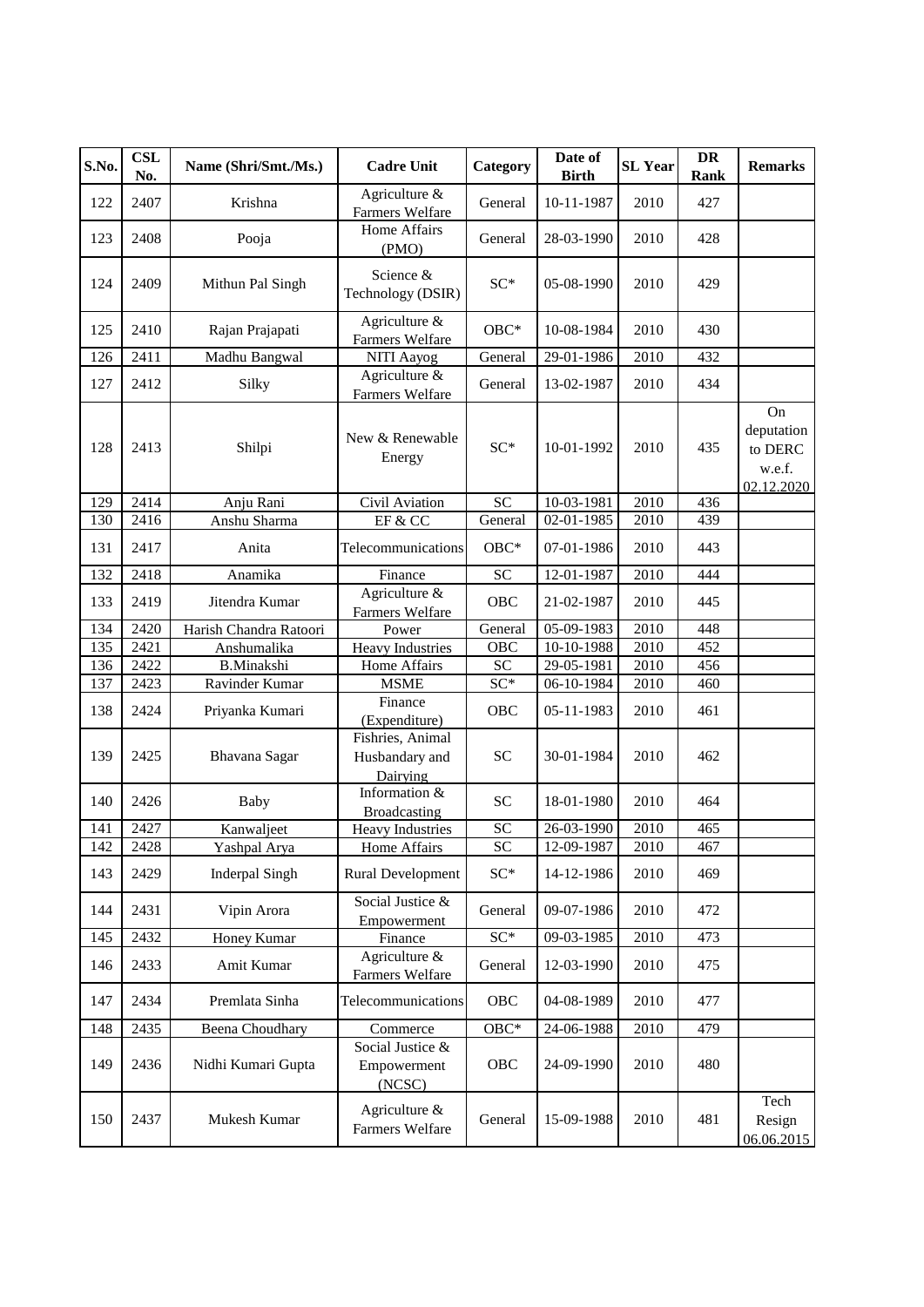| S.No. | <b>CSL</b><br>No. | Name (Shri/Smt./Ms.)               | <b>Cadre Unit</b>                    | Category                   | Date of<br><b>Birth</b>     | <b>SL Year</b>    | DR<br>Rank | <b>Remarks</b> |
|-------|-------------------|------------------------------------|--------------------------------------|----------------------------|-----------------------------|-------------------|------------|----------------|
| 151   | 2438              | Amit Kumar                         | Home Affairs [Cab<br>Sectt. $(S)$ ]  | <b>SC</b>                  | 31-08-1980                  | 2010              | 482        |                |
| 152   | 2439              | Rajni Porshwal                     | NITI Aayog                           | General                    | 15-07-1986                  | 2010              | 483        |                |
| 153   | 2440              | Pappu Kumar                        | Education (erstwhile<br>HRD)         | OBC                        | 11-01-1990                  | 2010              | 486        |                |
| 154   | 2441              | Ashish Kumar                       | Road Transport and<br>Highways       | $SC^*$                     | 25.04.1986                  | 2010              | 489        |                |
| 155   | 2442              | Asha Vijayi                        | Science &<br>Technology (DBT)        | $SC^*$                     | 25-08-1986                  | 2010              | 490        |                |
| 156   | 2443              | Neelam                             | <b>Rural Development</b>             | $SC^*$                     | 17-09-1989                  | 2010              | 491        |                |
| 157   | 2444              | Sanjay Kumar                       | Education (erstwhile<br>HRD)         | <b>SC</b>                  | 15-02-1982                  | 2010              | 492        |                |
| 158   | 2445              | Sandeep Reddy                      | Science &<br>Technology (DBT)        | <b>SC</b>                  | 15-08-1987                  | 2010              | 493        |                |
| 159   | 2446              | Vinay Kumar                        | Civil Aviation                       | $\overline{G}$ eneral      | 25-05-1984                  | $\overline{20}10$ | 494        |                |
| 160   | 2447              | Kapil Arora                        | Finance                              | General                    | $23-02-1989$                | 2010              | 498        |                |
| 161   | 2448              | Vipin Kumar                        | Road Transport and<br>Highways       | <b>OBC</b>                 | 01-03-1983                  | 2010              | 499        |                |
| 162   | 2449              | Yogendra Kumar                     | Defence                              | General                    | 01-12-1983                  | 2010              | 500        |                |
| 163   | 2450              | Pratap Paswan                      | Home Affairs                         | <b>SC</b>                  | 12-05-1987                  | 2010              | 503        |                |
| 164   | 2451              | Madhu Bala                         | Telecommunications                   | SC                         | 20-10-1981                  | 2010              | 504        |                |
| 165   | 2452              | Omendra Pratap Hiteshi             | <b>UPSC</b>                          | $OBC*$                     | 05-03-1990                  | 2010              | 506        |                |
| 166   | 2453              | Ritu                               | Finance<br>(Expenditure)             | $SC*$                      | 22-08-1987                  | 2010              | 509        |                |
| 167   | 2454              | Ravi Bhusan Kumar                  | NITI Aayog                           | General                    | $\overline{12} - 02 - 1985$ | 2010              | 511        |                |
| 168   | 2455              | Mohan Prasad                       | New & Renewable<br>Energy            | General                    | 11-02-1986                  | 2010              | 512        |                |
| 169   | 2456              | Kritika                            | Education (erstwhile<br>HRD)         | $SC^*$                     | 09-01-1988                  | 2010              | 514        |                |
| 170   | 2457              | Ajay Kumar Patel                   | Education (erstwhile<br>HRD)         | OBC                        | 15-07-1985                  | 2010              | 515        |                |
| 171   | 2458              | Vivek Shukla                       | Home Affairs (Cab<br>Sectt.)         | General                    | 10-07-1990                  | 2010              | 517        |                |
| 172   | 2459              | <b>Bhoopendra Singh</b><br>Chauhan | Information &<br>Broadcasting        | General                    | 01-06-1985                  | 2010              | 524        |                |
| 173   | 2460              | Sachin Dhingra                     | Home Affairs (Cab<br>Sectt.)         | General                    | 16-03-1986                  | 2010              | 525        |                |
| 174   | 2461              | Geeta Rautela                      | Science &<br>Technology              | General                    | 17-03-1988                  | 2010              | 529        |                |
| 175   | 2462              | Vipin Kumar Chandra                | Social Justice &<br>Empowerment      | $SC^*$                     | 25-08-1983                  | 2010              | 533        |                |
| 176   | 2463              | Divya Sharma                       | Information &<br><b>Broadcasting</b> | General                    | 04-11-1987                  | 2010              | 535        |                |
| 177   | 2464              | Vijay Kumar                        | Finance                              | $\ensuremath{\mathbf{SC}}$ | 28-03-1982                  | 2010              | 536        |                |
| 178   | 2465              | Himanshu Pal                       | Commerce                             | OBC                        | 15-08-1989                  | 2010              | 537        |                |
| 179   | 2466              | Gagandeep Singh                    | <b>UPSC</b>                          | General                    | 14-02-1989                  | 2010              | 538        |                |
| 180   | 2467              | Kapil Kumar                        | <b>UPSC</b>                          | <b>SC</b>                  | $\overline{27-05-1981}$     | 2010              | 539        |                |
| 181   | 2468              | Pankaj Kumar                       | Personnel &<br>Training (SSC)        | OBC                        | 02-07-1983                  | 2010              | 542        |                |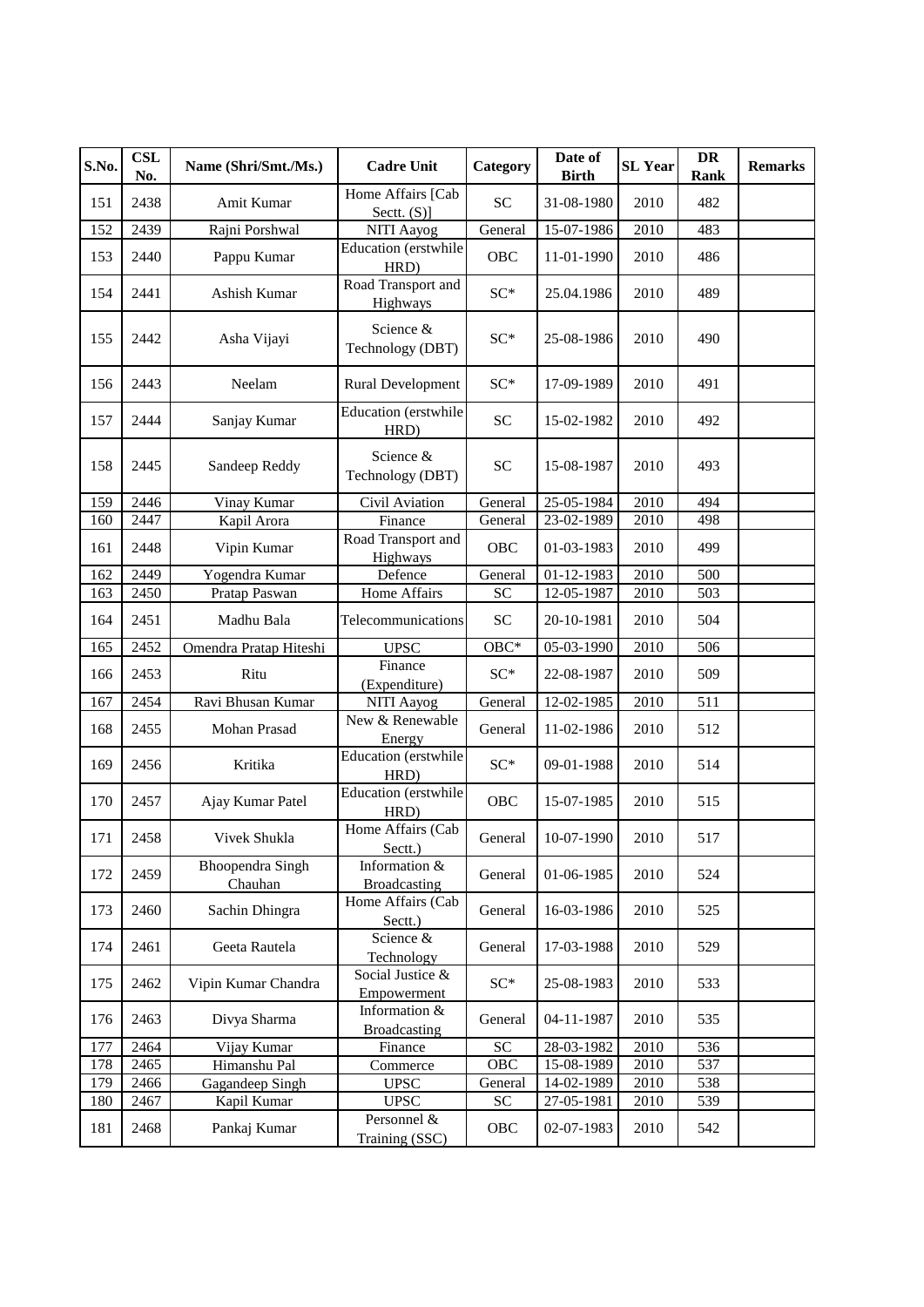| S.No. | <b>CSL</b><br>No. | Name (Shri/Smt./Ms.)        | <b>Cadre Unit</b>                    | Category   | Date of<br><b>Birth</b> | <b>SL Year</b> | <b>DR</b><br>Rank | <b>Remarks</b> |
|-------|-------------------|-----------------------------|--------------------------------------|------------|-------------------------|----------------|-------------------|----------------|
| 182   | 2469              | Lakhmi Chand                | Finance                              | $OBC*$     | 01-03-1987              | 2010           | 544               |                |
| 183   | 2470              | Inder Raj                   | Finance<br>(Expenditure)             | <b>SC</b>  | 02-08-1973              | 2010           | 549               |                |
| 184   | 2471              | Divya                       | Shipping                             | <b>SC</b>  | 19-08-1989              | 2010           | 551               |                |
| 185   | 2472              | Pooja                       | Power                                | General    | 17-12-1985              | 2010           | 552               |                |
| 186   | 2473              | Sunil Kumar                 | Home Affairs                         | <b>SC</b>  | 11-10-1981              | 2010           | 556               |                |
| 187   | 2474              | Deepa                       | Information &<br><b>Broadcasting</b> | $OBC*$     | 08-06-1988              | 2010           | 558               |                |
| 188   | 2475              | Hemant Kumar                | Earth Sciences                       | General    | 07-02-1987              | 2010           | 559               |                |
| 189   | 2476              | Mridula Priyadarshini       | Health and Family<br>Welfare         | <b>SC</b>  | 30-09-1984              | 2010           | 560               |                |
| 190   | 2477              | Jyoti Sharma                | Home Affairs<br>(PMO)                | General    | 15-01-1991              | 2010           | 562               |                |
| 191   | 2478              | Rajesh Kumar                | <b>Consumer Affairs</b>              | OBC        | 03-02-1985              | 2010           | 564               |                |
| 192   | 2479              | Pramod Kumar                | <b>Tribal Affairs</b>                | OBC        | 25-05-1990              | 2010           | 565               |                |
| 193   | 2480              | Deepika Saini               | Home Affairs                         | $OBC*$     | 24-01-1987              | 2010           | 566               |                |
| 194   | 2482              | Jyoti                       | Chemicals and<br>Fertilizers         | $SC^*$     | 30-09-1990              | 2010           | 568               |                |
| 195   | 2483              | Manoj Kumar                 | Science &<br>Technology              | $SC^*$     | 27-02-1985              | 2010           | 569               |                |
| 196   | 2484              | Chandan Kumar Singh         | Defence                              | General    | 07-02-1990              | 2010           | 570               |                |
| 197   | 2485              | Shiv Prakash                | Commerce                             | SC         | $05-05-1990$            | 2010           | 571               |                |
| 198   | 2486              | Deepshikha Singh            | Defence                              | SC         | 07-10-1981              | 2010           | 572               |                |
| 199   | 2487              | Deepa                       | Chemicals and<br>Fertilizers         | General    | 23-07-1983              | 2010           | 573               |                |
| 200   | 2488              | Minakshi Kumari             | Home Affairs<br>(MoSPI)              | General    | 02-01-1989              | 2010           | 575               |                |
| 201   | 2489              | Avinash Kumar               | Finance<br>(Expenditure)             | OBC        | 18-08-1982              | 2010           | 576               |                |
| 202   | 2490              | Pankaj Kumar                | Defence                              | <b>OBC</b> | 08-01-1986              | 2010           | 578               |                |
| 203   | 2491              | Anil Kumar                  | Science &<br>Technology              | <b>SC</b>  | 27-03-1979              | 2010           | 579               |                |
| 204   | 2492              | Swati Sharma                | Defence                              | General    | 30-08-1985              | 2010           | 580               |                |
| 205   | 2493              | Niranjan Kumar              | Home Affairs                         | <b>OBC</b> | 01-01-1984              | 2010           | 582               |                |
| 206   | 2494              | Garima Gambhir<br>Lakhanpal | <b>MSME</b>                          | General    | 12-10-1986              | 2010           | 583               |                |
| 207   | 2495              | Bindu                       | Agriculture &<br>Farmers Welfare     | General    | 16-10-1987              | 2010           | 587               |                |
| 208   | 2496              | Satyapal Singh              | Information &<br><b>Broadcasting</b> | OBC        | 07-06-1990              | 2010           | 589               |                |
| 209   | 2497              | Harish Singh                | Education (erstwhile<br>HRD)         | General    | 15-06-1987              | 2010           | 593               |                |
| 210   | 2498              | Priya Bala                  | Agriculture &<br>Farmers Welfare     | <b>SC</b>  | 01-07-1990              | 2010           | 595               |                |
| 211   | 2499              | Padmini                     | Science &<br>Technology              | $SC^*$     | 12-08-1987              | 2010           | 598               |                |
| 212   | 2500              | Arun Kumar                  | <b>Earth Sciences</b>                | SC         | $01 - 12 - 1981$        | 2010           | 599               |                |
| 213   | 2501              | Govind Singh Rawat          | Telecommunications                   | General    | 10-07-1985              | 2010           | 600               |                |
| 214   | 2502              | Nidhi Kapil                 | Finance<br>(Expenditure)             | General    | 30-09-1983              | 2010           | 604               |                |
| 215   | 2503              | Preeti                      | Food and Public<br>Distribution      | ${\rm SC}$ | 07-09-1982              | 2010           | 605               |                |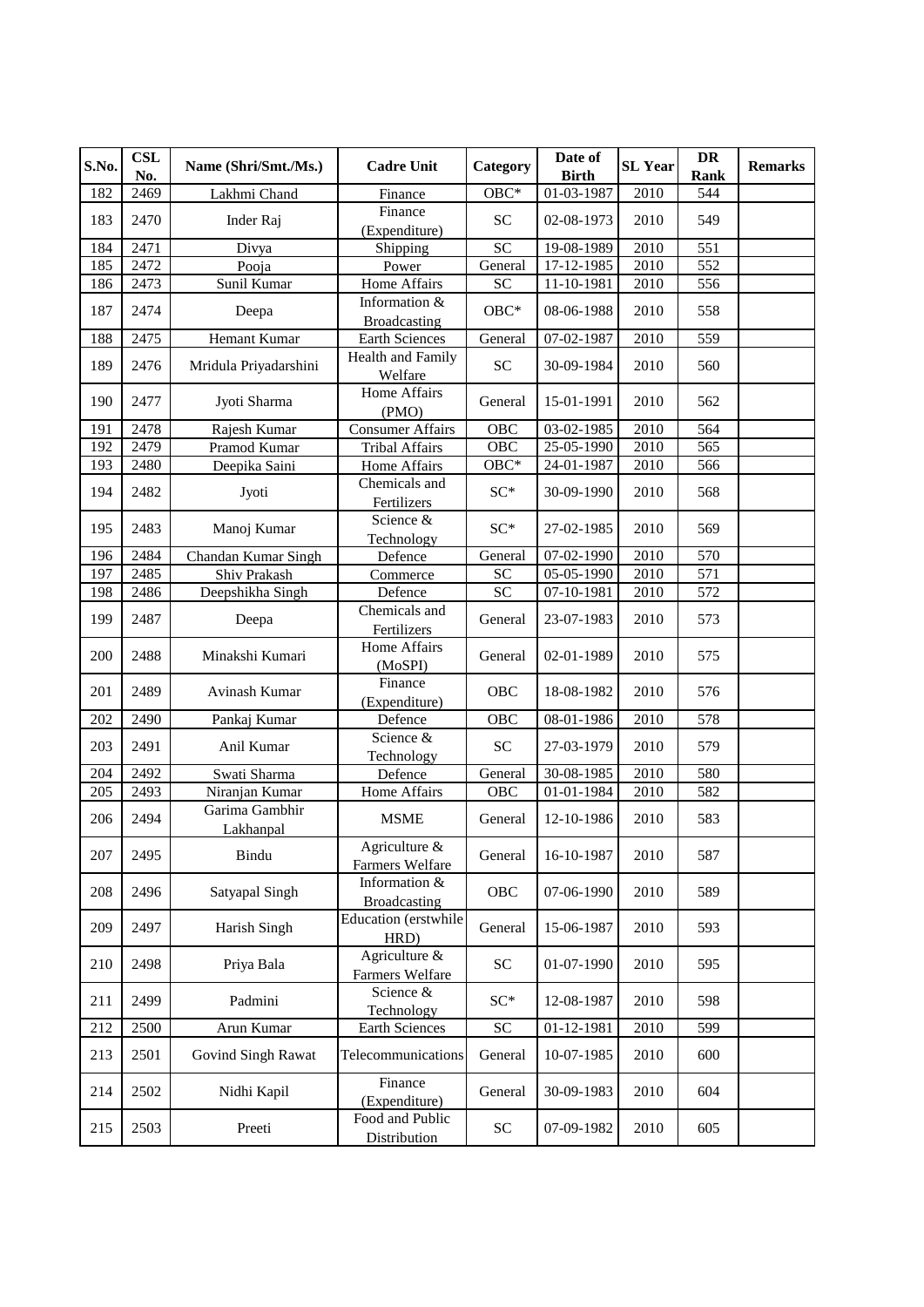| S.No. | <b>CSL</b><br>No. | Name (Shri/Smt./Ms.)    | <b>Cadre Unit</b>                    | Category        | Date of<br><b>Birth</b>  | <b>SL Year</b> | DR<br>Rank | <b>Remarks</b>                                                             |
|-------|-------------------|-------------------------|--------------------------------------|-----------------|--------------------------|----------------|------------|----------------------------------------------------------------------------|
| 216   | 2504              | Deepika Aggarwal        | Home Affairs                         | General         | 23-02-1989               | 2010           | 607        |                                                                            |
| 217   | 2505              | <b>Uttam Kumar</b>      | Power                                | <b>OBC</b>      | $\overline{05}$ -06-1991 | 2010           | 608        |                                                                            |
| 218   | 2507              | Vishesh Kumar Saini     | Finance                              | $OBC*$          | 04-09-1990               | 2010           | 612        |                                                                            |
| 219   | 2508              | Monika Rani             | Food and Public<br>Distribution      | General         | 01-06-1985               | 2010           | 614        |                                                                            |
| 220   | 2509              | Diwakar Kumar           | Defence                              | General         | 12-10-1988               | 2010           | 615        |                                                                            |
| 221   | 2510              | Neha Sharma             | Defence                              | General         | 17-09-1987               | 2010           | 617        |                                                                            |
| 222   | 2511              | S. Sundararajan         | Personnel &<br>Training (SSC)        | <b>OBC</b>      | 11-08-1982               | 2010           | 618        |                                                                            |
| 223   | 2512              | Neeraj Kumar            | Education (erstwhile<br>HRD)         | <b>SC</b>       | 01-04-1984               | 2010           | 619        |                                                                            |
| 224   | 2513              | Raj Kumari              | Telecommunications                   | <b>SC</b>       | 10-02-1980               | 2010           | 620        |                                                                            |
| 225   | 2514              | David Kumar             | Home Affairs (RGI)                   | $OBC*$          | 01-03-1990               | 2010           | 622        |                                                                            |
| 226   | 2515              | <b>Udal Singh</b>       | <b>MSME</b>                          | $OBC*$          | 03-07-1986               | 2010           | 626        |                                                                            |
| 227   | 2516              | Krishan Kant Sharma     | Science &<br>Technology              | General         | 15-12-1988               | 2010           | 629        |                                                                            |
| 228   | 2517              | Neelam Singh            | Personnel &<br>Training (SSC)        | General         | 15-01-1991               | 2010           | 630        |                                                                            |
| 229   | 2518              | <b>Bipin Kumar</b>      | Education (erstwhile<br>HRD)         | $SC^*$          | 20-08-1988               | 2010           | 631        |                                                                            |
| 230   | 2519              | Meenakshi Kukreti       | NITI Aayog                           | General         | 14-01-1989               | 2010           | 632        |                                                                            |
| 231   | 2520              | Laxmi                   | Defence                              | <b>SC</b>       | 06-10-1982               | 2010           | 633        |                                                                            |
| 232   | 2521              | Mohammad Tayyab         | Agriculture &<br>Farmers Welfare     | OBC*            | 01-03-1985               | 2010           | 634        |                                                                            |
| 233   | 2521A             | Pabitra Mohan Sahoo     | Labour &<br>Employment               | <b>OBC</b>      | 02-05-1982               | 2010           | 635        | Updated<br>vide OM<br>No.<br>6/2/2022<br>$CS-II(C)$<br>dated<br>16.02.2022 |
| 234   | 2522              | Geeta Joshi             | Education (erstwhile<br>HRD)         | General         | 13-02-1985               | 2010           | 637        |                                                                            |
| 235   | 2523              | Yogesh Lunia            | Power                                | <b>SC</b>       | 11-11-1981               | 2010           | 638        |                                                                            |
| 236   | 2524              | Mayank Kumar Tyagi      | Health and Family<br>Welfare         | General         | 25-07-1987               | 2010           | 643        |                                                                            |
| 237   | 2525              | Sushma                  | Finance                              | $OBC*$          | 15-01-1985               | 2010           | 645        |                                                                            |
| 238   | 2526              | Neeraj Gautam           | Home Affairs (Cab<br>Sectt.)         | General         | 19-01-1991               | 2010           | 647        |                                                                            |
| 239   | 2527              | Raju Kumar              | <b>MSME</b>                          | ${\rm SC}$      | 15-01-1988               | 2010           | 648        |                                                                            |
| 240   | 2528              | Alok Kumar              | Law & Justice<br>(Legal Affairs)     | <b>OBC</b>      | 05-03-1983               | 2010           | 651        |                                                                            |
| 241   | 2529              | Chandan Kumar           | Information &<br><b>Broadcasting</b> | OBC             | 19-01-1986               | 2010           | 653        |                                                                            |
| 242   | 2530              | Kanika Malhotra         | Housing and Urban<br>Affairs         | General         | 09-02-1987               | 2010           | 657        |                                                                            |
| 243   | 2531              | Anil Kumar              | <b>UPSC</b>                          | $\overline{SC}$ | 26-04-1989               | 2010           | 658        |                                                                            |
| 244   | 2532              | Nirbhav Kumar Mishra    | Telecommunications                   | General         | 30-01-1984               | 2010           | 660        |                                                                            |
| 245   | 2533              | Ritika Nischal (Sehgal) | Personnel &<br>Training              | General         | 17-03-1991               | 2010           | 663        |                                                                            |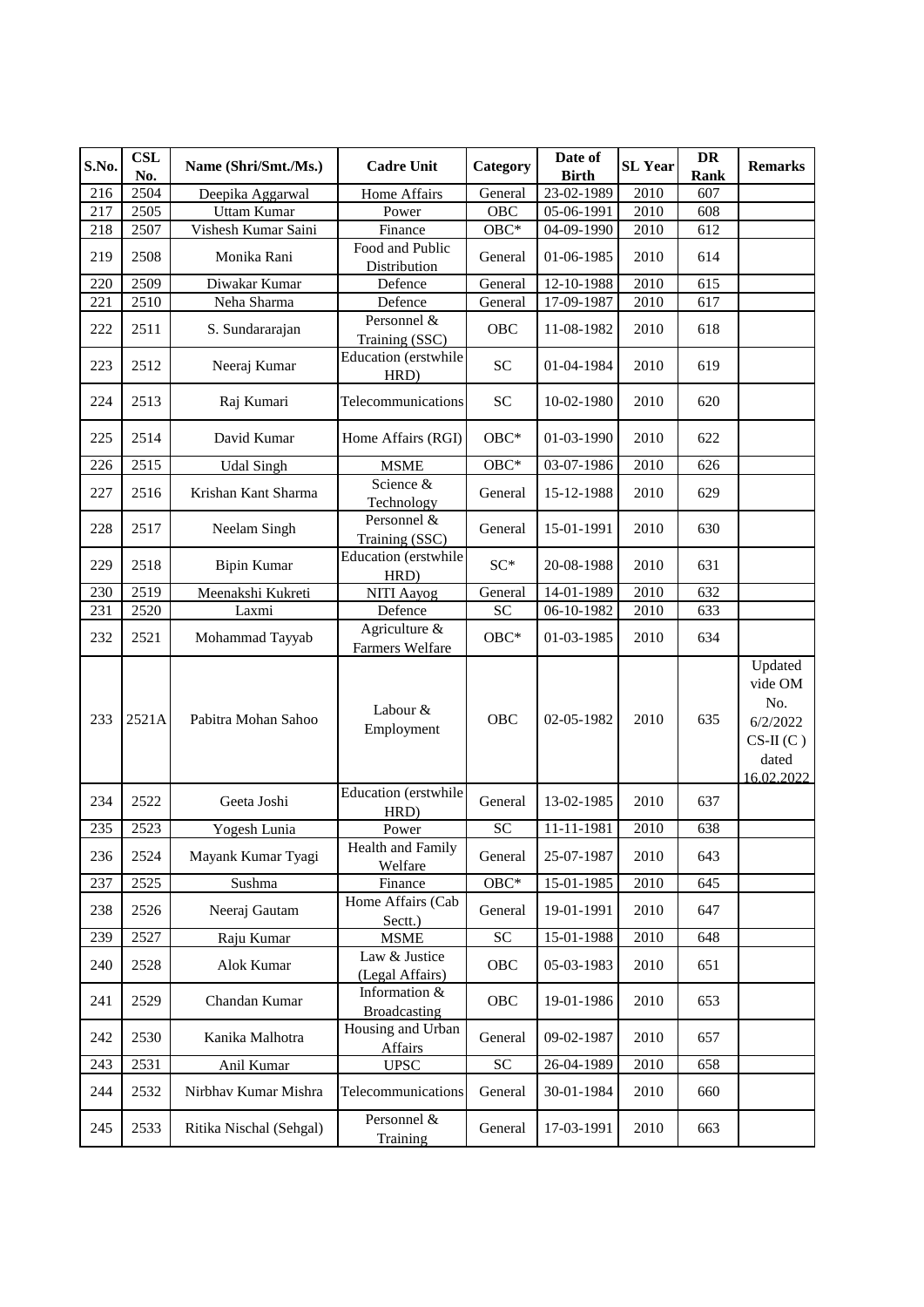| S.No. | <b>CSL</b><br>No. | Name (Shri/Smt./Ms.)  | <b>Cadre Unit</b>                                                                     | Category    | Date of<br><b>Birth</b> | <b>SL Year</b> | <b>DR</b><br>Rank   | <b>Remarks</b> |
|-------|-------------------|-----------------------|---------------------------------------------------------------------------------------|-------------|-------------------------|----------------|---------------------|----------------|
| 246   | 2534              | Rajveer Singh         | NITI Aayog                                                                            | <b>SC</b>   | 12-11-1988              | 2010           | 668                 |                |
| 247   | 2535              | Arjun Kashyap         | Textiles                                                                              | <b>OBC</b>  | 15-08-1990              | 2010           | 670                 |                |
| 248   | 2536              | Sandhya               | Defence                                                                               | <b>SC</b>   | 05-04-1986              | 2010           | 672                 |                |
| 249   | 2537              | Samar Jeet Kumar      | Chemicals and<br>Fertilizers (DCPC)                                                   | <b>SC</b>   | 02-03-1991              | 2010           | 676                 |                |
| 250   | 2538              | Vineet Kumar          | Agriculture &<br>Farmers Welfare                                                      | OBC         | 18-07-1989              | 2010           | 677                 |                |
| 251   | 2539              | Lalit Kumar Verma     | <b>Health and Family</b><br>Welfare                                                   | <b>SC</b>   | 14-04-1988              | 2010           | 679                 |                |
| 252   | 2540              | Ravi Ranjan           | Posts                                                                                 | <b>OBC</b>  | 08-07-1982              | 2010           | 680                 |                |
| 253   | 2541              | Sonu Kumar            | Posts                                                                                 | <b>SC</b>   | 15-05-1990              | 2010           | 681                 |                |
| 254   | 2543              | Ravi Sharma           | Science &<br>Technology                                                               | <b>OBC</b>  | 18-03-1984              | 2010           | 688                 |                |
| 255   | 2544              | Bibha Kumari          | Textiles                                                                              | <b>SC</b>   | 01-03-1983              | 2010           | 689                 |                |
| 256   | 2545              | Subodh Kant Sinha     | Home Affairs<br>(NCRB)                                                                | OBC         | 15-08-1990              | 2010           | 691                 |                |
| 257   | 2546              | Amit Kumar            | Home Affairs                                                                          | <b>SC</b>   | 15-10-1988              | 2010           | 692                 |                |
| 258   | 2547              | Dilip Kumar           | Finance                                                                               | <b>OBC</b>  | 15-01-1988              | 2010           | 696                 |                |
| 259   | 2548              | <b>Ashok Kumar</b>    | Defence                                                                               | <b>SC</b>   | 22-02-1986              | 2010           | 701                 |                |
| 260   | 2549              | Monika                | Posts                                                                                 | <b>SC</b>   | 24-04-1986              | 2010           | 704                 |                |
| 261   | 2550              | Nabish Kumar          | Personnel &<br>Training                                                               | OBC         | 17-02-1989              | 2010           | 707                 |                |
| 262   | 2551              | Rajeev Ranjan         | Defence                                                                               | <b>SC</b>   | 21-12-1991              | 2010           | 708                 |                |
| 263   | 2552              | Sushil Kumar Bharti   | Commerce                                                                              | <b>SC</b>   | 23-05-1984              | 2010           | 711                 |                |
| 264   | 2553              | Ashok Kumar           | Education (erstwhile<br>HRD)                                                          | <b>SC</b>   | 13-06-1985              | 2010           | 716                 |                |
| 265   | 2555              | Sunil Kumar           | Information &<br><b>Broadcasting</b>                                                  | OBC         | 23-02-1989              | 2010           | 719                 |                |
| 266   | 2556              | Pravindra Kumar       | Finance                                                                               | <b>OBC</b>  | 16-06-1984              | 2010           | 730                 |                |
| 267   | 2558              | Vinay Kumar           | NITI Aayog                                                                            | OBC/OH      | 15-03-1980              | 2010           | 749                 |                |
| 268   | 2559              | Kusum Kukreti         | Social Justice &<br>Empowerment                                                       | General     | 26-07-1985              | 2010           | $RL\backslash 3$    |                |
| 269   | 2560              | Isha Gupta            | Home Affairs                                                                          | General     | 27-11-1985              | 2010           | $RL\backslash 16$   |                |
| 270   | 2561              | Meenakshi             | Home Affairs                                                                          | General     | 01-04-1985              | 2010           | $RL\$ 29            |                |
| 271   | 2563              | Rajneesh Kumar        | Home Affairs<br>(PMO)                                                                 | General     | 02-01-1990              | 2010           | $RL\backslash31$    |                |
| 272   | 2564              | Madan Lal             | Law & Justice<br>(Legal Affairs)                                                      | OBC         | 10-08-1983              | 2010           | $RL\$ 32            |                |
| 273   | 2566              | Amit Kumar Gupta      | Finance                                                                               | General     | 11-08-1984              | 2010           | $RL\$ <sub>41</sub> |                |
| 274   | 2568              | Hemant Kumar          | Finance                                                                               | General     | 18-09-1987              | 2010           | $RL\$ 49            |                |
| 275   | 2569              | Santosh Pratap Singh  | Home Affairs                                                                          | General     | 30-12-1987              | 2010           | $RL\setminus 50$    |                |
| 276   | 2570              | <b>Bipin Kumar</b>    | Finance                                                                               | OBC         | 04-06-1988              | 2010           | $RL\setminus 51$    |                |
| 277   | 2571              | Kamal Kishore Kant    | Posts                                                                                 | OBC         | 01-03-1985              | 2010           | $RL\$ 52            |                |
| 278   | 2572              | Dolly Arora           | $\operatorname*{Posts}% \left( X\right) \equiv\operatorname*{Posts}\left( X\right) ,$ | General     | 25-04-1988              | 2010           | $RL\$ <sub>53</sub> |                |
| 279   | 2573              | Amit Kumar            | Home Affairs                                                                          | General     | 20-07-1990              | 2010           | $RL\$ 58            |                |
| 280   | 2574              | Furkan Ali            | Home Affairs<br>(NDMA)                                                                | $OBC*$      | 08-07-1992              | 2010           | $RL\$ 59            |                |
| 281   | 2575              | Bhawna                | Finance                                                                               | General     | 12-06-1990              | 2010           | $RL\$ 60            |                |
| 282   | 2576              | Santosh Kumar         | Health and Family<br>Welfare                                                          | General     | 10-02-1985              | 2010           | $RL\setminus 61$    |                |
| 283   | 2577              | Laljeet Kumar         | Finance                                                                               | ${\rm OBC}$ | 30-12-1989              | 2010           | $RL\$               |                |
| 284   | 2579              | Awadhesh Kumar Sharma | Health and Family<br>Welfare                                                          | ${\rm OBC}$ | 15-12-1987              | 2010           | $RL\$ 69            |                |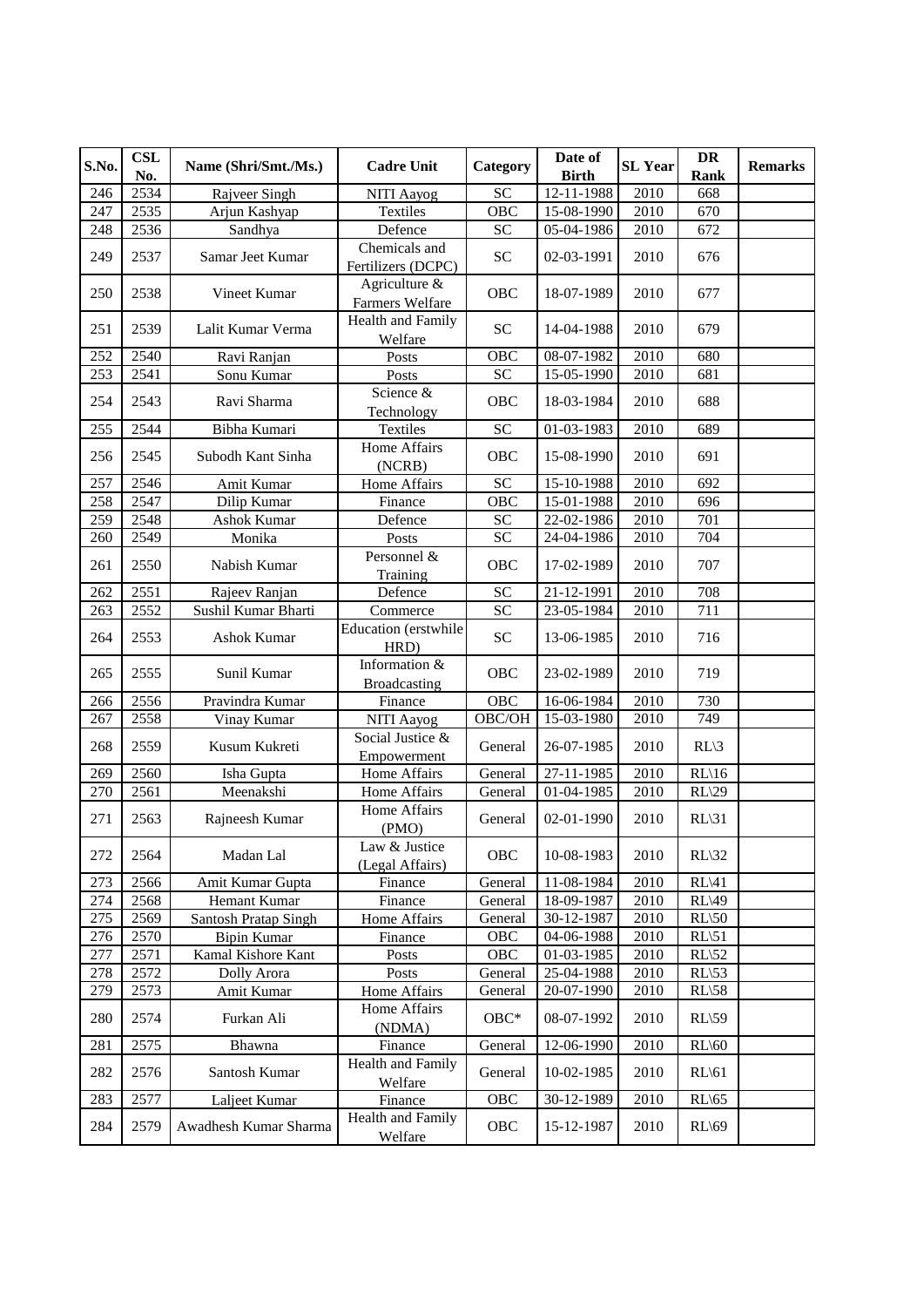| S.No. | <b>CSL</b><br>No. | Name (Shri/Smt./Ms.)                      | <b>Cadre Unit</b>                   | Category        | Date of<br><b>Birth</b> | <b>SL Year</b> | <b>DR</b><br>Rank | <b>Remarks</b>          |
|-------|-------------------|-------------------------------------------|-------------------------------------|-----------------|-------------------------|----------------|-------------------|-------------------------|
| 285   | 2580              | Sushma                                    | Home Affairs<br>(NSCS)              | General         | 07-11-1980              | 2010           |                   | Compassio<br>nate Appt. |
| 286   | 2581              | ANKUR YADAV                               | Health and Family<br>Welfare        | OBC             | 03-02-1990              | 2011           | 33                |                         |
| 287   | 2582              | <b>AMIT KUMAR</b>                         | Home Affairs                        | General         | 05.04.1990              | 2011           | 43                |                         |
| 288   | 2584              | <b>B S R KRISHNA</b>                      | NITI Aayog                          | General         | 29.10.1988              | 2011           | 52                |                         |
| 289   | 2585              | <b>VISHESH KUMAR</b>                      | <b>Consumer Affairs</b>             | $OBC*$          | 10-07-1990              | 2011           | 53                |                         |
| 290   | 2586              | RUDRA NATH GHOSH                          | Culture                             | General         | 11.04.1987              | 2011           | 54                |                         |
| 291   | 2587              | REKHA JOSHI                               | Telecommunications                  | General         | 15-03-1986              | 2011           | 64                |                         |
| 292   | 2588              | SUBHASH CHANDRA                           | Defence                             | General         | 12-10-1989              | 2011           | 78                |                         |
| 293   | 2589              | PREETI ANAND                              | <b>MSME</b>                         | General         | 16-05-1989              | 2011           | 80                |                         |
| 294   | 2590              | <b>RUCHI BHATIA</b>                       | Posts                               | General         | 01-04-1986              | 2011           | 82                |                         |
| 295   | 2591              | <b>SAURABH KUMAR</b>                      | <b>MSME</b>                         | General         | $\overline{01-07-1985}$ | 2011           | 85                |                         |
| 296   | 2592              | <b>VISHWARUP</b><br><b>BHATTACHARYA</b>   | Personnel &<br>Training (SSC)       | General         | 24-11-1984              | 2011           | 92                |                         |
| 297   | 2593              | SHIVANI CHAUHAN                           | Jal Shakti                          | General         | 22-09-1985              | 2011           | 93                | <b>CSMRS</b>            |
| 298   | 2594              | SONIA SHARMA                              | Road Transport and<br>Highways      | General         | 14.02.1982              | 2011           | 96                |                         |
| 299   | 2595              | <b>KANIKA NAGPAL</b>                      | Agriculture &<br>Farmers Welfare    | General         | 16.09.1987              | 2011           | 97                |                         |
| 300   | 2596              | Smt. REENA DEVI                           | Culture                             | <b>OBC</b>      | 02.10.1984              | 2011           | 100               |                         |
| 301   | 2597              | <b>SONY KUMARI</b>                        | Home Affairs                        | General         | 26.11.1985              | 2011           | 101               |                         |
| 302   | 2598              | <b>LOKESH KUMAR</b>                       | Home Affairs                        | General         | 14/3/1986               | 2011           | 102               |                         |
| 303   | 2599              | CHANDAN KUMAR JHA                         | Home Affairs<br>(PMO)               | General         | 09-08-1986              | 2011           | 105               |                         |
| 304   | 2600              | <b>RISHABH KUMAR</b><br><b>SRIVASTAVA</b> | EF & CC                             | General         | 13-03-1985              | 2011           | 107               |                         |
| 305   | 2602              | <b>BINAY KUMAR</b>                        | <b>Minority Affairs</b>             | OBC             | 11-11-1981              | 2011           | 116               |                         |
| 306   | 2603              | PAWAN KUMAR                               | <b>MSME</b>                         | OBC             | 06-04-1985              | 2011           | 118               |                         |
| 307   | 2604              | KAPIL KUMAR                               | Shipping                            | $\overline{SC}$ | 20-02-1986              | 2011           | 119               |                         |
| 308   | 2605              | <b>GAURAV KATOCH</b>                      | Chemicals and<br>Fertilizers (DCPC) | General         | 03.06.1980              | 2011           | 125               |                         |
| 309   | 2606              | AROMA R. PRADEEP                          | Finance                             | General         | 16-08-1986              | 2011           | 126               |                         |
| 310   | 2607              | <b>ALOK KUMAR</b><br><b>CHAUDHARY</b>     | Road Transport and<br>Highways      | OBC             | 25.12.1982              | 2011           | 143               |                         |
| 311   | 2608              | NEETU SHARMA                              | Finance                             | General         | 18-05-1987              | 2011           | 146               |                         |
| 312   | 2609              | SHASHANK SHEKHAR                          | Agriculture &<br>Farmers Welfare    | General         | 15.12.1991              | 2011           | 153               |                         |
| 313   | 2610              | LALAN KUMAR JHA                           | Agriculture &<br>Farmers Welfare    | General         | 07.12.1978              | 2011           | 154               |                         |
| 314   | 2611              | <b>MAHESH CHAND</b><br><b>SHARMA</b>      | Commerce                            | General         | 22.06.1985              | 2011           | 161               |                         |
| 315   | 2612              | <b>VIKAS SIDHARTH</b><br><b>MEHRA</b>     | Health and Family<br>Welfare        | $SC^*$          | 04-07-1986              | 2011           | 163               |                         |
| 316   | 2613              | DIPIKA Wadhwa                             | Telecommunications                  | General         | 27-01-1987              | 2011           | 164               |                         |
| 317   | 2615              | <b>ANJU RANI</b>                          | Shipping                            | OBC             | 30-08-1982              | 2011           | 172               |                         |
| 318   | 2616              | RAM SAMUJH SHARMA                         | Posts                               | OBC             | 12-10-1983              | 2011           | 173               |                         |
| 319   | 2618              | SHEETAL RANI                              | Finance                             | General         | 23-07-1988              | 2011           | 180               |                         |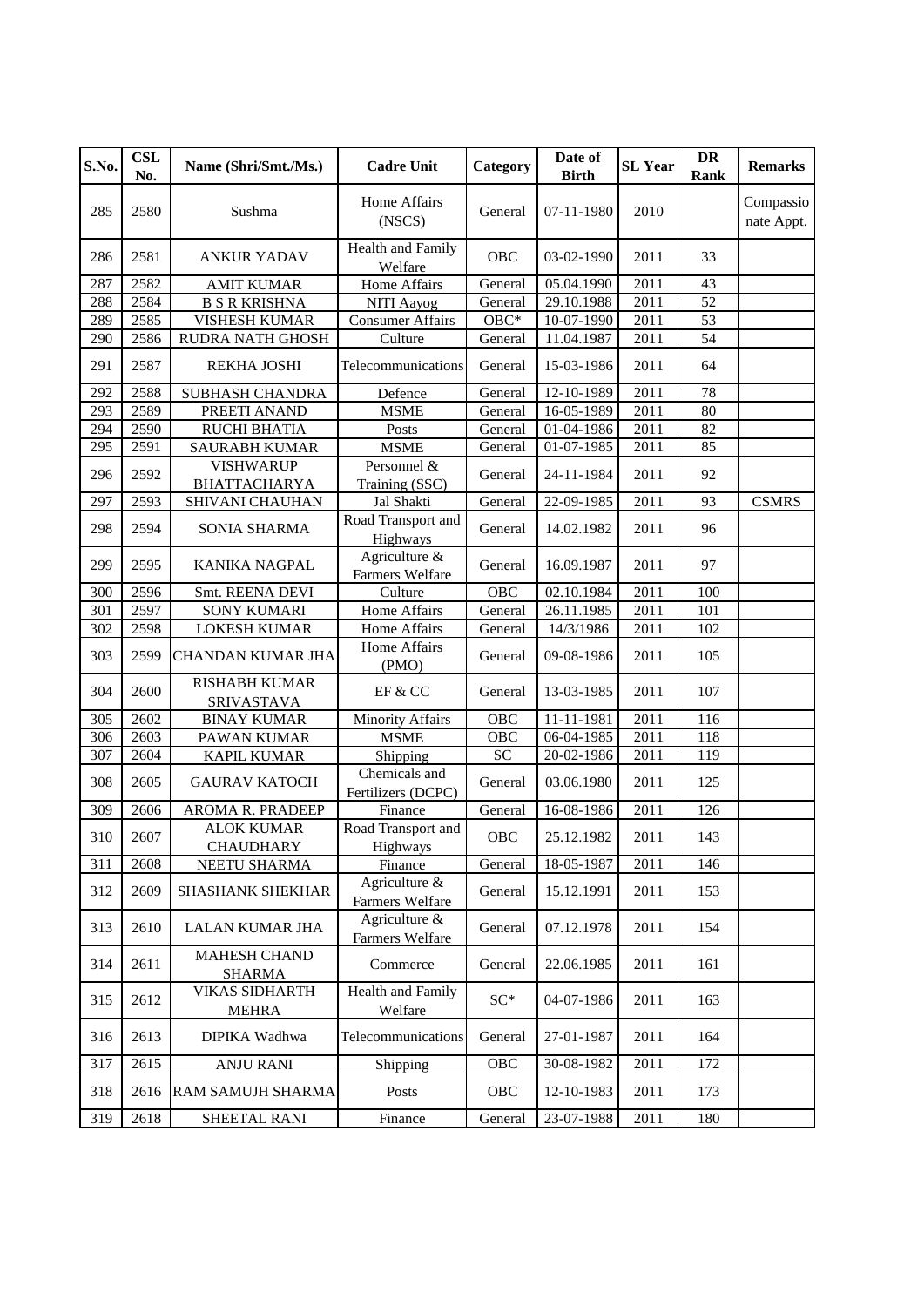| S.No. | <b>CSL</b><br>No. | Name (Shri/Smt./Ms.)                     | <b>Cadre Unit</b>                    | Category         | Date of<br><b>Birth</b> | <b>SL</b> Year | DR<br>Rank | <b>Remarks</b> |
|-------|-------------------|------------------------------------------|--------------------------------------|------------------|-------------------------|----------------|------------|----------------|
| 320   | 2619              | PRIYANK KUMAR<br><b>MISHRA</b>           | Food and Public<br>Distribution      | General          | 20.08.1986              | 2011           | 182        |                |
| 321   | 2620              | <b>LAXMI</b>                             | Labour &<br>Employment               | <b>SC</b>        | 09-11-1980              | 2011           | 184        |                |
| 322   | 2621              | <b>NEHA VERMA</b>                        | Information &<br><b>Broadcasting</b> | General          | 11-08-1989              | 2011           | 189        |                |
| 323   | 2622              | <b>MANJU VERMA</b>                       | Housing and Urban<br>Affairs         | General          | 08-11-1987              | 2011           | 192        |                |
| 324   | 2623              | <b>RAM SINGH</b>                         | Jal Shakti                           | <b>OBC</b>       | 18-01-1983              | 2011           | 193        |                |
| 325   | 2624              | <b>NAVNEET KUMAR</b>                     | Commerce                             | $\overline{OBC}$ | 31.01.1992              | 2011           | 197        |                |
| 326   | 2626              | <b>SANJAY KUMAR</b>                      | Jal Shakti                           | <b>OBC</b>       | 08-07-1991              | 2011           | 201        |                |
| 327   | 2628              | <b>ASHISH KUMAR</b>                      | Housing and Urban<br>Affairs         | <b>SC</b>        | 10-07-1983              | 2011           | 208        |                |
| 328   | 2629              | <b>HARISH KUMAR</b>                      | Jal Shakti                           | <b>OBC</b>       | 09-01-1985              | 2011           | 210        |                |
| 329   | 2630              | PRIYA GORAIT                             | Finance                              | $ST^*$           | $25-04-1989$            | 2011           | 213        |                |
| 330   | 2631              | <b>ANITA</b>                             | Housing and Urban<br>Affairs         | $SC^*$           | 18-07-1989              | 2011           | 215        |                |
| 331   | 2632              | POOJA GUPTA                              | Housing and Urban<br>Affairs         | General          | 04-03-1985              | 2011           | 217        |                |
| 332   | 2635              | <b>SARITA DEVI</b>                       | <b>UPSC</b>                          | <b>OBC</b>       | 17-08-1989              | 2011           | 228        |                |
| 333   | 2636              | PANKAJ LABROY                            | <b>Health and Family</b><br>Welfare  | $SC^*$           | 04-02-1990              | 2011           | 229        |                |
| 334   | 2637              | <b>VIPIN KUMAR VAID</b>                  | Housing and Urban<br>Affairs         | <b>SC</b>        | 09-03-1982              | 2011           | 230        |                |
| 335   | 2638              | <b>ARUN KUMAR</b>                        | Commerce                             | <b>SC</b>        | 01-01-1986              | 2011           | 233        |                |
| 336   | 2639              | PREETI KUMARI                            | Telecommunications                   | General          | 05-01-1991              | 2011           | 235        |                |
| 337   | 2640              | <b>ARUNA Sokariya</b>                    | Chemicals and<br>Fertilizers         | <b>SC</b>        | 17-03-1987              | 2011           | 237        |                |
| 338   | 2641              | <b>DINESH JASWAL</b>                     | Telecommunications                   | <b>SC</b>        | 07-12-1989              | 2011           | 242        |                |
| 339   | 2642              | <b>CHANDRA SHEKHAR</b><br><b>RANIWAL</b> | Commerce                             | $SC^*$           | 25.12.1991              | 2011           | 243        |                |
| 340   | 2643              | <b>RAKSHAT</b>                           | Power                                | <b>SC</b>        | 14.07.1987              | 2011           | 245        |                |
| 341   | 2644              | <b>VIJAYA KUMARI</b>                     | Road Transport and<br>Highways       | <b>OBC</b>       | 15.08.1986              | 2011           | 251        |                |
| 342   | 2645              | <b>ASHISH VERMA</b>                      | <b>Minority Affairs</b>              | OBC              | 25-03-1987              | 2011           | 252        |                |
| 343   | 2646              | <b>KUMAR DIVYA ALOK</b>                  | Road Transport and<br>Highways       | General          | 01.08.1986              | 2011           | 254        |                |
| 344   | 2647              | PARAS MALHOTRA                           | Housing and Urban<br>Affairs         | General          | 12-06-1987              | 2011           | 255        |                |
| 345   | 2648              | <b>MEENA SHARMA</b>                      | Defence                              | OBC              | 06-12-1988              | 2011           | 256        | Tech<br>Resign |
| 346   | 2649              | <b>AMIT KUMAR</b>                        | Earth Sciences                       | General          | 07-08-1985              | 2011           | 261        |                |
| 347   | 2650              | <b>SACHIN KUMAR</b><br><b>SHARMA</b>     | Housing and Urban<br>Affairs         | General          | 23-11-1985              | 2011           | 262        |                |
| 348   | 2651              | <b>JYOTI</b>                             | Commerce                             | $\mathrm{SC}^*$  | 31.03.1989              | 2011           | 263        |                |
| 349   | 2652              | AKHILESH KUMAR                           | Power                                | ${\rm SC}$       | 15.06.1981              | 2011           | 264        |                |
| 350   | 2653              | SONIA PAHWA                              | Health and Family<br>Welfare         | General          | 22-07-1987              | 2011           | 268        |                |
| 351   | 2654              | <b>NITIN</b>                             | Commerce(Supply)                     | SC <sub>1</sub>  | 05-05-1988              | 2011           | 273        |                |
| 352   | 2655              | <b>VINEET KUMAR</b>                      | Commerce                             | General          | 10.02.1992              | 2011           | 275        |                |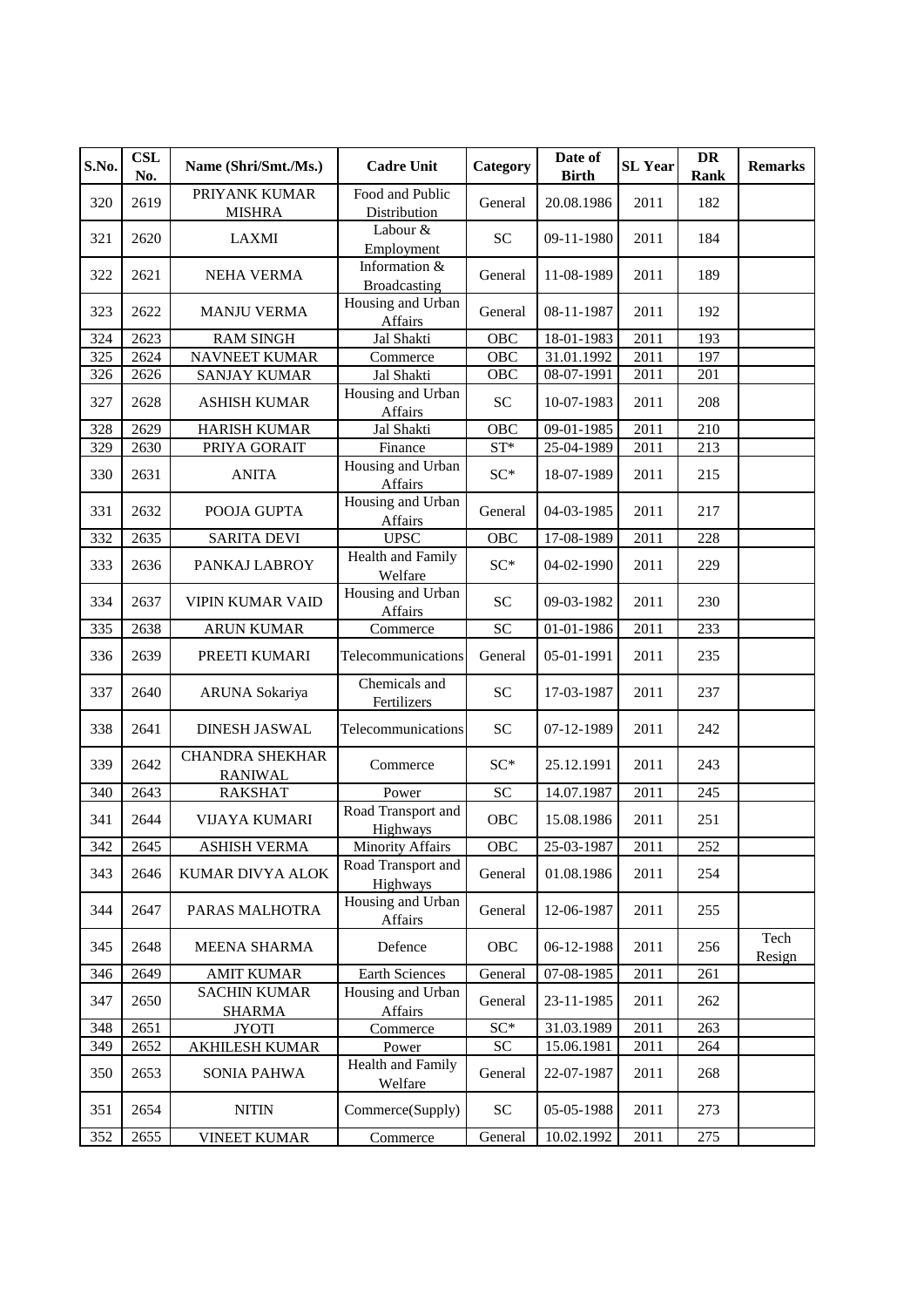| S.No. | <b>CSL</b><br>No. | Name (Shri/Smt./Ms.)                 | <b>Cadre Unit</b>                    | Category        | Date of<br><b>Birth</b> | <b>SL Year</b> | <b>DR</b><br>Rank | <b>Remarks</b> |
|-------|-------------------|--------------------------------------|--------------------------------------|-----------------|-------------------------|----------------|-------------------|----------------|
| 353   | 2656              | <b>VIJAY KUMAR</b>                   | Information &<br><b>Broadcasting</b> | <b>SC</b>       | 30-09-1988              | 2011           | 277               |                |
| 354   | 2657              | <b>VIKRAM SINGH</b>                  | Information &<br><b>Broadcasting</b> | <b>SC</b>       | 20-07-1980              | 2011           | 279               |                |
| 355   | 2658              | <b>INDU PATHAK TIWARI</b>            | New & Renewable<br>Energy            | General         | 30-01-1985              | 2011           | 283               |                |
| 356   | 2659              | <b>HIMANI PRASHER</b>                | Power                                | $OBC*$          | 14.08.1985              | 2011           | 284               |                |
| 357   | 2660              | <b>ANIT KUMAR</b>                    | Jal Shakti                           | <b>OBC</b>      | 08-07-1990              | 2011           | 288               |                |
| 358   | 2662              | <b>TARUN KUMAR</b><br><b>ROHELLA</b> | Housing and Urban<br>Affairs         | OBC             | 04-03-1983              | 2011           | 295               |                |
| 359   | 2663              | <b>RAVINDER SINGH</b><br>THAPLIYAL   | <b>Home Affairs</b><br>(PMO)         | General         | 05-05-1985              | 2011           | 298               |                |
| 360   | 2664              | PRATAP SINGH DANGI                   | <b>MSME</b>                          | General         | 04-01-1987              | 2011           | 300               |                |
| 361   | 2665              | <b>KALPANA</b>                       | Information &<br><b>Broadcasting</b> | $SC*$           | 03-02-1989              | 2011           | 302               |                |
| 362   | 2667              | <b>KHEM CHAND SAHU</b>               | Information &<br>Broadcasting        | $OBC*$          | 27-07-1991              | 2011           | 319               |                |
| 363   | 2668              | <b>SUMIT SAGAR</b>                   | Science &<br>Technology              | <b>SC</b>       | 01-03-1988              | 2011           | 321               |                |
| 364   | 2669              | <b>ARVIND PANDEY</b>                 | Power                                | General         | 05.01.1992              | 2011           | 323               |                |
| 365   | 2670              | <b>BRIJESH KUMAR</b><br>VISHWAKARMA  | <b>Health and Family</b><br>Welfare  | OBC             | 15-07-1987              | 2011           | 325               |                |
| 366   | 2671              | <b>VIJAYVEER SINGH</b>               | Information &<br><b>Broadcasting</b> | General         | 30-04-1990              | 2011           | 332               |                |
| 367   | 2672              | <b>ANKURITA</b>                      | <b>NITI Aayog</b>                    | SC*             | 07.04.1992              | 2011           | 333               |                |
| 368   | 2673              | <b>BUNTY GROVER</b>                  | Food and Public<br>Distribution      | <b>SC</b>       | 20.08.1979              | 2011           | 335               |                |
| 369   | 2674              | <b>ROHIT</b>                         | Information &<br><b>Broadcasting</b> | <b>SC</b>       | 17-10-1987              | 2011           | 338               |                |
| 370   | 2675              | JATIN KUMAR ARORA                    | Information &<br><b>Broadcasting</b> | General         | 29-06-1993              | 2011           | 340               |                |
| 371   | 2676              | <b>DALIP KUMAR</b>                   | Labour &<br>Employment               | <b>OBC</b>      | 18-04-1983              | 2011           | 341               |                |
| 372   | 2677              | KALPANA SHARMA                       | Information &<br><b>Broadcasting</b> | General         | 14-01-1987              | 2011           | 342               |                |
| 373   | 2678              | Rachit Pradhan                       | Finance                              | $\overline{SC}$ | 25-04-1985              | 2011           | 344               |                |
| 374   | 2679              | <b>AJAY PRAKASH</b>                  | Home Affairs (Cab<br>Sectt.)         | OBC             | 25.08.1985              | 2011           | 346               |                |
| 375   | 2680              | <b>SUDHANSHUDHAR</b><br><b>SINGH</b> | Home Affairs<br>(PMO)                | General         | 17-11-1987              | 2011           | 347               |                |
| 376   | 2681              | SATYENDRA KUMAR<br>ARYA              | Information &<br><b>Broadcasting</b> | General         | 02-01-1989              | 2011           | 348               |                |
| 377   | 2682              | <b>SEEMA RANI</b>                    | <b>DPIIT</b>                         | General         | 05-12-1989              | 2011           | 350               |                |
| 378   | 2683              | DEVENDRA SINGH                       | Personnel &<br>Training              | OBC             | 08-08-1990              | 2011           | 352               |                |
| 379   | 2684              | RAM SUMIt SHUKLA                     | Defence                              | General         | 18-03-1992              | 2011           | 353               |                |
| 380   | 2685              | <b>AMARDIP KAUR</b>                  | Social Justice &<br>Empowerment      | SC <sub>1</sub> | 04-04-1982              | 2011           | 355               |                |
| 381   | 2686              | <b>NISHA</b>                         | Housing and Urban<br>Affairs         | General         | 01-07-1992              | 2011           | 363               |                |
| 382   | 2687              | NEHA SHARMA                          | Jal Shakti                           | General         | 25-05-1985              | 2011           | 364               |                |
| 383   | 2688              | <b>MEENU</b>                         | Home Affairs                         | OBC             | 11-12-1987              | 2011           | 371               |                |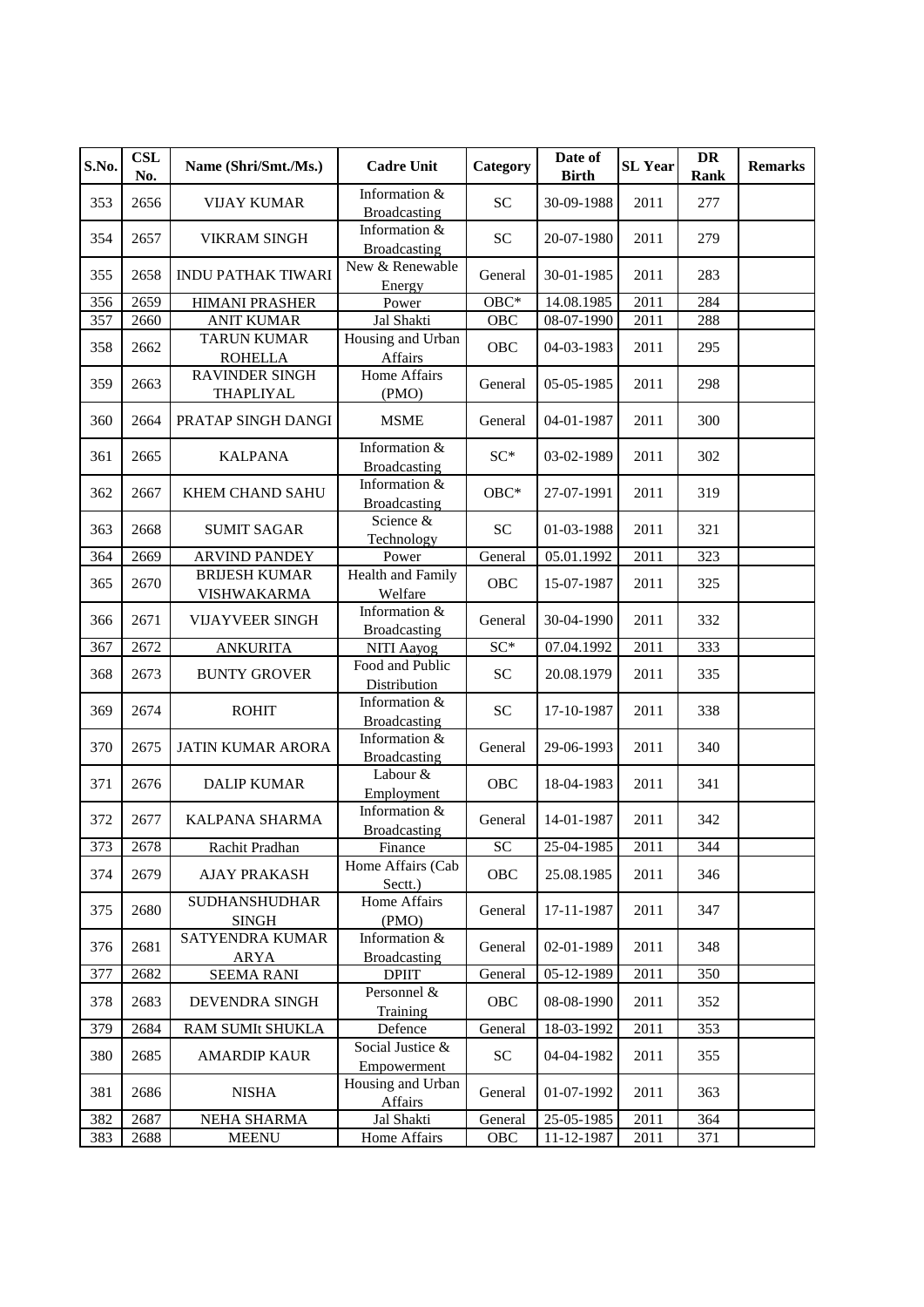| S.No. | <b>CSL</b><br>No. | Name (Shri/Smt./Ms.)                 | <b>Cadre Unit</b>                       | Category   | Date of<br><b>Birth</b> | <b>SL Year</b> | <b>DR</b><br>Rank | <b>Remarks</b> |
|-------|-------------------|--------------------------------------|-----------------------------------------|------------|-------------------------|----------------|-------------------|----------------|
| 384   | 2689              | <b>DEEPTI VERMA</b>                  | Labour &<br>Employment                  | General    | 26-06-1989              | 2011           | 373               |                |
| 385   | 2690              | <b>SUNIL KUMAR</b><br><b>MARMIT</b>  | Finance<br>(Expenditure)                | <b>SC</b>  | 19-07-1987              | 2011           | 379               |                |
| 386   | 2691              | <b>MONIKA</b>                        | New & Renewable<br>Energy               | General    | 15-03-1987              | 2011           | 382               |                |
| 387   | 2692              | <b>MANISH</b>                        | Labour &<br>Employment                  | $OBC*$     | 10-09-1987              | 2011           | 385               |                |
| 388   | 2693              | <b>MEENU SHARMA</b>                  | Telecommunications                      | General    | 18-01-1990              | 2011           | 386               |                |
| 389   | 2694              | <b>SUNITA</b>                        | Labour &<br>Employment                  | $OBC*$     | 24-10-1991              | 2011           | 387               |                |
| 390   | 2695              | <b>DHARAMSHEELA</b><br><b>KUMARI</b> | Home Affairs<br>(MoSPI)                 | OBC        | 05.12.1992              | 2011           | 389               |                |
| 391   | 2696              | <b>SUMIT DHANDA</b>                  | Power                                   | <b>SC</b>  | 25.08.1987              | 2011           | 391               |                |
| 392   | 2697              | Charu Talwar                         | Skill Development<br>& Entrepreneurship | General    | 24-08-1986              | 2011           | 392               |                |
| 393   | 2698              | <b>ASHUTOSH SHARMA</b>               | Social Justice &<br>Empowerment         | <b>OBC</b> | 01.02.1993              | 2011           | 398               |                |
| 394   | 2699              | <b>ANJALI SINGH</b>                  | Power                                   | General    | 11.03.1989              | 2011           | 402               |                |
| 395   | 2700              | NARENDRA PRATAP<br><b>SINGH</b>      | Finance                                 | General    | 22-08-1985              | 2011           | 406               |                |
| 396   | 2701              | <b>MANOJ KUMAR</b><br><b>TIWARI</b>  | EF & CC                                 | General    | 11-07-1986              | 2011           | 407               |                |
| 397   | 2702              | <b>AKEEL AHMAD</b>                   | Home Affairs<br>(MoSPI)                 | <b>OBC</b> | 05.01.1992              | 2011           | 409               |                |
| 398   | 2703              | <b>RAJESH KUMAR</b>                  | Personnel &<br>Training                 | OBC        | 30-03-1985              | 2011           | 413               |                |
| 399   | 2704              | <b>ANEET KUMAR</b>                   | Youth Affairs and<br><b>Sports</b>      | OBC        | 10-08-1985              | 2011           | 421               |                |
| 400   | 2705              | <b>RANDHIR KUMAR</b>                 | Information &<br><b>Broadcasting</b>    | <b>OBC</b> | 03-11-1986              | 2011           | 422               |                |
| 401   | 2706              | <b>MONICA</b>                        | New & Renewable<br>Energy               | <b>SC</b>  | 20-01-1992              | 2011           | 425               |                |
| 402   | 2707              | <b>RAJENDER KUMAR</b>                | Personnel &<br>Training                 | General    | 20-12-1987              | 2011           | 428               |                |
| 403   | 2708              | SHIVANI GULATI<br>(ADLAKHA)          | Defence                                 | General    | 31-03-1990              | 2011           | 430               |                |
| 404   | 2709              | <b>LINU SANAL</b>                    | Personnel &<br>Training (SSC)           | OBC        | 26-05-1984              | 2011           | 432               |                |
| 405   | 2710              | <b>MANJU</b>                         | <b>MSME</b>                             | SC         | 07-11-1981              | 2011           | 434               |                |
| 406   | 2712              | <b>IRSHAD ALI</b>                    | Information &<br><b>Broadcasting</b>    | OBC        | 06-03-1991              | 2011           | 436               |                |
| 407   | 2713              | <b>KANCHAN</b>                       | Personnel &<br>Training (SSC)           | $OBC*$     | 10-04-1991              | 2011           | 437               |                |
| 408   | 2714              | <b>BIRENDRA KUMAR</b>                | Commerce                                | $OBC*$     | 01.12.1978              | 2011           | 438               |                |
| 409   | 2715              | SHILPI SINGHAL                       | NITI Aayog                              | General    | 14.06.1988              | 2011           | 439               |                |
| 410   | 2716              | <b>KAPIL PANT</b>                    | Finance                                 | General    | 20-07-1990              | 2011           | 441               |                |
| 411   | 2717              | <b>KANCHAN</b>                       | Health and Family<br>Welfare            | General    | 25-04-1991              | 2011           | 442               |                |
| 412   | 2718              | SHEETAL SINGH                        | Home Affairs                            | General    | 29.12.1986              | 2011           | 448               |                |
| 413   | 2719              | HARSH BHARDWAJ                       | Defence                                 | General    | 07-06-1989              | 2011           | 450               |                |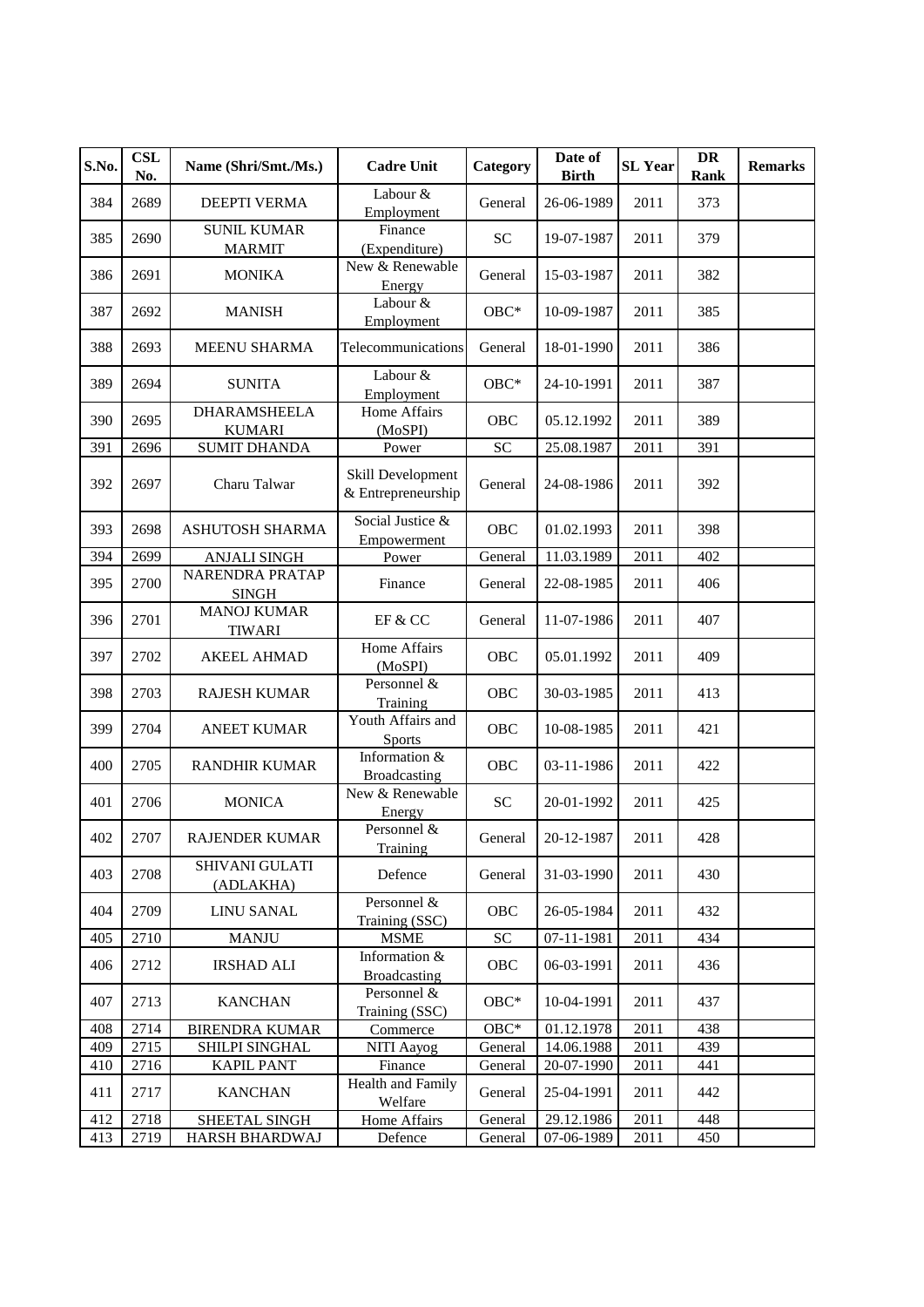| S.No. | <b>CSL</b><br>No. | Name (Shri/Smt./Ms.)                 | <b>Cadre Unit</b>                    | Category                   | Date of<br><b>Birth</b> | <b>SL</b> Year | <b>DR</b><br>Rank | <b>Remarks</b> |
|-------|-------------------|--------------------------------------|--------------------------------------|----------------------------|-------------------------|----------------|-------------------|----------------|
| 414   | 2720              | <b>PUSHPENDRA KUMAR</b>              | <b>MSME</b>                          | $SC*$                      | 01-10-1985              | 2011           | 454               |                |
| 415   | 2721              | <b>HARISH KUMAR</b>                  | Finance<br>(Expenditure)             | $SC^*$                     | 28-12-1985              | 2011           | 456               |                |
| 416   | 2722              | <b>AABID AHMED</b>                   | Defence                              | $OBC*$                     | 21-02-1992              | 2011           | 462               |                |
| 417   | 2723              | PUSHPANJALI                          | Home Affairs                         | $OBC*$                     | 03.04.1986              | 2011           | 463               |                |
| 418   | 2724              | Swati Batra                          | Education (erstwhile<br>HRD)         | General                    | 15-02-1988              | 2011           | 464               |                |
| 419   | 2725              | <b>PRASHASTI</b>                     | Personnel &<br>Training              | $SC*$                      | 22-11-1989              | 2011           | 465               |                |
| 420   | 2726              | PANKAJ KUMAR<br><b>PATEL</b>         | Information &<br><b>Broadcasting</b> | <b>OBC</b>                 | 26-09-1990              | 2011           | 466               |                |
| 421   | 2727              | <b>RITIKA ANEJA</b><br>(Khurana)     | Housing and Urban<br>Affairs         | General                    | 06-12-1990              | 2011           | 472               |                |
| 422   | 2728              | <b>JYOTI</b>                         | Information &<br><b>Broadcasting</b> | <b>SC</b>                  | 01-01-1989              | 2011           | 475               |                |
| 423   | 2730              | <b>KAMLESH KUMAR</b>                 | Housing and Urban<br>Affairs         | <b>OBC</b>                 | 08-04-1984              | 2011           | 478               |                |
| 424   | 2731              | <b>SONIA</b>                         | NITI Aayog                           | General                    | 16.06.1985              | 2011           | 479               |                |
| 425   | 2732              | MOHD YOUNUS                          | Information &<br><b>Broadcasting</b> | <b>OBC</b>                 | 05-08-1986              | 2011           | 481               |                |
| 426   | 2733              | <b>ASHISH SHARMA</b>                 | Personnel &<br>Training              | General                    | 28-12-1988              | 2011           | 483               |                |
| 427   | 2734              | <b>KIRTI</b>                         | Jal Shakti                           | OBC                        | 09-04-1984              | 2011           | 485               |                |
| 428   | 2735              | M SHANMUGAM                          | Finance                              | $OBC*$                     | 26-10-1985              | 2011           | 486               |                |
| 429   | 2736              | NEERAJ KUMAR                         | Power                                | SC                         | 06.08.1986              | 2011           | 488               |                |
| 430   | 2737              | <b>MONU KUMAR</b>                    | Posts                                | SC                         | 21-10-1992              | 2011           | 491               |                |
| 431   | 2738              | PREETI BALA                          | Agriculture &<br>Farmers Welfare     | OBC                        | 02.10.1981              | 2011           | 492               |                |
| 432   | 2739              | <b>SONOO KUMAR</b><br><b>JAYSWAL</b> | Information &<br><b>Broadcasting</b> | OBC                        | 15-10-1985              | 2011           | 494               |                |
| 433   | 2741              | <b>NAKUL</b>                         | Defence                              | General                    | 06-01-1988              | 2011           | 499               |                |
| 434   | 2742              | NILOTPAL KUMAR                       | Agriculture &<br>Farmers Welfare     | General                    | 06.05.1988              | 2011           | 500               |                |
| 435   | 2743              | <b>RAMAN KUMAR</b><br>YADAV          | Personnel &<br>Training              | <b>OBC</b>                 | 16-06-1985              | 2011           | 504               |                |
| 436   | 2744              | SASIKALADEVI K                       | Earth Sciences                       | OBC                        | 10-05-1990              | 2011           | 507               |                |
| 437   | 2746              | <b>ANIL KUMAR</b>                    | Defence                              | <b>SC</b>                  | 23-08-1973              | 2011           | 512               |                |
| 438   | 2747              | AMAR PAL SINGH                       | Agriculture &<br>Farmers Welfare     | $\ensuremath{\mathbf{SC}}$ | 01-03-1982              | 2011           | 514               |                |
| 439   | 2748              | <b>MD NADEEM AKHTAR</b>              | Defence                              | General                    | 28-12-1990              | 2011           | 516               |                |
| 440   | 2750              | <b>ARTI KUMAR</b>                    | Home Affairs                         | General                    | 04.11.1978              | 2011           | 524               |                |
| 441   | 2751              | <b>JANJEEVAN PRAKASH</b>             | Personnel &<br>Training              | OBC                        | 10-01-1984              | 2011           | 526               |                |
| 442   | 2752              | <b>SUMIT CHOUDHARY</b>               | Agriculture &<br>Farmers Welfare     | General                    | 22.12.1987              | 2011           | 528               |                |
| 443   | 2753              | ROHIT KUMAR RAWAT                    | Labour &<br>Employment               | <b>SC</b>                  | 08-07-1990              | 2011           | 531               |                |
| 444   | 2754              | POONAM SHARMA                        | Defence                              | General                    | 20-06-1980              | 2011           | 533               |                |
| 445   | 2755              | <b>VIBHA KUMARI</b>                  | Home Affairs                         | General                    | 22.02.1988              | 2011           | 537               |                |
| 446   | 2756              | SHWETA Mishra                        | Jal Shakti                           | General                    | 10-06-1988              | 2011           | 538               |                |
| 447   | 2757              | <b>IQBAL AHMED</b>                   | Defence                              | $OBC*$                     | 26-06-1989              | 2011           | 540               |                |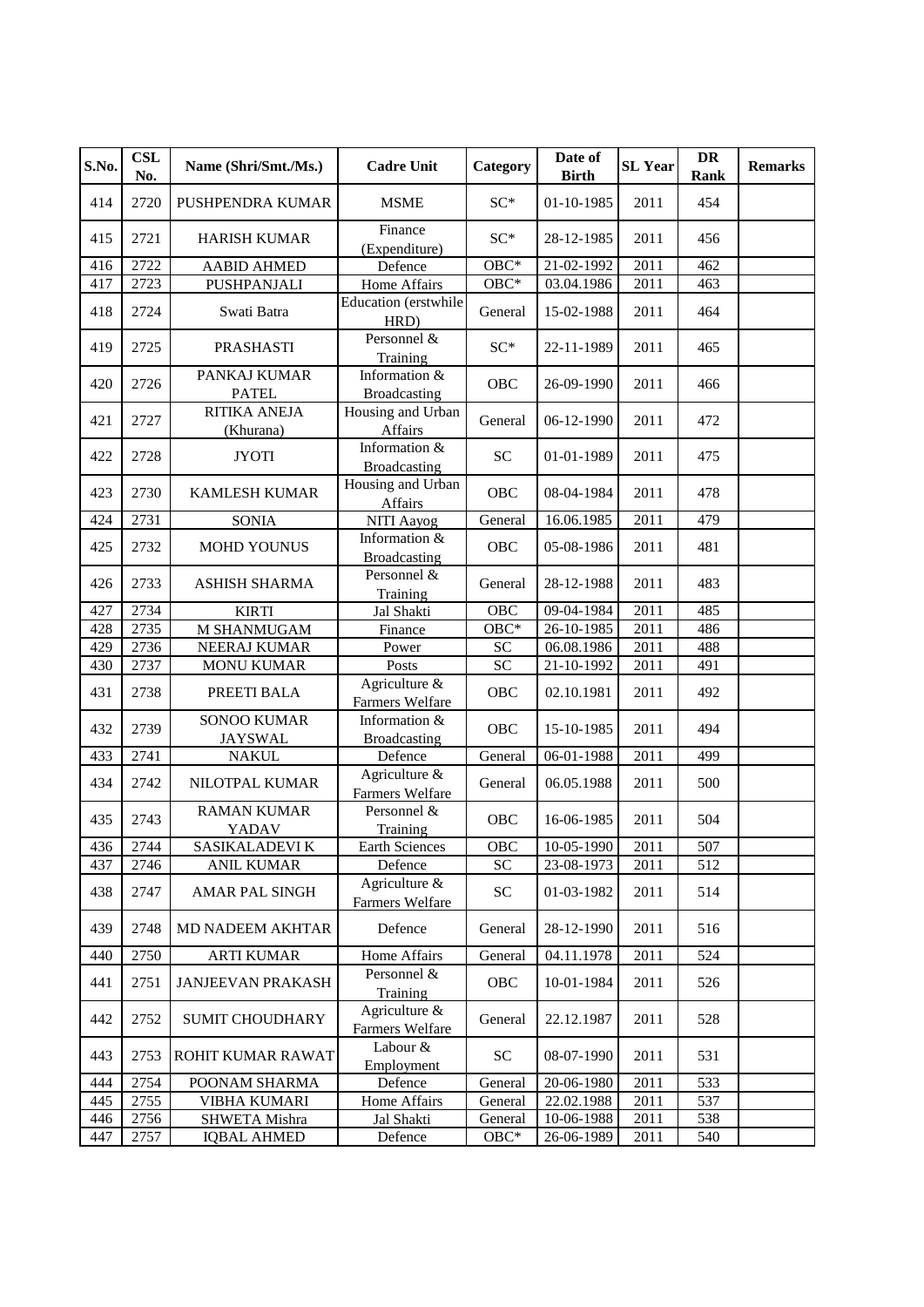| S.No. | <b>CSL</b><br>No. | Name (Shri/Smt./Ms.)     | <b>Cadre Unit</b>                   | Category   | Date of<br><b>Birth</b> | <b>SL</b> Year | DR<br>Rank | <b>Remarks</b>               |
|-------|-------------------|--------------------------|-------------------------------------|------------|-------------------------|----------------|------------|------------------------------|
| 448   | 2758              | <b>SANJAY KUMAR</b>      | Defence                             | OBC        | 03-03-1982              | 2011           | 542        |                              |
| 449   | 2759              | <b>SANJEEV KUMAR</b>     | Housing and Urban<br>Affairs        | General    | 26-12-1987              | 2011           | 544        |                              |
| 450   | 2759A             | <b>Bhupender Bhagwat</b> | Power                               | <b>SC</b>  | 07-10-1989              | 2011           | 545        | Tech<br>Resign<br>23.10.2019 |
| 451   | 2760              | <b>INDRAJEET KUMAR</b>   | <b>DoNER</b>                        | General    | 01-02-1986              | 2011           | 551        |                              |
| 452   | 2761              | <b>RAKESH KUMAR</b>      | Education (erstwhile<br>HRD)        | General    | 11-08-1987              | 2011           | 555        | Expired                      |
| 453   | 2762              | <b>BHAWNA</b>            | Agriculture &<br>Farmers Welfare    | $SC^*$     | 09.06.1990              | 2011           | 556        |                              |
| 454   | 2763              | REENA CHAUHAN            | Finance                             | General    | 14-09-1990              | 2011           | 557        |                              |
| 455   | 2764              | <b>LOKESH VERMA</b>      | Finance<br>(Expenditure)            | <b>OBC</b> | 30-08-1983              | 2011           | 558        |                              |
| 456   | 2765              | <b>MANPREET SINGH</b>    | Personnel &<br>Training             | <b>SC</b>  | 24-01-1988              | 2011           | 560        |                              |
| 457   | 2766              | <b>RANJIT MEHTA</b>      | Food Processing<br>Industries       | OBC        | 15-06-1991              | 2011           | 563        |                              |
| 458   | 2767              | <b>VIPIN KUMAR</b>       | Power                               | OBC        | 17.07.1993              | 2011           | 564        |                              |
| 459   | 2769              | <b>JAY DEEP</b>          | Home Affairs (Cab<br>Sectt.)        | $OBC*$     | 06.08.1985              | 2011           | 566        |                              |
| 460   | 2770              | <b>AMAN ARORA</b>        | Agriculture $\&$<br>Farmers Welfare | General    | 05.01.1987              | 2011           | 567        |                              |
| 461   | 2773              | ANUJ KUMAR SINGH         | <b>Rural Development</b>            | General    | 01.03.1989              | 2011           | 570        |                              |
| 462   | 2774              | <b>SANJEEV KUMAR</b>     | Labour &<br>Employment              | <b>OBC</b> | 05-01-1989              | 2011           | 575        |                              |
| 463   | 2775              | <b>DEEPSHIKHA</b>        | Housing and Urban<br>Affairs        | <b>SC</b>  | 20-09-1990              | 2011           | 577        |                              |
| 464   | 2776              | <b>SUKHDEV SINGH</b>     | Finance                             | <b>SC</b>  | 05-05-1991              | 2011           | 580        |                              |
| 465   | 2777              | <b>NARBADA</b>           | Housing and Urban<br>Affairs        | <b>SC</b>  | 04-03-1983              | 2011           | 583        |                              |
| 466   | 2778              | <b>DEEPAK</b>            | <b>Home Affairs</b><br>(NCRB)       | <b>SC</b>  | 12.07.1988              | 2011           | 587        |                              |
| 467   | 2779              | PRADEEP KUMAR            | Power                               | SC         | 15.07.1989              | 2011           | 588        |                              |
| 468   | 2780              | NEERAJ BALHARA           | NITI Aayog                          | OBC        | 29.01.1991              | 2011           | 589        |                              |
| 469   | 2781              | <b>MANMOHAN SINGH</b>    | Telecommunications                  | OBC        | 01-07-1991              | 2011           | 597        |                              |
| 470   | 2782              | NANDRAM SINGH            | Housing and Urban<br>Affairs        | OBC        | 11-07-1993              | 2011           | 598        |                              |
| 471   | 2783              | <b>JAGDEEP KUMAR</b>     | Finance                             | SC         | 02-02-1982              | 2011           | 599        |                              |
| 472   | 2784              | <b>AJIT KUMAR</b>        | Telecommunications                  | ${\rm SC}$ | 27-12-1982              | 2011           | 600        |                              |
| 473   | 2785              | <b>ASIM ALI</b>          | Finance                             | OBC        | 14-08-1991              | 2011           | 603        |                              |
| 474   | 2786              | <b>RAGANI SINHA</b>      | Defence                             | OBC        | 05-02-1982              | 2011           | 605        |                              |
| 475   | 2787              | <b>VINOD</b>             | NITI Aayog                          | ${\rm SC}$ | 20.09.1984              | 2011           | 606        |                              |
| 476   | 2788              | PRAMOD KUMAR PAL         | Finance                             | <b>OBC</b> | 01-08-1988              | 2011           | 609        |                              |
| 477   | 2790              | <b>ROHIT</b>             | Finance                             | <b>SC</b>  | 27-12-1988              | 2011           | 614        |                              |
| 478   | 2791              | <b>NEETU SAINI</b>       | Home Affairs                        | OBC        | 02-02-1985              | 2011           | 618        |                              |
| 479   | 2792              | PRETY KUMARI             | Jal Shakti                          | OBC        | 12-03-1990              | 2011           | 621        |                              |
| 480   | 2793              | <b>MEERA</b>             | Home Affairs<br>(MoSPI)             | SC         | 17.04.1985              | 2011           | 624        |                              |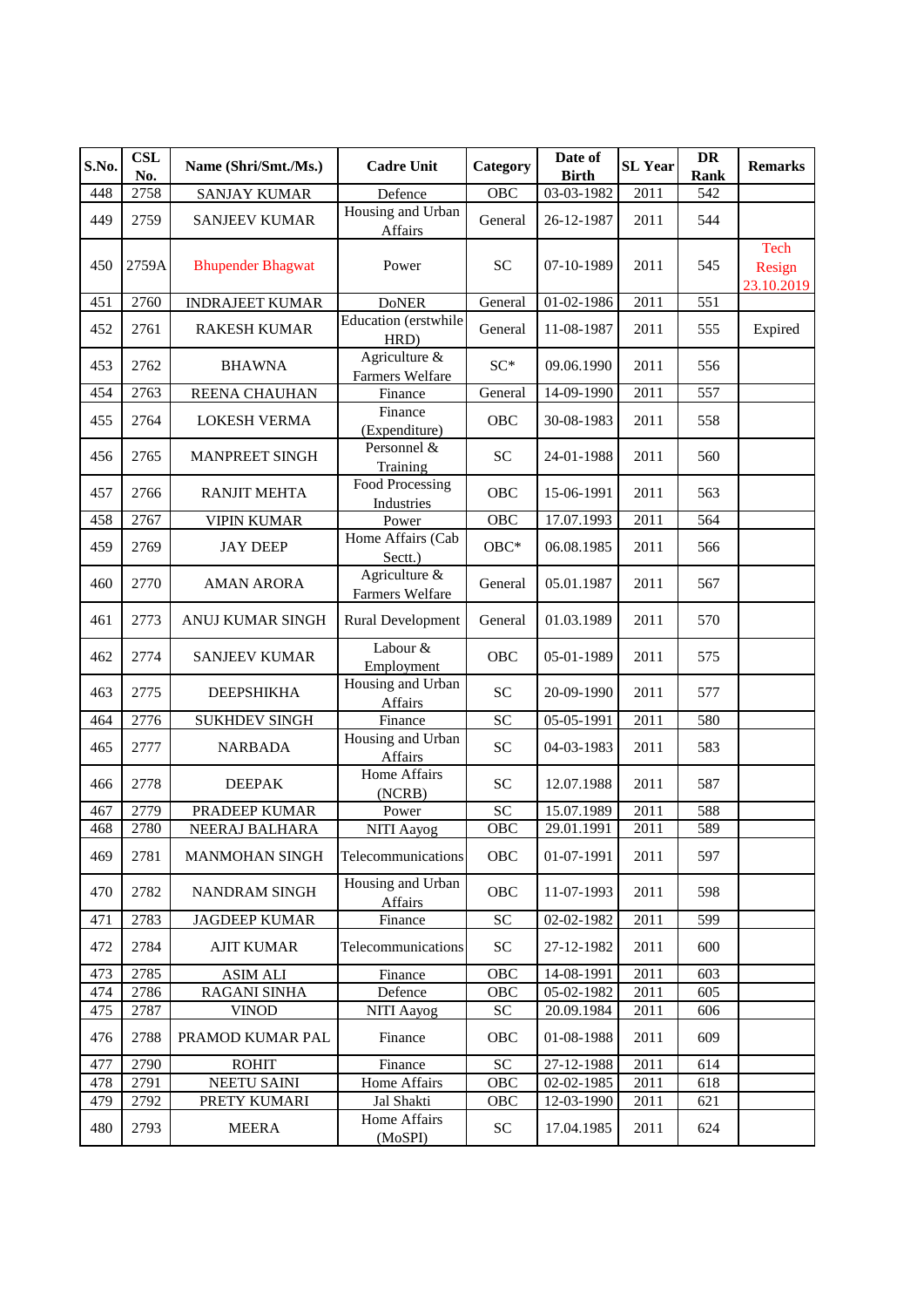| S.No. | <b>CSL</b><br>No. | Name (Shri/Smt./Ms.)                | <b>Cadre Unit</b>                              | Category           | Date of<br><b>Birth</b> | <b>SL Year</b>    | <b>DR</b><br>Rank | <b>Remarks</b> |
|-------|-------------------|-------------------------------------|------------------------------------------------|--------------------|-------------------------|-------------------|-------------------|----------------|
| 481   | 2794              | <b>SANTOSH KUMAR</b>                | Finance                                        | <b>SC</b>          | 20-02-1988              | 2011              | 626               |                |
| 482   | 2795              | SATENDRA SINGH                      | Housing and Urban<br>Affairs                   | OBC                | 01-08-1988              | 2011              | 633               |                |
| 483   | 2796              | <b>SANDEEP GUPTA</b>                | Personnel &<br>Training (SSC)                  | OBC                | 10-01-1987              | 2011              | 637               |                |
| 484   | 2797              | <b>SANTOSH KUMAR</b>                | Personnel &<br>Training                        | OBC                | 26-12-1981              | 2011              | 641               |                |
| 485   | 2798              | PUSHPA KUMARI                       | Home Affairs<br>(MoSPI)                        | OBC                | 06.04.1991              | 2011              | 648               |                |
| 486   | 2799              | <b>MANJU SHARMA</b>                 | <b>Health and Family</b><br>Welfare            | General            | 12-12-1983              | 2011              | 650               |                |
| 487   | 2800              | <b>KIRAN KUMARI</b>                 | Fishries, Animal<br>Husbandary and<br>Dairying | <b>SC</b>          | 20.08.1984              | 2011              | 651               |                |
| 488   | 2801              | VEER SINGH KASANA                   | Finance                                        | OBC                | 30-06-1990              | 2011              | 652               |                |
| 489   | 2802              | <b>MANGLA PRASAD</b>                | Housing and Urban<br>Affairs                   | <b>SC</b>          | 07-03-1992              | 2011              | 653               |                |
| 490   | 2803              | <b>RAJAN SINGH</b>                  | Finance                                        | OBC                | 03-03-1982              | 2011              | 654               |                |
| 491   | 2804              | <b>AMIT KUMAR</b>                   | Power                                          | <b>OBC</b>         | 03.01.1987              | 2011              | 655               |                |
| 492   | 2805              | <b>SURESH PRAJAPAT</b>              | Home Affairs<br>(PMO)                          | <b>OBC</b>         | 25-08-1988              | 2011              | 660               |                |
| 493   | 2806              | <b>NAVEEN KUMAR</b>                 | Home Affairs<br>(ISCS)                         | <b>SC</b>          | 03.04.1990              | 2011              | 662               |                |
| 494   | 2807              | PRADEEP KUMAR                       | Power                                          | <b>OBC</b>         | 05.01.1992              | 2011              | 663               |                |
| 495   | 2808              | ANJU PANCHAL                        | Health and Family<br>Welfare                   | <b>OBC</b>         | 21-02-1988              | 2011              | 665               |                |
| 496   | 2810              | SHALENDRA KUMAR                     | Agriculture &<br>Farmers Welfare               | OBC                | 01.06.1988              | 2011              | 683               |                |
| 497   | 2811              | PANKAJ KUMAR                        | Power                                          | OBC                | 30.12.1986              | 2011              | 690               |                |
| 498   | 2813              | <b>KOSHAL</b>                       | Finance                                        | OBC                | 21-03-1990              | 2011              | 700               |                |
| 499   | 2815              | PANKAJ SAINI                        | Personnel &<br>Training                        | OBC                | 07-02-1987              | 2011              | 708               |                |
| 500   | 2816              | YOGESH KUMAR                        | NITI Aayog                                     | OBC                | 04.06.1989              | $\overline{2011}$ | 709               |                |
| 501   | 2817              | <b>AJIT KUMAR</b>                   | Finance                                        | OBC                | 28-09-1992              | 2011              | 711               |                |
| 502   | 2818              | <b>AJEET KUMAR</b>                  | Petroleum and<br><b>Natural Gas</b>            | OBC                | 13.12.1983              | 2011              | 713               |                |
| 503   | 2820              | AMIT KUMAR PAL                      | Agriculture &<br>Farmers Welfare               | OBC                | 05.02.1991              | 2011              | 719               |                |
| 504   | 2821              | PRIYANKA DALAL                      | Education (erstwhile<br>HRD)                   | ${\rm OBC}$        | 12-01-1990              | 2011              | 723               |                |
| 505   | 2822              | DEEPAK KUMAR                        | Housing and Urban<br>Affairs                   | OBC                | 25-06-1988              | 2011              | 728               | Tech<br>Resign |
| 506   | 2823              | <b>SUMIT KUMAR</b>                  | Finance                                        | OBC                | 25-11-1992              | 2011              | 730               |                |
| 507   | 2824              | PREETI ROHILLA                      | Home Affairs                                   | OBC                | 05.01.1986              | 2011              | 732               |                |
| 508   | 2826              | <b>MANOJ KUMAR</b><br><b>MEENA</b>  | NITI Aayog                                     | <b>ST</b>          | 31.12.1987              | 2011              | 790               |                |
| 509   | 2827              | CHIRANJI LAL MEENA                  | Finance                                        | <b>ST</b>          | 01-02-1989              | 2011              | 911               |                |
| 510   | 2828              | <b>VIKRAM PANGTEY</b>               | Agriculture &<br>Farmers Welfare               | <b>ST</b>          | 23.03.1986              | 2011              | 935               |                |
| 511   | 2829              | <b>BHEEM SINGH MEENA</b>            | Jal Shakti                                     | ${\cal S}{\cal T}$ | 30-05-1986              | 2011              | 944               |                |
| 512   | 2830              | <b>RAJESH KUMAR</b><br><b>MEENA</b> | Defence                                        | ${\cal S}{\cal T}$ | 05-01-1984              | 2011              | 1014              |                |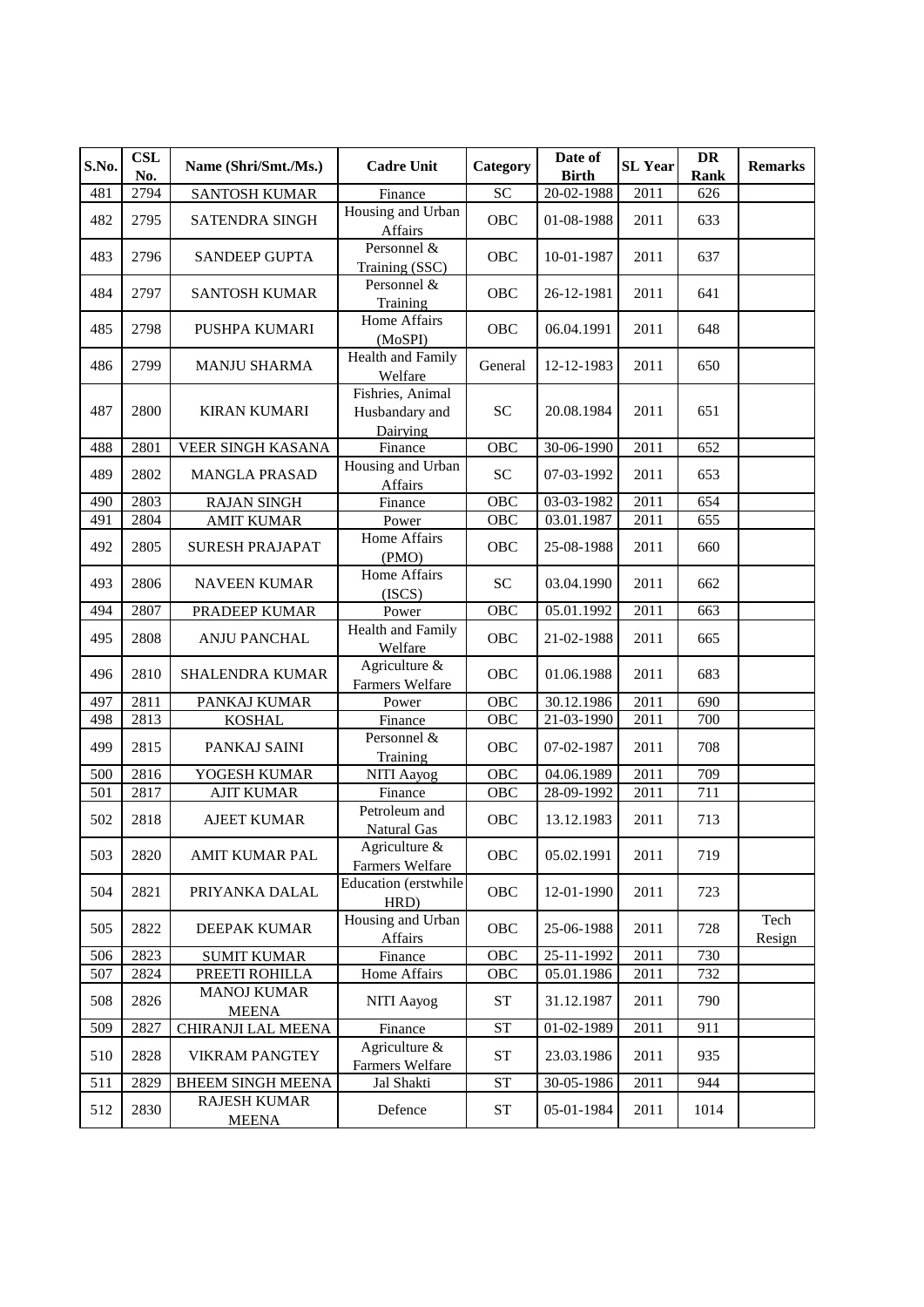| S.No. | <b>CSL</b><br>No. | Name (Shri/Smt./Ms.)                 | <b>Cadre Unit</b>                    | Category                          | Date of<br><b>Birth</b> | <b>SL Year</b> | DR<br><b>Rank</b> | <b>Remarks</b> |
|-------|-------------------|--------------------------------------|--------------------------------------|-----------------------------------|-------------------------|----------------|-------------------|----------------|
| 513   | 2831              | <b>ASHISH SINGH</b><br><b>BOUNAL</b> | Jal Shakti                           | <b>ST</b>                         | 31-10-1988              | 2011           | $RL-22$           |                |
| 514   | 2833              | RAJENDRA PRASAD                      | Finance                              | <b>UR</b>                         | 05-07-1989              | 2012           | 28                |                |
| 515   | 2835              | <b>MANIKA MISHRA</b>                 | <b>Health and Family</b><br>Welfare  | <b>UR</b>                         | 20-04-1989              | 2012           | 41                |                |
| 516   | 2837              | <b>DIPAK PATEL</b>                   | Home Affairs                         | OBC                               | 05-07-1990              | 2012           | 61                |                |
| 517   | 2838              | PROMILA KASHYAP                      | Defence                              | <b>SC</b>                         | 03-11-1984              | 2012           | 70                |                |
| 518   | 2839              | <b>KOMAL SINHA</b>                   | Finance                              | OB <sub>C</sub>                   | 11-08-1982              | 2012           | 71                |                |
| 519   | 2840              | <b>SAURABH KUMAR</b><br>YADAV        | Corporate Affairs                    | <b>OBC</b>                        | 09-01-1992              | 2012           | 72                |                |
| 520   | 2841              | <b>RAVINDER KUMAR</b>                | Personnel &<br>Training              | <b>UR</b>                         | 16-03-1991              | 2012           | 77                |                |
| 521   | 2842              | <b>SUMIT KUMAR</b>                   | Defence                              | <b>UR</b>                         | 23-01-1993              | 2012           | 90                |                |
| 522   | 2843              | <b>GAURAV SHARMA</b>                 | Personnel &<br>Training              | <b>UR</b>                         | 26-05-1992              | 2012           | 103               |                |
| 523   | 2844              | <b>HARVEER SINGH</b>                 | Information &<br>Broadcasting        | $OBC*$                            | 01-08-1993              | 2012           | 105               |                |
| 524   | 2845              | Pooja Sharma                         | <b>DPIIT</b>                         | <b>UR</b>                         | 06-11-1991              | 2012           | 107               |                |
| 525   | 2846              | <b>ANSHU RANI</b>                    | Labour &<br>Employment               | <b>UR</b>                         | 11-12-1987              | 2012           | 108               |                |
| 526   | 2847              | <b>ASHISH SAJWAN</b>                 | Personnel &<br>Training              | <b>UR</b>                         | 11-11-1992              | 2012           | 111               |                |
| 527   | 2848              | <b>NARESH KUMAR</b>                  | Finance                              | <b>SC</b>                         | 27-06-1983              | 2012           | 112               |                |
| 528   | 2849              | <b>BRIJESH KUMAR</b>                 | Defence                              | OBC                               | 04-01-1984              | 2012           | 114               |                |
| 529   | 2850              | <b>MANORAMA MINJ</b><br>(Toppo)      | <b>MSME</b>                          | <b>ST</b>                         | 03-03-1987              | 2012           | 120               |                |
| 530   | 2851              | <b>ASHA TIWARI</b>                   | Defence                              | <b>UR</b>                         | 11-08-1986              | 2012           | 125               |                |
| 531   | 2852              | <b>RAJNEESH</b>                      | Posts                                | OBC                               | 15-10-1993              | 2012           | 126               |                |
| 532   | 2853              | <b>NITIN KUMAR</b>                   | Power                                | <b>UR</b>                         | 02.10.1993              | 2012           | 127               |                |
| 533   | 2854              | Sunita                               | Science &<br>Technology              | $OBC*$                            | 06-11-1990              | 2012           | 129               |                |
| 534   | 2856              | HARSHWANT SINGH                      | Tribal Affairs                       | $\overline{UR}$                   | 15.11.1988              | 2012           | 145               |                |
| 535   | 2857              | <b>KUSUM SINGH</b>                   | <b>UPSC</b>                          | OBC                               | 15-07-1987              | 2012           | 147               |                |
| 536   | 2858              | <b>ANKUR JHA</b>                     | Home Affairs<br>(PMO)                | <b>UR</b>                         | 07-04-1992              | 2012           | 151               |                |
| 537   |                   | 2859 DEEPAK SINGH PATEL              | Youth Affairs and<br><b>Sports</b>   | $OBC*$                            | 30-08-1986              | 2012           | 153               |                |
| 538   | 2860              | <b>ARJUN SINGH</b>                   | NITI Aayog                           | OBC                               | 17.01.1984              | 2012           | 155               |                |
| 539   | 2861              | <b>SANA KAPOOR</b>                   | Finance                              | <b>UR</b>                         | 30-09-1990              | 2012           | 159               |                |
| 540   | 2862              | NISHU KUMARI                         | Corporate Affairs                    | $SC^*$                            | 04-07-1990              | 2012           | 162               |                |
| 541   | 2863              | <b>NAVJOT KAUR</b>                   | EF & CC                              | $\ensuremath{\mathbf{SC}}$        | 18-01-1991              | 2012           | 165               |                |
| 542   | 2864              | <b>KAMAL</b>                         | Personnel &<br>Training              | $SC^*$                            | 20-01-1986              | 2012           | 166               |                |
| 543   | 2865              | <b>ANJALI MEHTA</b>                  | Home Affairs<br>(PMO)                | <b>UR</b>                         | 17-09-1991              | 2012           | 172               |                |
| 544   | 2866              | <b>JYOTI</b>                         | New & Renewable<br>Energy            | $SC^*$                            | 15-12-1987              | 2012           | 176               |                |
| 545   | 2869              | <b>BHAVYA ARORA</b>                  | Information &<br><b>Broadcasting</b> | <b>UR</b>                         | 10-02-1991              | 2012           | 185               |                |
| 546   | 2870              | <b>GIRISH KUMAR</b>                  | Power                                | $\ensuremath{\mathsf{UR}}\xspace$ | 26.09.1985              | 2012           | 190               |                |
| 547   | 2871              | <b>HARISH KUMAR</b><br><b>SHARMA</b> | Defence                              | OBC                               | 29-10-1983              | 2012           | 193               |                |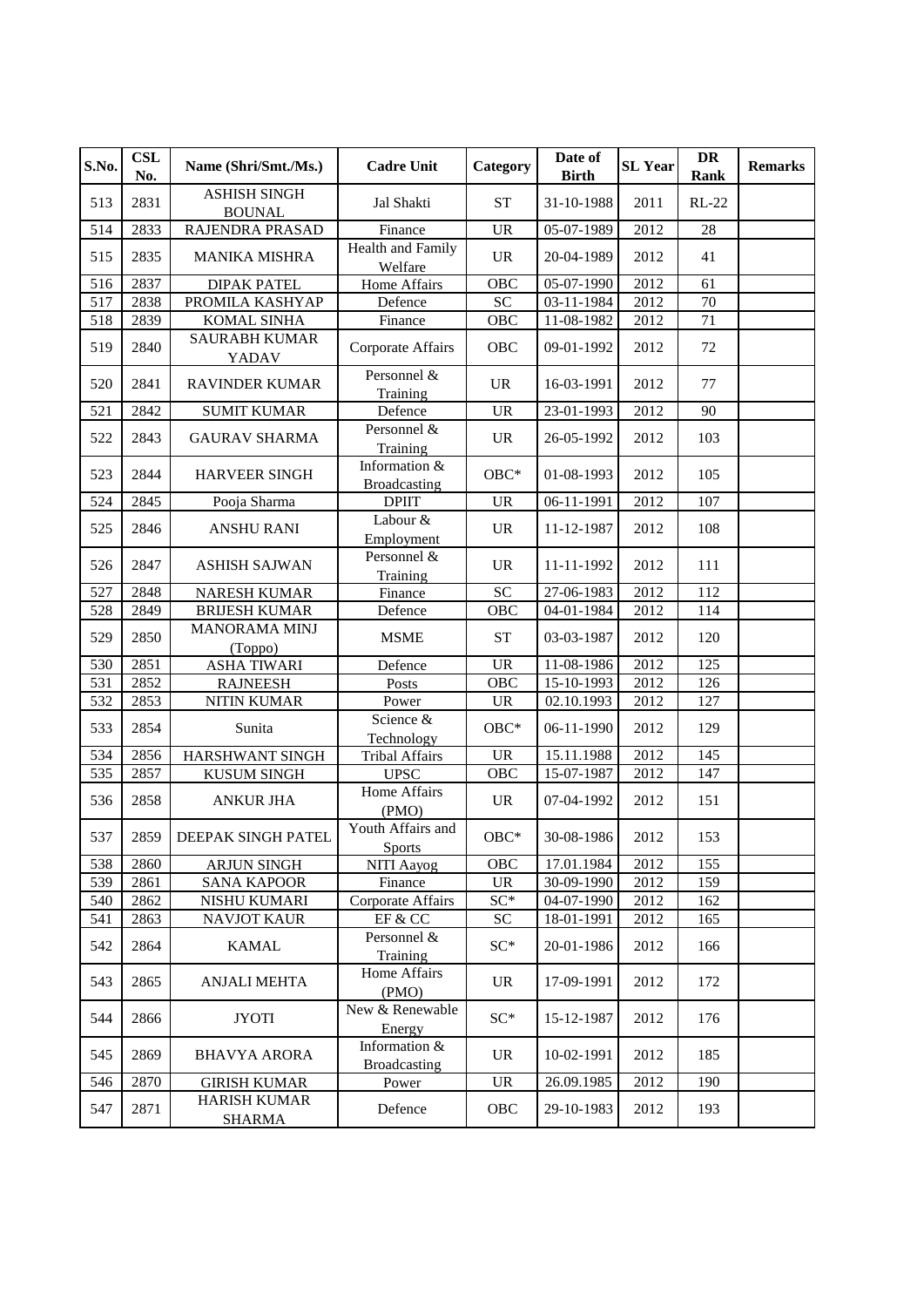| S.No. | <b>CSL</b><br>No. | Name (Shri/Smt./Ms.)                     | <b>Cadre Unit</b>                    | Category                          | Date of<br><b>Birth</b> | <b>SL</b> Year | <b>DR</b><br>Rank | <b>Remarks</b>                                |
|-------|-------------------|------------------------------------------|--------------------------------------|-----------------------------------|-------------------------|----------------|-------------------|-----------------------------------------------|
| 548   | 2872              | PURNIMA BOBIN                            | Information &<br><b>Broadcasting</b> | <b>UR</b>                         | 06-05-1993              | 2012           | 197               |                                               |
| 549   | 2875              | Yogesh Kumar                             | <b>DPIIT</b>                         | sc                                | 09-10-1989              | 2012           | 203               |                                               |
| 550   | 2876              | MOHD MAIMUDDIN                           | Commerce                             | OBC                               | 09.02.1990              | 2012           | 204               |                                               |
| 551   | 2877              | <b>SUNIL KUMAR</b>                       | Telecommunications                   | <b>UR</b>                         | 24-04-1991              | 2012           | 207               |                                               |
| 552   | 2880              | DISHA PASRICHA                           | Finance                              | <b>UR</b>                         | 25-12-1990              | 2012           | 213               |                                               |
| 553   | 2881              | RAHUL PRASAD                             | Housing and Urban<br>Affairs         | $OBC*$                            | 16-10-1990              | 2012           | 215               |                                               |
| 554   | 2882              | <b>HIMANSHU SHARMA</b>                   | Agriculture &<br>Farmers Welfare     | <b>UR</b>                         | 20.02.1992              | 2012           | 220               |                                               |
| 555   | 2883              | <b>AMRENDRA SINGH</b><br><b>KUSHWAHA</b> | Home Affairs<br>(PMO)                | <b>OBC</b>                        | 15-10-1988              | 2012           | 221               |                                               |
| 556   | 2884              | DEVARSHI ASHISH                          | Chemicals and<br>Fertilizers         | <b>UR</b>                         | 19-02-1992              | 2012           | 222               |                                               |
| 557   | 2885              | <b>NIZAMUDDIN</b>                        | Food and Public<br>Distribution      | $OBC*$                            | 08-02-1992              | 2012           | 222A              |                                               |
| 558   | 2886              | <b>HEMENT CHOUHAN</b>                    | Finance                              | <b>UR</b>                         | 02-02-1993              | 2012           | 225               |                                               |
| 559   | 2887              | ROHIT KUMAR                              | New & Renewable<br>Energy            | OBC                               | 15-03-1993              | 2012           | 227               |                                               |
| 560   | 2888              | <b>UPENDRA SINGH</b>                     | Home Affairs (RGI)                   | <b>OBC</b>                        | 07.03.1986              | 2012           | 229               |                                               |
| 561   | 2889              | SAKSHI BHARDWAJ                          | Health and Family<br>Welfare         | <b>UR</b>                         | 14-12-1991              | 2012           | 235               |                                               |
| 562   | 2890              | ALPNA SHRIVASTAV                         | Power                                | <b>UR</b>                         | 04-04-1988              | 2012           | 239               |                                               |
| 563   | 2892              | <b>SARVESH KUMAR</b>                     | Personnel &<br>Training              | OBC                               | 01-04-1987              | 2012           | 242               |                                               |
| 564   | 2893              | <b>NEHA JAIN</b>                         | Science &<br>Technology              | <b>UR</b>                         | 14-06-1988              | 2012           | 245               |                                               |
| 565   | 2894              | MITRAPAL SINGH                           | Health and Family<br>Welfare         | <b>OBC</b>                        | 01-01-1994              | 2012           | 245A              |                                               |
| 566   | 2895              | <b>LEENA KUMARI</b>                      | Health and Family<br>Welfare         | OBC                               | 03-12-1987              | 2012           | 250               |                                               |
| 567   | 2896              | <b>AFRAJ KHAN</b>                        | Jal Shakti                           | <b>OBC</b>                        | 12-10-1989              | 2012           | 252               |                                               |
| 568   | 2897              | <b>SANTOSH KUMAR</b>                     | Agriculture &<br>Farmers Welfare     | $OBC*$                            | 02.05.1994              | 2012           | 256               |                                               |
| 569   | 2898              | <b>RAVI KUMAR</b>                        | Commerce(Supply)                     | $SC*$                             | 30-06-1991              | 2012           | 258               | Deputation<br>to TRAI<br>w.e.f.<br>01.09.2021 |
| 570   | 2899              | <b>ANJALI RAWAT</b>                      | Civil Aviation                       | <b>UR</b>                         | 04-03-1986              | 2012           | 260               |                                               |
| 571   | 2900              | NEERAJ KUMAR                             | <b>DPIIT</b>                         | OBC                               | 25-11-1988              | 2012           | 264               |                                               |
| 572   | 2901              | <b>HEMRAJ</b>                            | Labour &<br>Employment               | <b>SC</b>                         | 07-11-1989              | 2012           | 265               |                                               |
| 573   | 2902              | <b>SACHIN KUMAR</b><br><b>TRIPATHI</b>   | NITI Aayog                           | <b>UR</b>                         | 30.06.1988              | 2012           | 267               |                                               |
| 574   | 2903              | LATA                                     | Finance                              | <b>UR</b>                         | 16-08-1986              | 2012           | 269               |                                               |
| 575   | 2904              | <b>HARISH KUMAR</b>                      | Posts                                | $SC*$                             | 08-03-1990              | 2012           | 271               |                                               |
| 576   | 2905              | MRS.MEENAKSHI                            | New & Renewable<br>Energy            | $SC^*$                            | 07-10-1985              | 2012           | 272               |                                               |
| 577   | 2906              | <b>ARVIND SINGH</b>                      | Science &<br>Technology              | <b>UR</b>                         | 01-07-1987              | 2012           | 275               |                                               |
| 578   | 2907              | PRIYA CHAUHAN                            | Defence                              | $\ensuremath{\mathsf{UR}}\xspace$ | 25-09-1987              | 2012           | 276               |                                               |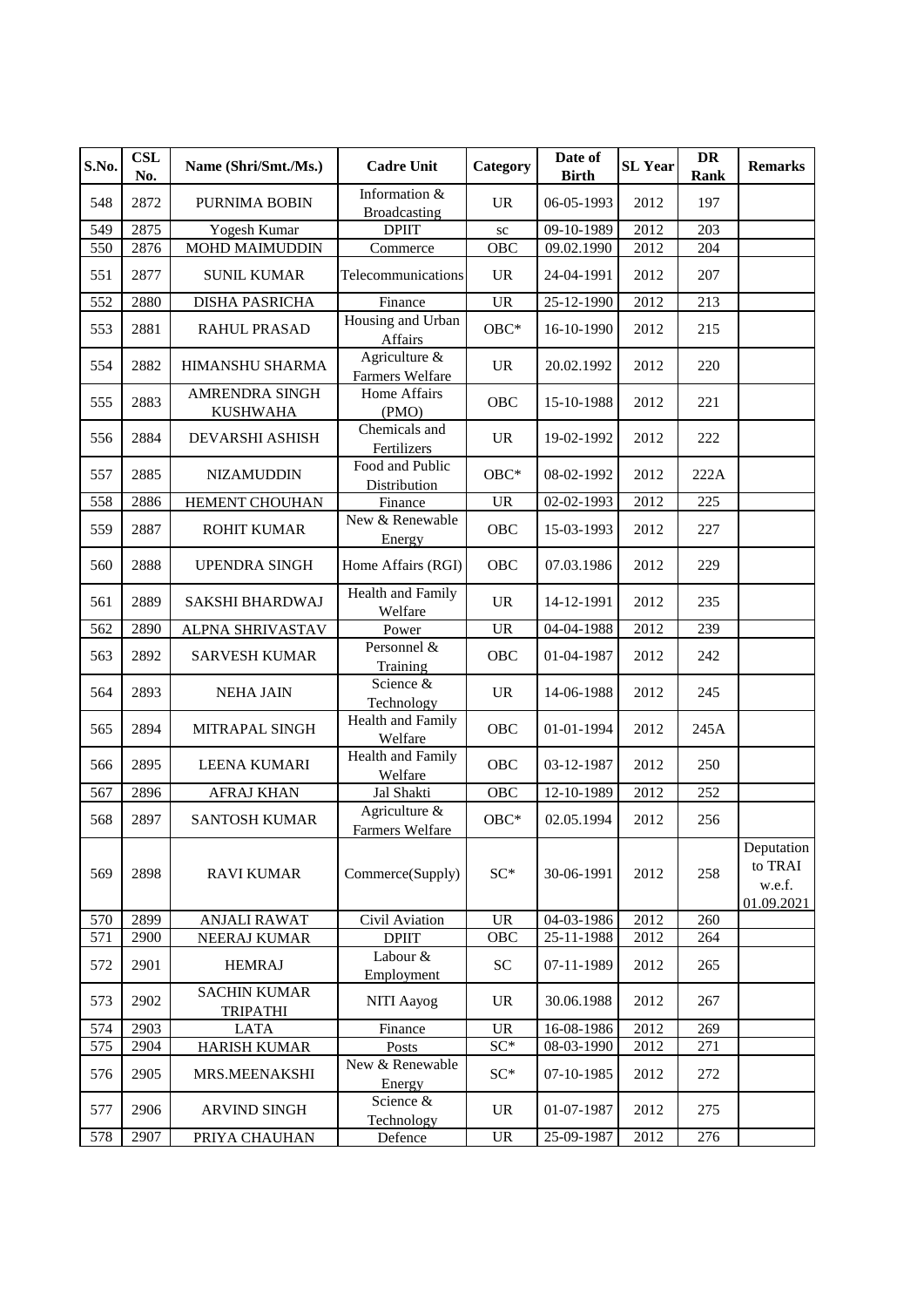| S.No. | <b>CSL</b><br>No. | Name (Shri/Smt./Ms.)        | <b>Cadre Unit</b>                    | Category                          | Date of<br><b>Birth</b>   | <b>SL</b> Year | <b>DR</b><br>Rank | <b>Remarks</b> |
|-------|-------------------|-----------------------------|--------------------------------------|-----------------------------------|---------------------------|----------------|-------------------|----------------|
| 579   | 2909              | <b>OMKAR NATH</b>           | Home Affairs<br>(PMO)                | <b>UR</b>                         | 28-01-1992                | 2012           | 279               |                |
| 580   | 2910              | <b>SWATI SHARMA</b>         | Finance                              | <b>UR</b>                         | 26-09-1985                | 2012           | 281               |                |
| 581   | 2911              | POOJA AGRAWAL               | <b>Tribal Affairs</b>                | <b>UR</b>                         | 02.03.1989                | 2012           | 282               |                |
| 582   | 2912              | <b>SAZIA KHATOON</b>        | Personnel &<br>Training              | OBC                               | 05-01-1993                | 2012           | 283               |                |
| 583   | 2913              | PRIYANKA ARORA              | <b>UPSC</b>                          | <b>UR</b>                         | 16-11-1989                | 2012           | 284               |                |
| 584   | 2914              | VARUNA TAYAL                | Power                                | <b>UR</b>                         | $\overline{07-07} - 1991$ | 2012           | 285               |                |
| 585   | 2915              | <b>MANOJ KUMAR</b>          | Agriculture &<br>Farmers Welfare     | <b>OBC</b>                        | 10.08.1991                | 2012           | 287               |                |
| 586   | 2916              | <b>CHETRAM</b>              | Chemicals and<br>Fertilizers         | <b>OBC</b>                        | 08-06-1989                | 2012           | 290               |                |
| 587   | 2917              | <b>SHOBHIT RAJ</b>          | Information &<br><b>Broadcasting</b> | <b>UR</b>                         | 30-10-1989                | 2012           | 290A              |                |
| 588   | 2918              | PANKAJ KUMAR<br>VISHWAKARMA | <b>DPIIT</b>                         | OBC                               | 18-03-1989                | 2012           | 290B              |                |
| 589   | 2919              | POONAM UPADHAY              | Labour &<br>Employment               | <b>UR</b>                         | 24-07-1993                | 2012           | 295               |                |
| 590   | 2920              | <b>SAHDEV SINGH</b>         | <b>Heavy Industries</b>              | <b>OBC</b>                        | 13-08-1989                | 2012           | 297               |                |
| 591   | 2921              | SADHANA YADAV               | Labour &<br>Employment               | $OBC*$                            | 15-04-1989                | 2012           | 298               |                |
| 592   | 2922              | PINKI JOSHI                 | Finance<br>(Expenditure)             | <b>UR</b>                         | 15-11-1989                | 2012           | 304               |                |
| 593   | 2923              | <b>GARIMA</b>               | Telecommunications                   | <b>UR</b>                         | 24-12-1987                | 2012           | 305               |                |
| 594   | 2924              | NEHA SHUKLA                 | Education (erstwhile<br>HRD)         | <b>UR</b>                         | 09-05-1990                | 2012           | 308               |                |
| 595   | 2925              | <b>SAVITA ARORA</b>         | Labour &<br>Employment               | <b>UR</b>                         | 25-03-1989                | 2012           | 309               |                |
| 596   | 2926              | <b>VIRENDER KUMAR</b>       | Road Transport and<br>Highways       | $OBC*$                            | 20.09.1985                | 2012           | 311               |                |
| 597   | 2927              | <b>VISHAL</b>               | Jal Shakti                           | $\overline{SC}$                   | 04-03-1983                | 2012           | 313               |                |
| 598   | 2929              | <b>AFTAB AHMAD</b>          | Information &<br>Broadcasting        | <b>OBC</b>                        | 05-07-1990                | 2012           | 316               |                |
| 599   | 2930              | MOHAMMAD KHALID             | Food and Public<br>Distribution      | <b>OBC</b>                        | 15.09.1993                | 2012           | 317               |                |
| 600   | 2931              | <b>SINTU DAS</b>            | Health and Family<br>Welfare         | $SC^*$                            | 03-01-1990                | 2012           | 318               |                |
| 601   | 2932              | <b>KOMAL</b>                | Information &<br><b>Broadcasting</b> | <b>UR</b>                         | 12-09-1990                | 2012           | 319               |                |
| 602   | 2933              | CHAMPA (Ankita)             | <b>DPIIT</b>                         | ${\rm SC}$                        | 15-01-1994                | 2012           | 320               |                |
| 603   | 2934              | KHYATI MALHOTRA             | Labour &<br>Employment               | <b>UR</b>                         | 13-03-1992                | 2012           | 321               |                |
| 604   | 2935              | <b>MANISH KUMAR</b>         | Information &<br><b>Broadcasting</b> | $\ensuremath{\mathbf{SC}}$        | 27-12-1988                | 2012           | 322               |                |
| 605   | 2936              | HEMLATA UPADHYAY            | New & Renewable<br>Energy            | <b>UR</b>                         | 26-07-1987                | 2012           | 324               |                |
| 606   | 2937              | <b>RAVI RAWAT</b>           | Personnel &<br>Training              | <b>UR</b>                         | 17-07-1988                | 2012           | 326               |                |
| 607   | 2938              | RUCHIKA MADHWAL             | Finance                              | $\ensuremath{\mathsf{UR}}\xspace$ | 13-06-1990                | 2012           | 327               |                |
| 608   | 2940              | <b>RUCHI</b>                | Education (erstwhile<br>HRD)         | UR                                | 20-10-1990                | 2012           | 329               |                |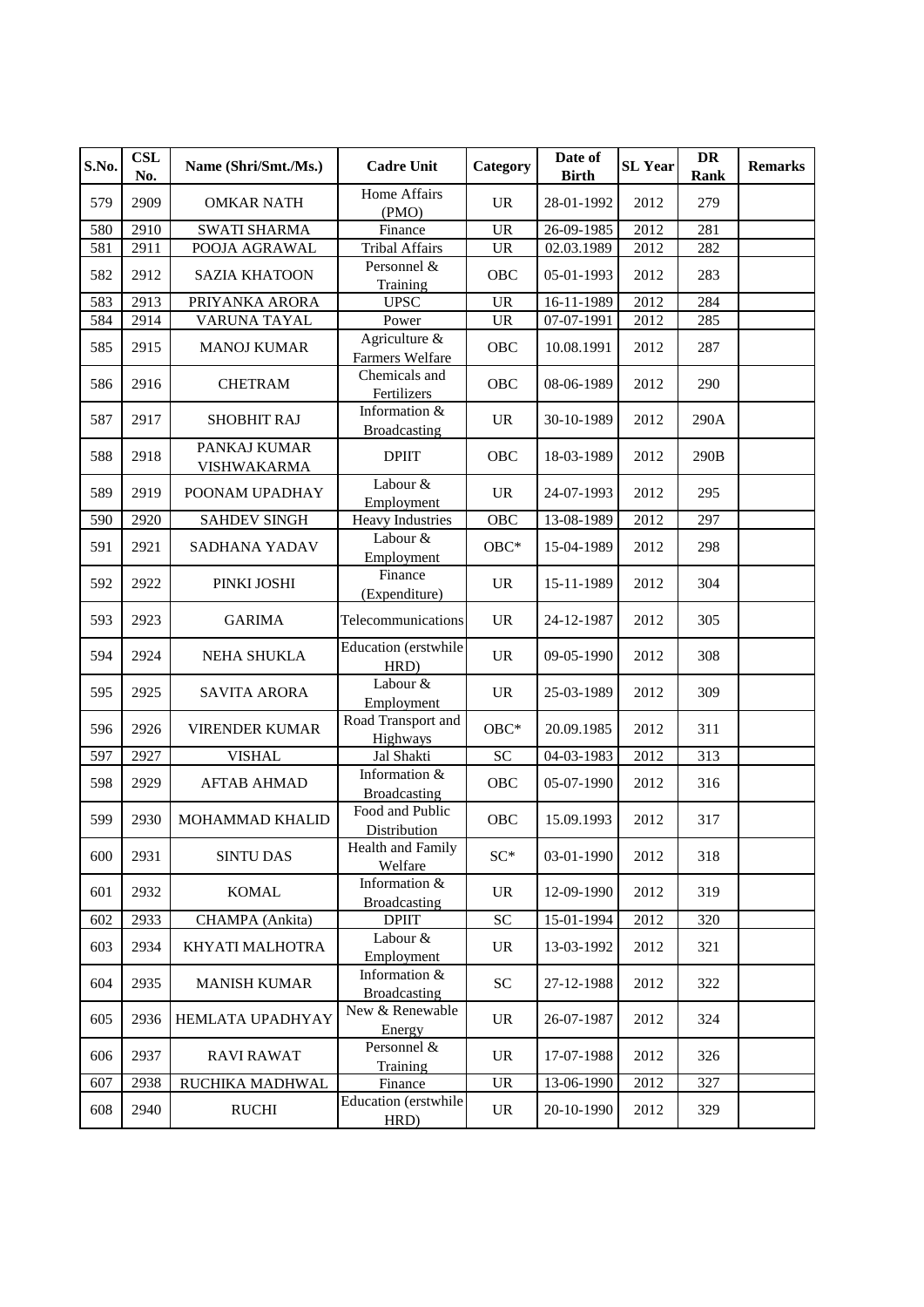| S.No. | <b>CSL</b><br>No. | Name (Shri/Smt./Ms.)                  | <b>Cadre Unit</b>                              | Category                          | Date of<br><b>Birth</b> | <b>SL</b> Year | <b>DR</b><br>Rank | <b>Remarks</b>                         |
|-------|-------------------|---------------------------------------|------------------------------------------------|-----------------------------------|-------------------------|----------------|-------------------|----------------------------------------|
| 609   | 2941              | <b>MAHENDRA KUMAR</b><br><b>SAHU</b>  | Power                                          | $OBC*$                            | 15.09.1993              | 2012           | 329A              |                                        |
| 610   | 2942              | <b>MANOJ KUMAR</b><br><b>MAHTO</b>    | Personnel &<br>Training                        | <b>OBC</b>                        | 01-01-1984              | 2012           | 331               |                                        |
| 611   | 2943              | <b>SWATI MAHAJAN</b>                  | Jal Shakti                                     | <b>UR</b>                         | 03-11-1985              | 2012           | 333               |                                        |
| 612   | 2944              | <b>GUNJAN ARORA</b>                   | Agriculture &<br>Farmers Welfare               | <b>UR</b>                         | 23.11.1990              | 2012           | 334               |                                        |
| 613   | 2945              | <b>KULDIP KUMAR</b>                   | Health and Family<br>Welfare                   | <b>OBC</b>                        | 18-03-1990              | 2012           | 336               |                                        |
| 614   | 2946              | <b>SAURABH KUMAR</b>                  | Personnel $\overline{\&}$<br>Training (ARPG)   | <b>UR</b>                         | 05-05-1989              | 2012           | 338               |                                        |
| 615   | 2947              | <b>JAIDEEP SINGH</b>                  | Information &<br><b>Broadcasting</b>           | <b>SC</b>                         | 15-06-1990              | 2012           | 339               |                                        |
| 616   | 2948              | Divya                                 | Home Affairs (Cab<br>Sectt.)                   | OBC                               | 08.07.1990              | 2012           | 340               |                                        |
| 617   | 2949              | <b>SAVITA</b>                         | Labour $&$<br>Employment                       | <b>SC</b>                         | 02-02-1989              | 2012           | 343               |                                        |
| 618   | 2950              | <b>BHARAT ENCHARA</b>                 | Agriculture &<br><b>Farmers Welfare</b>        | <b>OBC</b>                        | 16.04.1990              | 2012           | 345               | On<br>deputation<br>to NIAM,<br>Jaipur |
| 619   | 2951              | ANUSHIKA KUMARI                       | Telecommunications                             | OBC*                              | 01-12-1992              | 2012           | 346               |                                        |
| 620   | 2952              | KOKILA AGGARWAL<br>(Garg)             | New & Renewable<br>Energy                      | <b>UR</b>                         | 24-11-1985              | 2012           | 348               |                                        |
| 621   | 2953              | <b>RAJU KUMAR</b>                     | Science &<br>Technology                        | <b>UR</b>                         | 19-05-1990              | 2012           | 349               |                                        |
| 622   | 2954              | PRIYA NANDWANI                        | Commerce(Supply)                               | <b>UR</b>                         | 04-08-1987              | 2012           | 350               |                                        |
| 623   | 2955              | NIKHIL VARMA                          | Home Affairs                                   | $\ensuremath{\mathsf{UR}}\xspace$ | 11.02.1988              | 2012           | 351               |                                        |
| 624   | 2956              | DEEPAK KUMAR                          | Jal Shakti                                     | <b>UR</b>                         | 03-11-1988              | 2012           | 353               |                                        |
| 625   | 2957              | <b>MADHU BALA</b>                     | Fishries, Animal<br>Husbandary and<br>Dairying | $OBC*$                            | 27.07.1988              | 2012           | 354               |                                        |
| 626   | 2958              | <b>PREETI</b><br>KHANIJO/CHAWLA       | Health and Family<br>Welfare                   | <b>UR</b>                         | 01-12-1985              | 2012           | 357               |                                        |
| 627   | 2959              | <b>RAJNISH KUMAR</b><br><b>SHARMA</b> | Personnel &<br>Training                        | <b>UR</b>                         | 01-07-1990              | 2012           | 363               |                                        |
| 628   | 2960              | PANKAJ KUMAR                          | Home Affairs (Cab<br>Sectt.)                   | OBC                               | 03.01.1992              | 2012           | 365               |                                        |
| 629   | 2961              | <b>MEHBOOB</b>                        | Power                                          | OBC                               | 25.04.1989              | 2012           | 366               |                                        |
| 630   | 2962              | MULAYAM SINGH                         | <b>DPIIT</b>                                   | $OBC*$                            | 22-06-1994              | 2012           | 366A              |                                        |
| 631   | 2964              | <b>ASHMITA KAPOOR</b>                 | Information &<br><b>Broadcasting</b>           | <b>UR</b>                         | 23-11-1988              | 2012           | 371               |                                        |
| 632   | 2965              | VIRENDRA KUMAR                        | Jal Shakti (CWC)                               | $OBC*$                            | 03-10-1987              | 2012           | 372               |                                        |
| 633   | 2966              | <b>NABEEL IQBAL</b>                   | Chemicals and<br>Fertilizers                   | <b>UR</b>                         | 04-08-1986              | 2012           | 375               |                                        |
| 634   | 2967              | <b>SHUBHAM</b><br><b>CHOUDHARY</b>    | Health and Family<br>Welfare                   | SC <sub>1</sub>                   | 03-03-1992              | 2012           | 377               |                                        |
| 635   | 2968              | <b>KAMAL KUMAR</b><br><b>VERMA</b>    | <b>DPIIT</b>                                   | OBC                               | 30-09-1991              | 2012           | 379               |                                        |
| 636   | 2969              | Rahul Pal                             | NITI Aayog                                     | OBC                               | 28.04.1989              | 2012           | 380               |                                        |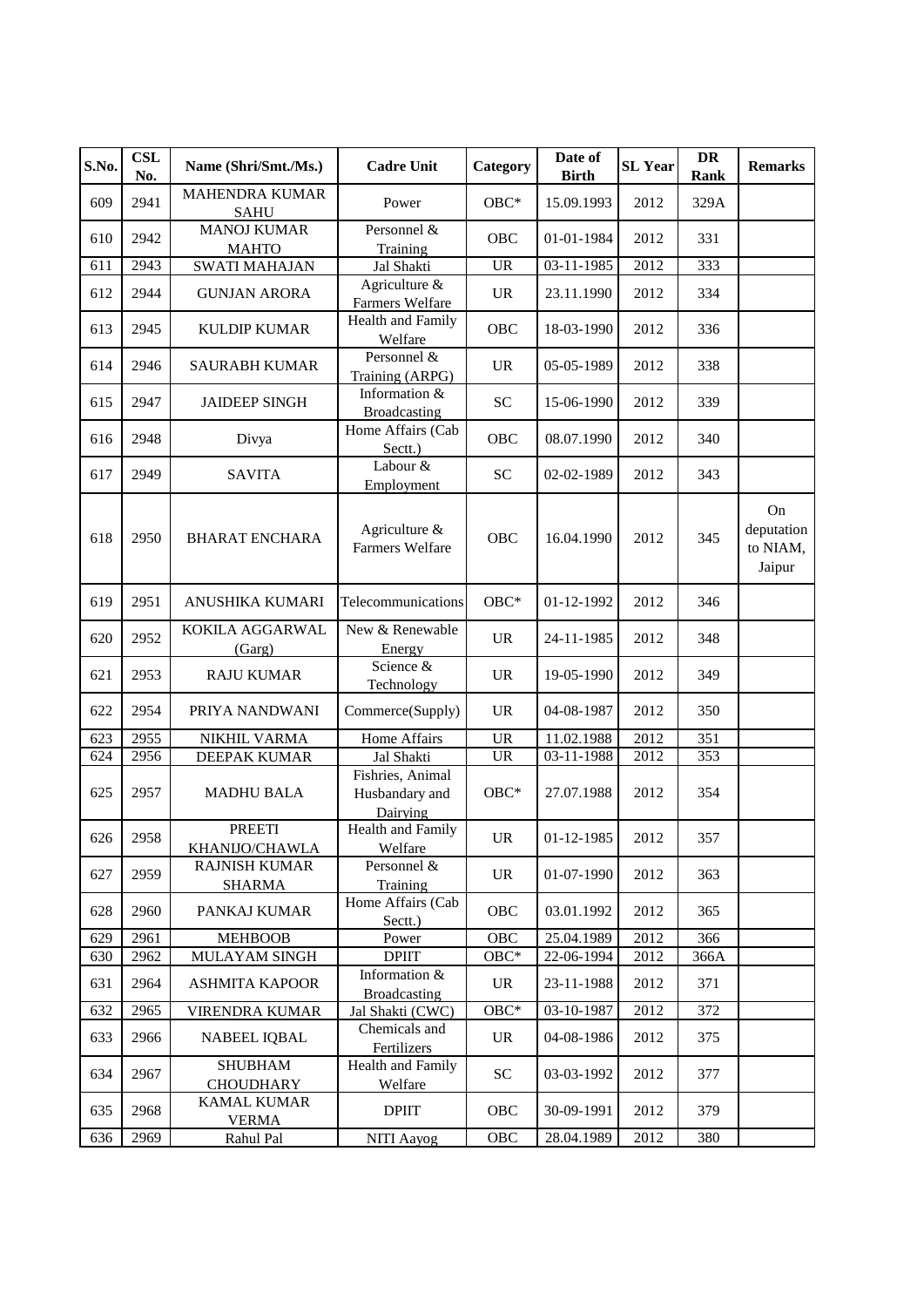| S.No. | <b>CSL</b><br>No. | Name (Shri/Smt./Ms.)               | <b>Cadre Unit</b>                    | Category                          | Date of<br><b>Birth</b> | <b>SL Year</b> | DR<br>Rank | <b>Remarks</b> |
|-------|-------------------|------------------------------------|--------------------------------------|-----------------------------------|-------------------------|----------------|------------|----------------|
| 637   | 2970              | ANUBHA CHAUHAN                     | Power                                | <b>UR</b>                         | 21.11.1991              | 2012           | 382        |                |
| 638   | 2971              | <b>MITHILESH KUMAR</b>             | Commerce(Supply)                     | <b>OBC</b>                        | 12-01-1989              | 2012           | 383        |                |
| 639   | 2972              | <b>NUPUR SHARMA</b>                | Telecommunications                   | <b>UR</b>                         | 05-03-1986              | 2012           | 384        |                |
| 640   | 2973              | <b>VINOD KUMAR</b>                 | Health and Family<br>Welfare         | <b>OBC</b>                        | 25-10-1985              | 2012           | 386        |                |
| 641   | 2974              | <b>GAUSHE ALAM</b>                 | Jal Shakti (CWC)                     | <b>UR</b>                         | 12-08-1991              | 2012           | 388        |                |
| 642   | 2976              | <b>NAVEEN KUMAR</b>                | Commerce                             | $\ensuremath{\mathrm{UR}}\xspace$ | 05.07.1990              | 2012           | 389A       |                |
| 643   | 2977              | <b>KIRAN KUMARI</b>                | Telecommunications                   | <b>UR</b>                         | 28-03-1992              | 2012           | 392A       |                |
| 644   | 2978              | <b>TARUN KUMAR</b>                 | Home Affairs (Cab<br>Sectt.)         | <b>UR</b>                         | 09-09-1986              | 2012           | 393        |                |
| 645   | 2979              | <b>SEEMA RANI</b>                  | NITI Aayog                           | <b>UR</b>                         | 28.08.1992              | 2012           | 394        |                |
| 646   | 2980              | <b>LATA KIRTI</b>                  | Information &<br><b>Broadcasting</b> | <b>SC</b>                         | 09-05-1986              | 2012           | 396        |                |
| 647   | 2981              | <b>NEERJA</b>                      | Power                                | <b>SC</b>                         | 15.06.1981              | 2012           | 397        |                |
| 648   | 2982              | <b>SHEETAL</b>                     | Telecommunications                   | SC                                | 01-08-1983              | 2012           | 398        |                |
| 649   | 2983              | AMIT KUMAR VERMA                   | Agriculture &<br>Farmers Welfare     | <b>OBC</b>                        | 31.12.1988              | 2012           | 399        |                |
| 650   | 2984              | <b>ASHISH KUMAR</b>                | Health and Family<br>Welfare         | OBC                               | 05-02-1993              | 2012           | 400        |                |
| 651   | 2986              | POOJA VERMA                        | Telecommunications                   | <b>SC</b>                         | 19-11-1993              | 2012           | 408        |                |
| 652   | 2987              | PRITI SAGAR                        | <b>Heavy Industries</b>              | <b>SC</b>                         | 10-12-1989              | 2012           | 412        |                |
| 653   | 2988              | NARENDRA KUMAR                     | Information &<br><b>Broadcasting</b> | ${\rm SC}$                        | 16-10-1988              | 2012           | 414        |                |
| 654   | 2989              | VINAM JAYA SREE                    | Power                                | OBC                               | 20-08-1982              | 2012           | 415        |                |
| 655   | 2990              | <b>SANJEET YADAV</b>               | Home Affairs (DG<br>FS,CD,HG)        | OBC                               | 10-10-1986              | 2012           | 416        |                |
| 656   | 2991              | <b>NAZIM ALI</b>                   | Agriculture &<br>Farmers Welfare     | OBC                               | 01-01-1991              | 2012           | 419        |                |
| 657   | 2992              | MOHD. UMAR                         | Youth Affairs and<br><b>Sports</b>   | OBC                               | 05-04-1992              | 2012           | 420        |                |
| 658   | 2993              | PRAVEEN KUMAR                      | Information &<br><b>Broadcasting</b> | ${\rm SC}$                        | 18-10-1988              | 2012           | 421        |                |
| 659   | 2994              | NAROTTAM KUMAR                     | Finance<br>(Expenditure)             | $\ensuremath{\mathbf{SC}}$        | 05-08-1989              | 2012           | 424        |                |
| 660   | 2995              | <b>RAVI</b>                        | Housing and Urban<br>Affairs         | SC                                | 28-04-1991              | 2012           | 425        |                |
| 661   | 2996              | NITESH KUMAR                       | Telecommunications                   | OBC                               | 30-07-1990              | 2012           | 431        |                |
| 662   | 2997              | PAWAN KUMAR                        | Agriculture &<br>Farmers Welfare     | OBC                               | 15.04.1990              | 2012           | 436        |                |
| 663   | 2998              | <b>SAURABH KUMAR</b>               | EF & CC                              | OBC                               | 07-06-1993              | 2012           | 440        |                |
| 664   | 2999              | YASHPAL KUMAR<br><b>SINHA</b>      | Power                                | OBC                               | 16.09.1989              | 2012           | 442        |                |
| 665   | 3000              | MAHAMMAD ARIF                      | Finance                              | OBC                               | 13-08-1993              | 2012           | 450A       |                |
| 666   | 3001              | <b>MEENU BHOLA</b>                 | Jal Shakti (CWC)                     | OBC                               | 11-07-1985              | 2012           | 452        |                |
| 667   | 3002              | SOURAV KUMAR                       | NITI Aayog                           | OBC                               | 12.10.1993              | 2012           | 453        |                |
| 668   | 3003              | <b>AMIT KUMAR</b><br><b>MAURYA</b> | Power                                | OBC                               | 18.11.1989              | 2012           | 455        |                |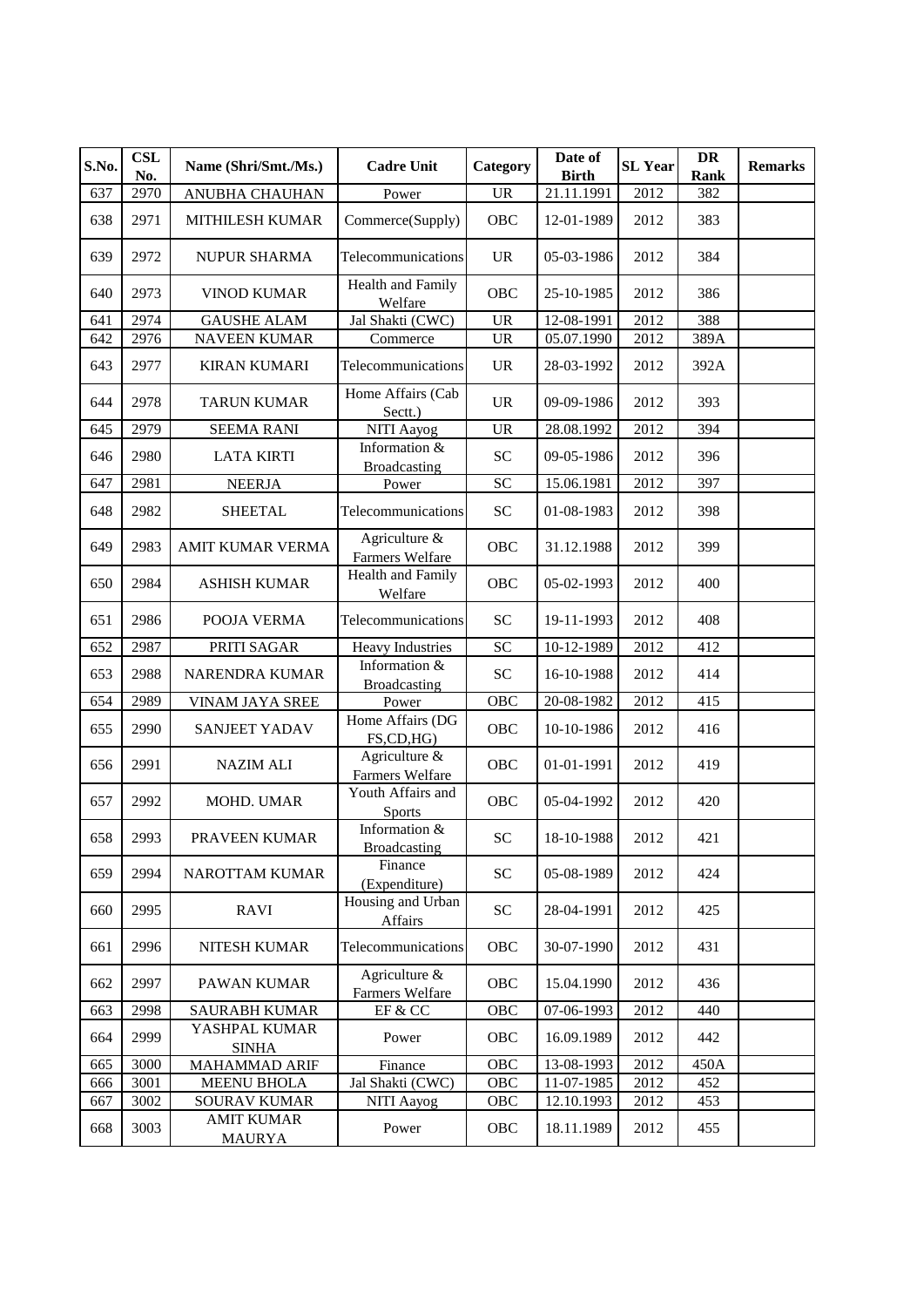| S.No. | <b>CSL</b><br>No. | Name (Shri/Smt./Ms.)                | <b>Cadre Unit</b>                       | Category                           | Date of<br><b>Birth</b> | <b>SL Year</b> | DR<br>Rank | <b>Remarks</b> |
|-------|-------------------|-------------------------------------|-----------------------------------------|------------------------------------|-------------------------|----------------|------------|----------------|
| 669   | 3004              | <b>JYOTI BHARTI</b>                 | Telecommunications                      | OBC                                | 25-10-1988              | 2012           | 458A       |                |
| 670   | 3005              | <b>MRITUNJAY KUMAR</b>              | Telecommunications                      | <b>OBC</b>                         | 25-04-1985              | 2012           | 461        |                |
| 671   | 3006              | <b>MUKESH KUMAR</b>                 | Agriculture &<br>Farmers Welfare        | OBC                                | 02-02-1992              | 2012           | 474        |                |
| 672   | 3008              | DEEPIKA YADAV                       | Telecommunications                      | <b>OBC</b>                         | 28-10-1987              | 2012           | 480        |                |
| 673   | 3010              | S LANGKHANHAU                       | Agriculture &<br>Farmers Welfare        | <b>ST</b>                          | 18.02.1987              | 2012           | 630        |                |
| 674   | 3011              | <b>RAKESH KUMAR</b><br><b>MEENA</b> | Power                                   | <b>ST</b>                          | 03-03-1992              | 2012           | 648        |                |
| 675   | 3012              | TH KHUM NGAIH LIAN                  | Information &<br><b>Broadcasting</b>    | <b>ST</b>                          | 01-02-1991              | 2012           | 680        |                |
| 676   | 3013              | <b>VUNG LAM NIANG</b>               | Telecommunications                      | <b>ST</b>                          | 07-08-1981              | 2012           | 691        |                |
| 677   | 3014              | <b>ARUN KUMAR</b>                   | Education (erstwhile<br>HRD)            | <b>ST</b>                          | 13-01-1985              | 2012           | 755        |                |
| 678   | 3016              | <b>DEEPAK MEENA</b>                 | Telecommunications                      | <b>ST</b>                          | 07-05-1994              | 2012           | 775        |                |
| 679   | 3017              | <b>RAJESH KUMAR</b><br><b>MEENA</b> | Telecommunications                      | <b>ST</b>                          | 18-07-1990              | 2012           | 791        |                |
| 680   | 3018              | <b>AVNEET KUMAR</b>                 | Information &<br><b>Broadcasting</b>    | SC(OH)                             | 31-07-1993              | 2012           | 792        |                |
| 681   | 3019              | <b>ARCHANA MEENA</b>                | Telecommunications                      | <b>ST</b>                          | 01-06-1993              | 2012           | 793        |                |
| 682   | 3020              | <b>BAL RAM MEENA</b>                | Finance                                 | <b>ST</b>                          | 09-06-1992              | 2012           | 794        |                |
| 683   | 3021              | <b>BHISHMA NARAYAN</b>              | Finance                                 | <b>ST</b>                          | 15-10-1984              | 2012           | 795        |                |
| 684   | 3022              | PUNIT KUMAR MEENA                   | Education (erstwhile<br>HRD)            | <b>ST</b>                          | 06-01-1991              | 2012           | 801        |                |
| 685   | 3023              | <b>RAKESH KUMAR</b>                 | Home Affairs                            | <b>ST</b>                          | 14.12.1990              | 2012           | 802        |                |
| 686   | 3024              | NIRMALA KUMARI<br><b>MEENA</b>      | Information &<br><b>Broadcasting</b>    | <b>ST</b>                          | 02-07-1988              | 2012           | 805        |                |
| 687   | 3025              | <b>RAJESH KUMAR</b>                 | Telecommunications                      | <b>ST</b>                          | 01-07-1981              | 2012           | 806        |                |
| 688   | 3026              | <b>RAJESH MEENA</b>                 | Defence                                 | <b>ST</b>                          | 23-08-1993              | 2012           | 807        |                |
| 689   | 3027              | <b>REKHA PANDEY</b>                 | Home Affairs                            | UR(VH)                             | 04.06.1988              | 2012           | 812A       |                |
| 690   | 3028              | NIMMI SINGH                         | Information &<br>Broadcasting           | OBC(VH)                            | 05-03-1987              | 2012           | 814A       |                |
| 691   | 3029              | <b>SAVITA</b>                       | Power                                   | OBC(VH)                            | 21.07.1990              | 2012           | 814B       |                |
| 692   | 3031              | <b>SUNIL KUMAR</b>                  | Skill Development<br>& Entrepreneurship | $OBC*$                             | 07-01-1992              | 2013           | 22         |                |
| 693   | 3032              | <b>AKASH VERMA</b>                  | <b>Home Affairs</b>                     | $\ensuremath{\mathsf{UR}}\xspace$  | 12.04.1995              | 2013           | 54         |                |
| 694   | 3033              | <b>AMIT</b>                         | Finance<br>(Expenditure)                | <b>UR</b>                          | 10-10-1991              | 2013           | 65         |                |
| 695   | 3034              | UTKARSH DIXIT                       | Information &<br><b>Broadcasting</b>    | <b>UR</b>                          | 09-07-1994              | 2013           | 96         |                |
| 696   | 3035              | <b>GAURAV KUMAR</b><br>YADAV        | Commerce                                | $\mathrm{O}\mathrm{B}\mathrm{C}^*$ | 03.08.1994              | 2013           | 101        |                |
| 697   | 3037              | KANHAIYA KUMAR                      | Information &<br><b>Broadcasting</b>    | ${\rm OBC^*}$                      | 10-09-1987              | 2013           | 120        |                |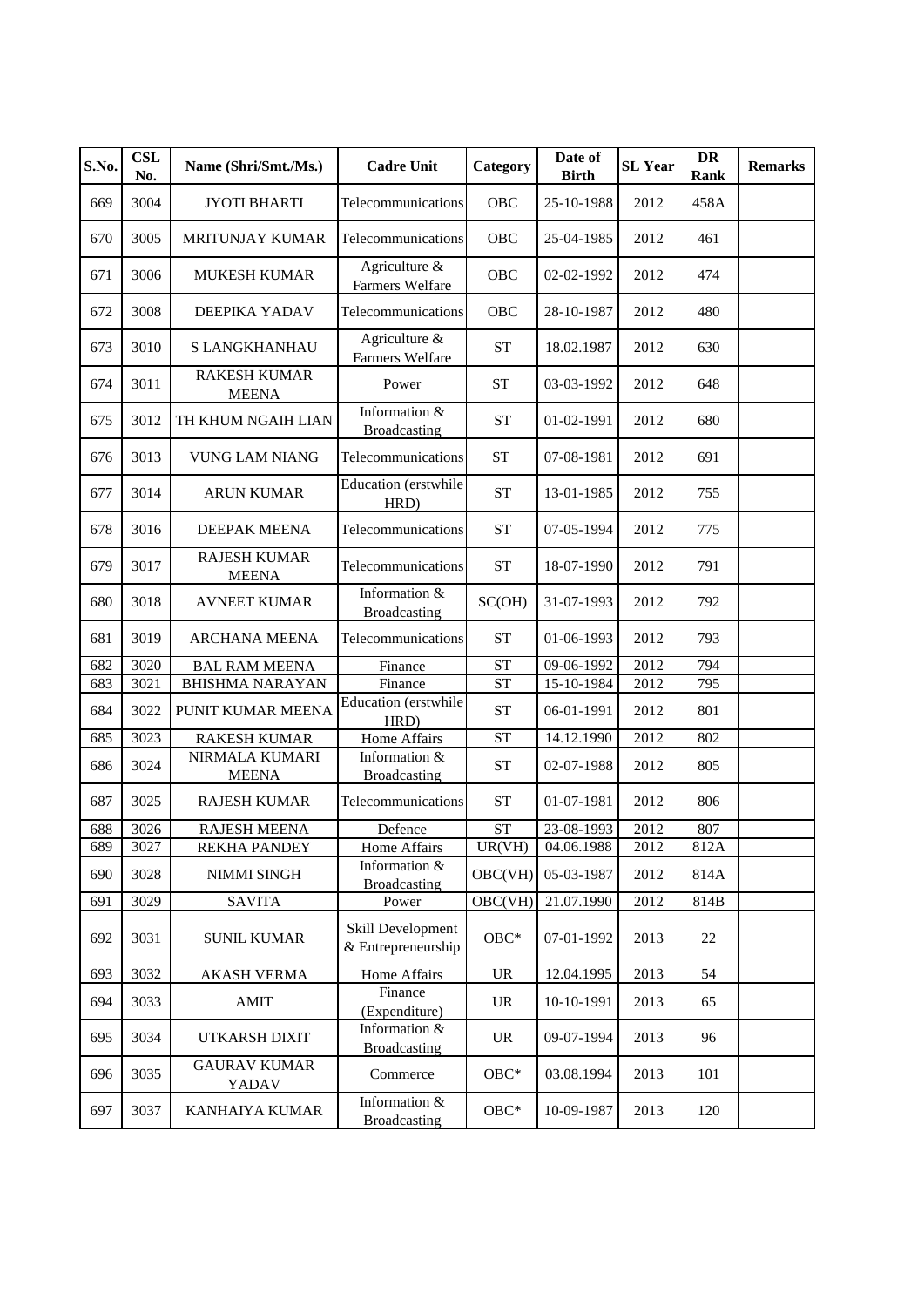| S.No. | <b>CSL</b><br>No. | Name (Shri/Smt./Ms.)                       | <b>Cadre Unit</b>                              | Category                          | Date of<br><b>Birth</b>  | <b>SL</b> Year | <b>DR</b><br>Rank | <b>Remarks</b>                               |
|-------|-------------------|--------------------------------------------|------------------------------------------------|-----------------------------------|--------------------------|----------------|-------------------|----------------------------------------------|
| 698   | 3039              | <b>INDRAPAL SINGH</b>                      | Social Justice &<br>Empowerment<br>(NCSC)      | $SC^*$                            | 15.03.1992               | 2013           | 128               |                                              |
| 699   | 3040              | SATENDRA SINGH                             | Agriculture $\overline{\&}$<br>Farmers Welfare | <b>OBC</b>                        | 04-06-1988               | 2013           | 130               |                                              |
| 700   | 3041              | <b>AJAY</b>                                | Home Affairs<br>(PMO)                          | <b>SC</b>                         | 26-05-1987               | 2013           | 133               |                                              |
| 701   | 3042              | <b>BASUDEV RAJBHAR</b>                     | Home Affairs<br>(NDMA)                         | $OBC*$                            | 15-07-1995               | 2013           | 146               | Tech.<br>Resign on<br>11.11.2020<br>page 105 |
| 702   | 3043              | NITEESH KUMAR                              | Power                                          | <b>OBC</b>                        | 23.03.1990               | 2013           | 147               |                                              |
| 703   | 3044              | PRADEEP SHARMA                             | Law & Justice<br>(Legal Affairs)               | $OBC*$                            | 22.12.1987               | 2013           | 156               |                                              |
| 704   | 3045              | <b>SANJAY KUMAR</b><br><b>SHARMA</b>       | Home Affairs<br>(PMO)                          | <b>UR</b>                         | 06-06-1987               | 2013           | 161               |                                              |
| 705   | 3047              | <b>AMJAD KHAN</b>                          | NITI Aayog                                     | $OBC*$                            | 04.07.1990               | 2013           | 198               |                                              |
| 706   | 3048              | SHIVENDRA KUMAR                            | Telecommunications                             | $OBC*$                            | 10-07-1993               | 2013           | 199               |                                              |
| 707   | 3049              | PUSHPANJALI MISHRA                         | Telecommunications                             | <b>UR</b>                         | 15-02-1992               | 2013           | 205               |                                              |
| 708   | 3050              | <b>ASHISH YADAV</b>                        | Agriculture &<br>Farmers Welfare               | <b>OBC</b>                        | 23.12.1991               | 2013           | 214               |                                              |
| 709   | 3051              | <b>AVINASH KUMAR</b>                       | Home Affairs<br>(PMO)                          | OBC                               | 03-02-1993               | 2013           | 216               |                                              |
| 710   | 3052              | <b>BABU RAM</b>                            | Finance                                        | OBC*                              | 16-05-1995               | 2013           | 227               |                                              |
| 711   | 3053              | <b>MANISH GOSAIN</b>                       | Commerce                                       | OBC                               | 23.04.1991               | 2013           | 234               |                                              |
| 712   | 3054              | <b>JASVEER SINGH</b>                       | Finance<br>(Expenditure)                       | $OBC*$                            | 05-05-1995               | 2013           | 238               |                                              |
| 713   | 3055              | <b>ABHISHEK KUMAR</b><br><b>SRIVASTAVA</b> | Defence                                        | <b>UR</b>                         | 04-04-1994               | 2013           | 244               |                                              |
| 714   | 3056              | PALLAVI VERMA                              | Telecommunications                             | <b>SC</b>                         | 30-05-1989               | 2013           | 250               |                                              |
| 715   | 3057              | <b>SANJANA</b><br><b>CHATTOPADHYAY</b>     | Personnel &<br>Training                        | <b>UR</b>                         | 13-11-1993               | 2013           | 253               |                                              |
| 716   | 3058              | <b>SATESH KUMAR</b>                        | Civil Aviation                                 | <b>OBC</b>                        | 08-04-1994               | 2013           | 264               |                                              |
| 717   | 3059              | <b>USHA RANI</b>                           | <b>MSME</b>                                    | $\ensuremath{\mathbf{SC}}$        | 14-12-1986               | 2013           | 265               |                                              |
| 718   | 3060              | <b>VINAY KUMAR</b>                         | Finance                                        | $\ensuremath{\mathsf{UR}}\xspace$ | 01-03-1987               | 2013           | 274               |                                              |
| 719   | 3061              | MD ARIF KOASHER                            | Agriculture &<br>Farmers Welfare               | $OBC*$                            | 03.04.1993               | 2013           | 278               |                                              |
| 720   | 3062              | <b>KAPIL KUMAR</b>                         | Food Processing<br>Industries                  | $SC^*$                            | 11-07-1991               | 2013           | 280               |                                              |
| 721   | 3063              | <b>SUNIL KUMAR</b>                         | Civil Aviation                                 | <b>UR</b>                         | 25-05-1992               | 2013           | 285               |                                              |
| 722   | 3064              | <b>HARISH KUMAR</b>                        | <b>Water Resources</b>                         | OBC                               | 11-04-1985               | 2013           | 287               |                                              |
| 723   | 3065              | <b>LALIT MOHAN</b>                         | Home Affairs<br>(PMO)                          | <b>OBC</b>                        | 06-08-1985               | 2013           | 301               |                                              |
| 724   | 3066              | <b>GAURAV SINGH</b>                        | Agriculture &<br>Farmers Welfare               | <b>UR</b>                         | 06.07.1995               | 2013           | 303               |                                              |
| 725   | 3067              | <b>KAPIL KUMAR</b>                         | Personnel &<br>Training                        | $OBC*$                            | 02-07-1991               | 2013           | 305               |                                              |
| 726   | 3068              | KOMAL SINGH                                | Finance                                        | $OBC*$                            | $\overline{0}$ 4-07-1993 | 2013           | 307               |                                              |
| 727   | 3069              | <b>MANISH GAUR</b>                         | Agriculture &<br>Farmers Welfare               | <b>UR</b>                         | 05-05-1995               | 2013           | 308               |                                              |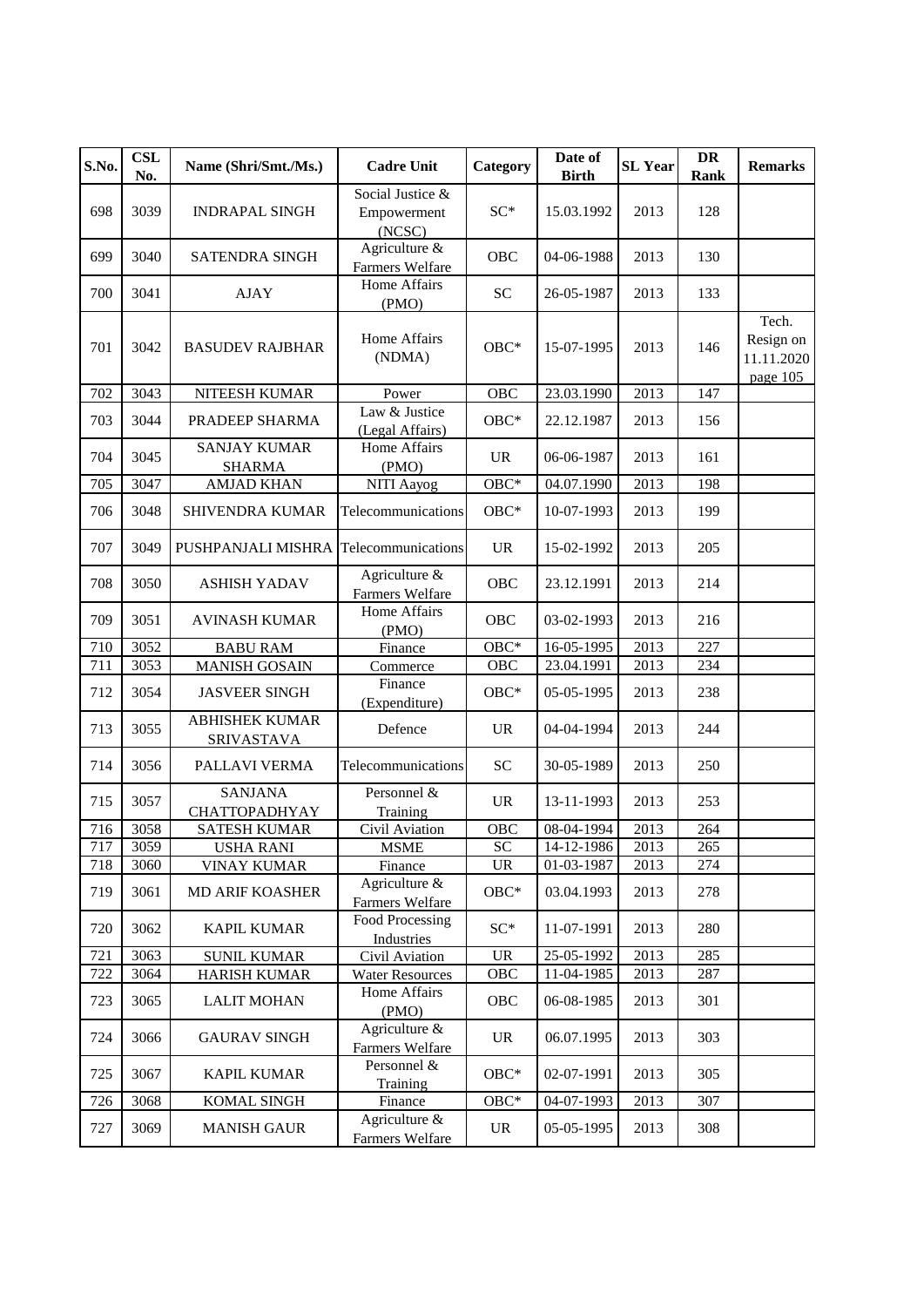| S.No. | CSL<br>No. | Name (Shri/Smt./Ms.)                   | <b>Cadre Unit</b>                         | Category                          | Date of<br><b>Birth</b>  | <b>SL Year</b> | DR<br>Rank | <b>Remarks</b> |
|-------|------------|----------------------------------------|-------------------------------------------|-----------------------------------|--------------------------|----------------|------------|----------------|
| 728   | 3070       | POOJA CHAUHAN                          | Shipping                                  | <b>UR</b>                         | $\overline{30}$ -09-1993 | 2013           | 309        |                |
| 729   | 3072       | <b>DIVYA CHOPRA</b>                    | Mines                                     | <b>UR</b>                         | 14-12-1992               | 2013           | 315        |                |
| 730   | 3073       | PAVAN KUMAR<br><b>MAURYA</b>           | Home Affairs<br>(MoSPI)                   | OBC                               | 30.04.1985               | 2013           | 316        |                |
| 731   | 3074       | <b>ASHEESH KUMAR</b>                   | Finance                                   | <b>UR</b>                         | 15-11-1994               | 2013           | 317        |                |
| 732   | 3075       | SUNIL KUMAR SINGH                      | Finance                                   | $OBC*$                            | 21-06-1991               | 2013           | 320        |                |
| 733   | 3076       | NEERAJ KUMAR                           | NITI Aayog                                | <b>UR</b>                         | 30.06.1992               | 2013           | 321        |                |
| 734   | 3077       | <b>RAJEEV KUMAR</b>                    | Defence                                   | $SC*$                             | 05-06-1994               | 2013           | 323        |                |
| 735   | 3078       | <b>RISHI KUMAR</b>                     | Home Affairs                              | <b>UR</b>                         | 25-08-1992               | 2013           | 325        |                |
| 736   | 3079       | YUDHISTHAR SHARMA                      | Women and Child<br>Development            | <b>UR</b>                         | 15-07-1993               | 2013           | 330        |                |
| 737   | 3080       | <b>NAMITA DIXIT</b>                    | Information &<br><b>Broadcasting</b>      | <b>UR</b>                         | 24-08-1993               | 2013           | 333        |                |
| 738   | 3081       | <b>SACHIN KUMAR</b>                    | Home Affairs                              | <b>UR</b>                         | 22.07.1994               | 2013           | 335        |                |
| 739   | 3082       | <b>MONU KUMAR</b>                      | <b>UPSC</b>                               | $SC*$                             | 01-07-1995               | 2013           | 339        |                |
| 740   | 3083       | <b>AKANSHA YADAV</b>                   | Housing and Urban<br>Affairs              | OBC                               | 01-01-1986               | 2013           | 340        |                |
| 741   | 3084       | <b>RAJIV GANDHI</b>                    | Social Justice &<br>Empowerment<br>(NCBC) | <b>UR</b>                         | 15.10.1988               | 2013           | 342        |                |
| 742   | 3085       | <b>SAKSHI DIXIT</b>                    | Information &<br><b>Broadcasting</b>      | <b>UR</b>                         | 24-02-1992               | 2013           | 345        |                |
| 743   | 3086       | <b>NARENDRA KUMAR</b>                  | Agriculture &<br>Farmers Welfare          | <b>UR</b>                         | 10.07.1994               | 2013           | 348        |                |
| 744   | 3087       | ANKUR SRIVASTAVA                       | Steel                                     | <b>UR</b>                         | 02-02-1990               | 2013           | 352        |                |
| 745   | 3088       | <b>KUNAL NEGI</b>                      | Tribal Affairs                            | $\overline{UR}$                   | 04.01.1990               | 2013           | 354        |                |
| 746   | 3089       | <b>MONIKA</b>                          | Chemicals and<br>Fertilizers              | ${\rm SC}$                        | 19-08-1992               | 2013           | 360        |                |
| 747   | 3090       | <b>SACHIN CHANDRA</b>                  | Telecommunications                        | OBC                               | 10-07-1991               | 2013           | 369        |                |
| 748   | 3091       | <b>VIPIN PAWAR</b>                     | Home Affairs                              | $\overline{SC}$                   | 21.07.1990               | 2013           | 371        |                |
| 749   | 3092       | <b>SALEEM AHAMAD</b>                   | Information &<br><b>Broadcasting</b>      | OBC*                              | 07-10-1993               | 2013           | 374        |                |
| 750   | 3093       | MOHIT KUMAR BIND                       | Defence                                   | OBC                               | 10-04-1988               | 2013           | 377        |                |
| 751   | 3094       | <b>SUMIT GUPTA</b>                     | Civil Aviation                            | $OBC*$                            | 05-04-1993               | 2013           | 378        |                |
| 752   | 3095       | MOSIM ALI                              | <b>Telecommunications</b>                 | $OBC*$                            | 21-07-1993               | 2013           | 379        |                |
| 753   | 3096       | <b>AVINASH KUMAR</b>                   | Personnel &<br>Training                   | OBC                               | 25-08-1984               | 2013           | 382        |                |
| 754   | 3097       | <b>KM NEHA</b>                         | Defence                                   | <b>UR</b>                         | 01-06-1989               | 2013           | 388        |                |
| 755   | 3098       | <b>SHUBHAM GAUD</b>                    | Jal Shakti (CWC)                          | $\ensuremath{\mathsf{UR}}\xspace$ | 07-10-1990               | 2013           | 390        |                |
| 756   | 3099       | RAMA SHARMA                            | Information &<br><b>Broadcasting</b>      | <b>UR</b>                         | 26-06-1992               | 2013           | 398        |                |
| 757   | 3100       | <b>ANURAG KUMAR</b><br><b>SINHA</b>    | <b>NITI Aayog</b>                         | <b>UR</b>                         | 17.12.1987               | 2013           | 406        |                |
| 758   | 3101       | <b>MD AZAD</b>                         | Civil Aviation                            | $OBC*$                            | 18-02-1989               | 2013           | 410        |                |
| 759   | 3102       | RISHI PAL SINGH                        | Defence                                   | OBC                               | 03-01-1994               | 2013           | 411        |                |
| 760   | 3103       | <b>SANDEEP KUMAR</b><br><b>CHAUHAN</b> | Health and Family<br>Welfare              | $\ensuremath{\text{UR}}\xspace$   | 25-08-1993               | 2013           | 414        |                |
| 761   | 3104       | MOHAMMAD SAQUIB                        | <b>UPSC</b>                               | $OBC*$                            | 01-09-1989               | 2013           | 419        |                |
| 762   | 3106       | <b>MANOJ KUMAR</b><br><b>YADAV</b>     | Commerce                                  | OBC                               | 31.01.1987               | 2013           | 422        |                |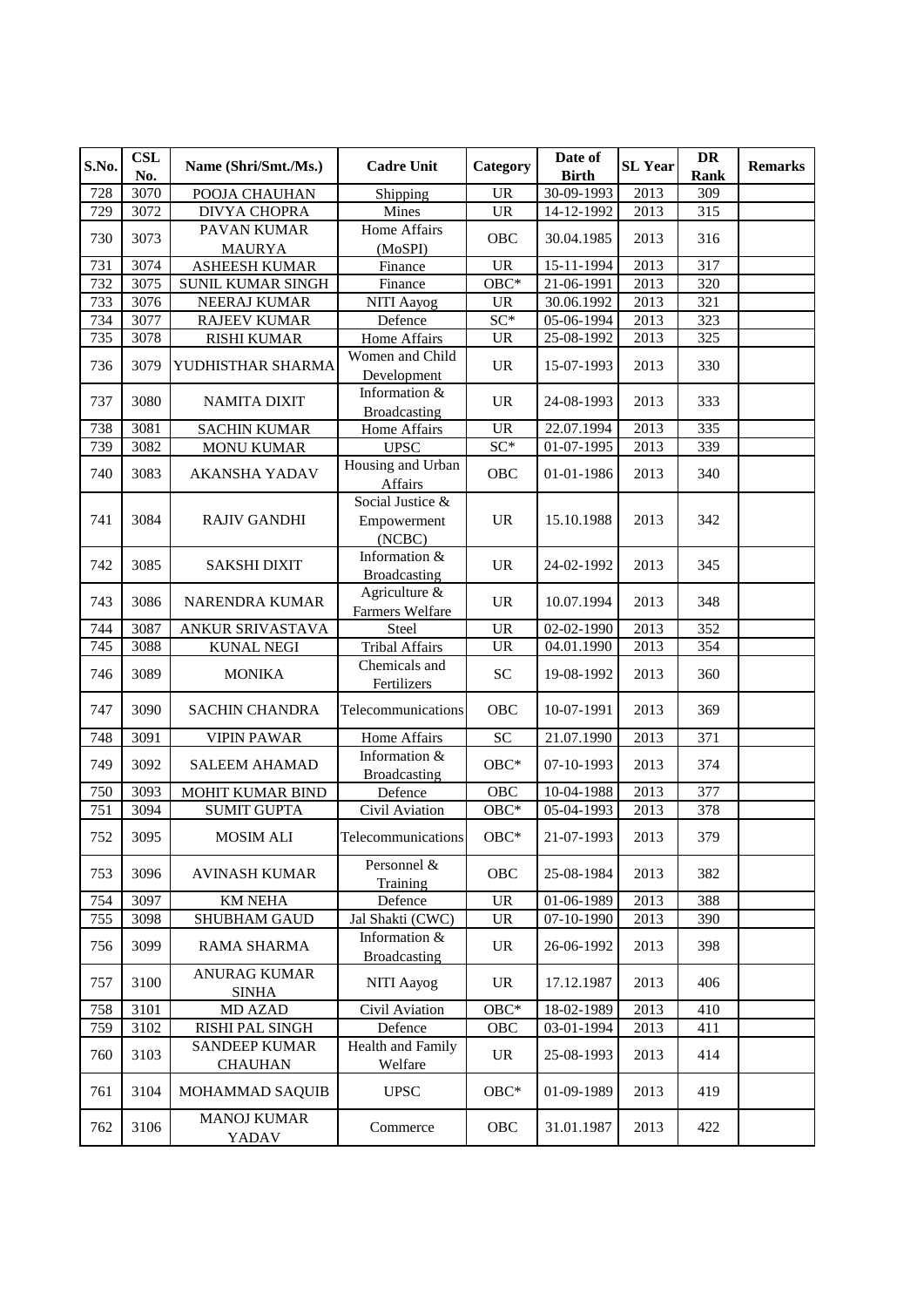| S.No. | <b>CSL</b><br>No. | Name (Shri/Smt./Ms.)     | <b>Cadre Unit</b>                       | Category                   | Date of<br><b>Birth</b> | <b>SL Year</b> | <b>DR</b><br>Rank | <b>Remarks</b>                          |
|-------|-------------------|--------------------------|-----------------------------------------|----------------------------|-------------------------|----------------|-------------------|-----------------------------------------|
| 763   | 3107              | <b>AMIT SINGH</b>        | Home Affairs (Cab<br>Sectt.)            | <b>OBC</b>                 | 23.12.1985              | 2013           | 426               |                                         |
| 764   | 3108              | <b>MUKESH KUMAR</b>      | Information &<br><b>Broadcasting</b>    | $OBC*$                     | 10-05-1992              | 2013           | 428               |                                         |
| 765   | 3110              | MOHAMMAD ARIF            | <b>Heavy Industries</b>                 | $OBC*$                     | 15-05-1994              | 2013           | 441               |                                         |
| 766   | 3111              | <b>HIRDESH KUMAR</b>     | Information &<br><b>Broadcasting</b>    | <b>SC</b>                  | 06-04-1988              | 2013           | 443               |                                         |
| 767   | 3112              | <b>NAIPAL SINGH</b>      | Finance                                 | <b>UR</b>                  | 02-06-1992              | 2013           | 445               |                                         |
| 768   | 3113              | <b>FAEEM AHMAD</b>       | Women and Child<br>Development          | $OBC*$                     | 07-06-1989              | 2013           | 449               |                                         |
| 769   | 3114              | <b>MOHD MOHSIN</b>       | Telecommunications                      | <b>UR</b>                  | 01-02-1991              | 2013           | 453               |                                         |
| 770   | 3115              | <b>BHUPENDRA KUMAR</b>   | Labour &<br>Employment                  | <b>OBC</b>                 | 20-05-1992              | 2013           | 467               |                                         |
| 771   | 3116              | YOGESH KUMAR ATAL        | <b>Home Affairs</b>                     | <b>SC</b>                  | 28-11-1992              | 2013           | 471               |                                         |
| 772   | 3117              | <b>RAJVEER SINGH</b>     | Social Justice &<br>Empowerment         | OBC                        | 05.07.1994              | 2013           | 473               |                                         |
| 773   | 3118              | <b>GURPREET SINGH</b>    | Social Justice &<br>Empowerment         | OBC                        | 11-11-1994              | 2013           | 478               | Tech<br>Resign<br>07.12.2018<br>page 82 |
| 774   | 3119              | <b>RAJAN KUMAR</b>       | Finance                                 | OBC                        | 03-01-1992              | 2013           | 480               |                                         |
| 775   | 3120              | <b>RAKENDRA KUMAR</b>    | Home Affairs                            | OBC                        | 20.05.1993              | 2013           | 481               |                                         |
| 776   | 3121              | <b>SUKHDEV SINGH</b>     | Personnel &<br>Training                 | <b>SC</b>                  | 02-05-1992              | 2013           | 492               |                                         |
| 777   | 3122              | <b>ARUN KUMAR</b>        | <b>Water Resources</b>                  | OBC                        | 25-07-1994              | 2013           | 494               |                                         |
| 778   | 3123              | <b>VASEEM AKRAM</b>      | <b>Tribal Affairs</b><br>(NCST)         | OBC                        | 01.07.1992              | 2013           | 495               |                                         |
| 779   | 3124              | <b>SAJID HUSAIN</b>      | Telecommunications                      | <b>OBC</b>                 | 10-07-1990              | 2013           | 500               |                                         |
| 780   | 3125              | YOGENDRA SINGH           | Chemicals and<br>Fertilizers            | <b>SC</b>                  | 10-04-1989              | 2013           | 507               |                                         |
| 781   | 3126              | <b>JAI LALITA</b>        | Education (erstwhile<br>HRD)            | <b>SC</b>                  | 01-04-1992              | 2013           | 510               |                                         |
| 782   | 3127              | <b>SUNIL KUMAR</b>       | EF & CC                                 | OBC                        | 20-07-1988              | 2013           | 511               |                                         |
| 783   | 3128              | PRITY KUMARI             | Women and Child<br>Development          | OBC                        | 18-07-1991              | 2013           | 512               |                                         |
| 784   | 3129              | <b>MAMTA</b>             | Personnel &<br>Training                 | $\ensuremath{\mathbf{SC}}$ | 17-09-1990              | 2013           | 513               |                                         |
| 785   | 3130              | <b>DHIRENDRA GAURAV</b>  | Road Transport and<br>Highways          | OBC                        | 05-12-1992              | 2013           | 515               |                                         |
| 786   | 3131              | <b>ANURAG PATEL</b>      | Commerce                                | OBC                        | 02.03.1992              | 2013           | 516               |                                         |
| 787   | 3132              | SHAHNAVAZ                | <b>DPIIT</b>                            | OBC                        | 22-12-1993              | 2013           | 522               |                                         |
| 788   | 3133              | DEEPA SHARMA             | Power                                   | OBC                        | 01.09.1989              | 2013           | 527               |                                         |
| 789   | 3134              | SHAHNAWAZ<br>ZULQUARNAIN | Skill Development<br>& Entrepreneurship | OBC                        | 01-01-1987              | 2013           | 540               |                                         |
| 790   | 3135              | <b>KAMINI PAL</b>        | <b>Health and Family</b><br>Welfare     | OBC                        | 11-04-1984              | 2013           | 546               |                                         |
| 791   | 3136              | <b>SACHIN KUMAR</b>      | Finance                                 | OBC                        | 15-10-1983              | 2013           | 548               |                                         |
| 792   | 3137              | <b>MOHD AMIR</b>         | Food and Public<br>Distribution         | OBC                        | 08.04.1994              | 2013           | 549               |                                         |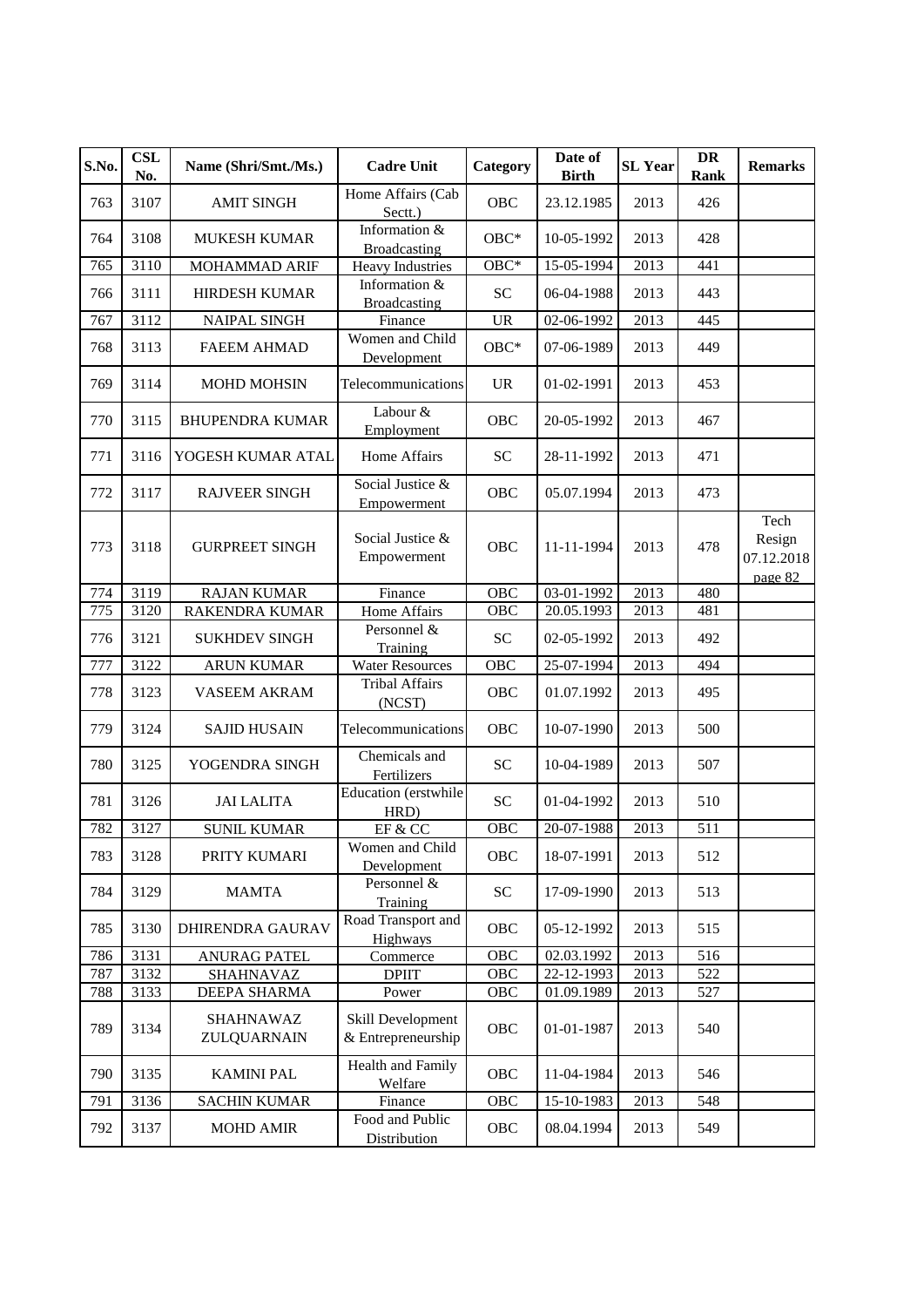| S.No. | <b>CSL</b><br>No. | Name (Shri/Smt./Ms.)                | <b>Cadre Unit</b>                              | Category   | Date of<br><b>Birth</b> | <b>SL</b> Year | <b>DR</b><br>Rank | <b>Remarks</b> |
|-------|-------------------|-------------------------------------|------------------------------------------------|------------|-------------------------|----------------|-------------------|----------------|
| 793   | 3138              | PRADEEP KUMAR                       | Culture                                        | <b>SC</b>  | 30.07.1987              | 2013           | 554               |                |
| 794   | 3140              | NIHARIKA YADAV                      | Telecommunications                             | OBC        | 08-04-1994              | 2013           | 556               |                |
| 795   | 3141              | <b>KIRTI</b>                        | <b>Water Resources</b>                         | OBC        | 13-10-1989              | 2013           | 557               |                |
| 796   | 3142              | <b>RAJ KUMAR</b>                    | Defence                                        | <b>SC</b>  | $\overline{02-07-1992}$ | 2013           | 559               |                |
| 797   | 3143              | <b>ARUN KUMAR</b>                   | Home Affairs<br>(PMO)                          | OBC        | 15-10-1991              | 2013           | 560               |                |
| 798   | 3144              | <b>SANJEET KUMAR</b>                | Personnel &<br>Training                        | <b>OBC</b> | 15-05-1987              | 2013           | 562               |                |
| 799   | 3145              | <b>ARVIND KUMAR</b><br><b>GUPTA</b> | Home Affairs                                   | <b>OBC</b> | 13.12.1991              | 2013           | 565               |                |
| 800   | 3146              | <b>SHIVAM MEHRA</b>                 | Home Affairs (Cab<br>Sectt.)                   | OBC        | 15.01.1993              | 2013           | 568               |                |
| 801   | 3147              | <b>EASHA KUMARI</b>                 | Ayush                                          | <b>OBC</b> | 15-10-1994              | 2013           | 573               |                |
| 802   | 3148              | <b>AQIB JAVED</b>                   | <b>UPSC</b>                                    | <b>OBC</b> | 30-06-1994              | 2013           | 576               |                |
| 803   | 3149              | <b>DINESH KUMAR PATEL</b>           | New & Renewable<br>Energy                      | OBC        | 21-07-1989              | 2013           | 580               |                |
| 804   | 3150              | <b>VIJENDRA SINGH</b>               | Power                                          | <b>OBC</b> | 20.07.1994              | 2013           | 582               |                |
| 805   | 3151              | <b>MOHD YUSUF KHAN</b>              | Fishries, Animal<br>Husbandary and<br>Dairving | <b>OBC</b> | 12.08.1989              | 2013           | 590               |                |
| 806   | 3152              | <b>VIPIN KUMAR</b>                  | Finance                                        | <b>OBC</b> | 17-02-1992              | 2013           | 594               |                |
| 807   | 3153              | PAVAN SINGH                         | Chemicals and<br>Fertilizers (DCPC)            | OBC        | 10.11.1988              | 2013           | 599               |                |
| 808   | 3154              | <b>RAJNI</b>                        | Information &<br><b>Broadcasting</b>           | SC         | 23-12-1989              | 2013           | 604               | Resigned       |
| 809   | 3155              | <b>RONIT RAJ</b>                    | Health and Family<br>Welfare                   | OBC        | 20-04-1988              | 2013           | 611               |                |
| 810   | 3156              | <b>RAVIKANT</b>                     | Civil Aviation                                 | OBC        | 07-04-1995              | 2013           | 614               |                |
| 811   | 3157              | NIZAMUDDEEN                         | Information &<br><b>Broadcasting</b>           | <b>OBC</b> | 10-07-1992              | 2013           | 617               |                |
| 812   | 3158              | NAMONARAYAN                         | Science &<br>Technology                        | <b>OBC</b> | 15-05-1993              | 2013           | 618               |                |
| 813   | 3159              | <b>KM PRIYANKA</b>                  | Information &<br>Broadcasting                  | <b>OBC</b> | 20-05-1994              | 2013           | 623               |                |
| 814   | 3160              | JYOTI YADAV                         | Road Transport and<br>Highways                 | OBC        | 01.07.1992              | 2013           | 633               |                |
| 815   | 3161              | <b>SANJAY KUMAR</b><br><b>PATEL</b> | Law & Justice<br>(Legal Affairs)               | OBC        | 30.05.1994              | 2013           | 639               |                |
| 816   | 3162              | <b>VIVEK YADAV</b>                  | Jal Shakti (CWC)                               | OBC        | 07-09-1994              | 2013           | 641               |                |
| 817   | 3163              | <b>SUMIT KUMAR</b>                  | Agriculture &<br>Farmers Welfare               | OBC        | 01.08.1994              | 2013           | 642               |                |
| 818   | 3164              | <b>SUDHIR KUMAR</b>                 | Food and Public<br>Distribution                | OBC        | 10.01.1992              | 2013           | 644               |                |
| 819   | 3165              | <b>VIMAL KUMAR</b><br><b>SHARMA</b> | Home Affairs (RGI)                             | OBC        | 20.01.1984              | 2013           | 649               |                |
| 820   | 3166              | <b>RANJEET KUMAR</b>                | Personnel &<br>Training                        | OBC        | 15-10-1988              | 2013           | 651               |                |
| 821   | 3167              | <b>BHUPENDRA Kumar</b>              | Commerce                                       | OBC        | 13.09.1992              | 2013           | 654               |                |
| 822   | 3168              | ANNU CHAUDHARY                      | EF & CC                                        | OBC        | 13-07-1991              | 2013           | 659               |                |
| 823   | 3169              | <b>RAKHI KUMARI</b>                 | Food and Public<br>Distribution                | OBC        | 17.04.1994              | 2013           | 662               |                |
| 824   | 3170              | <b>USHA PATEL</b>                   | NITI Aayog                                     | OBC        | 20.09.1991              | 2013           | 667               |                |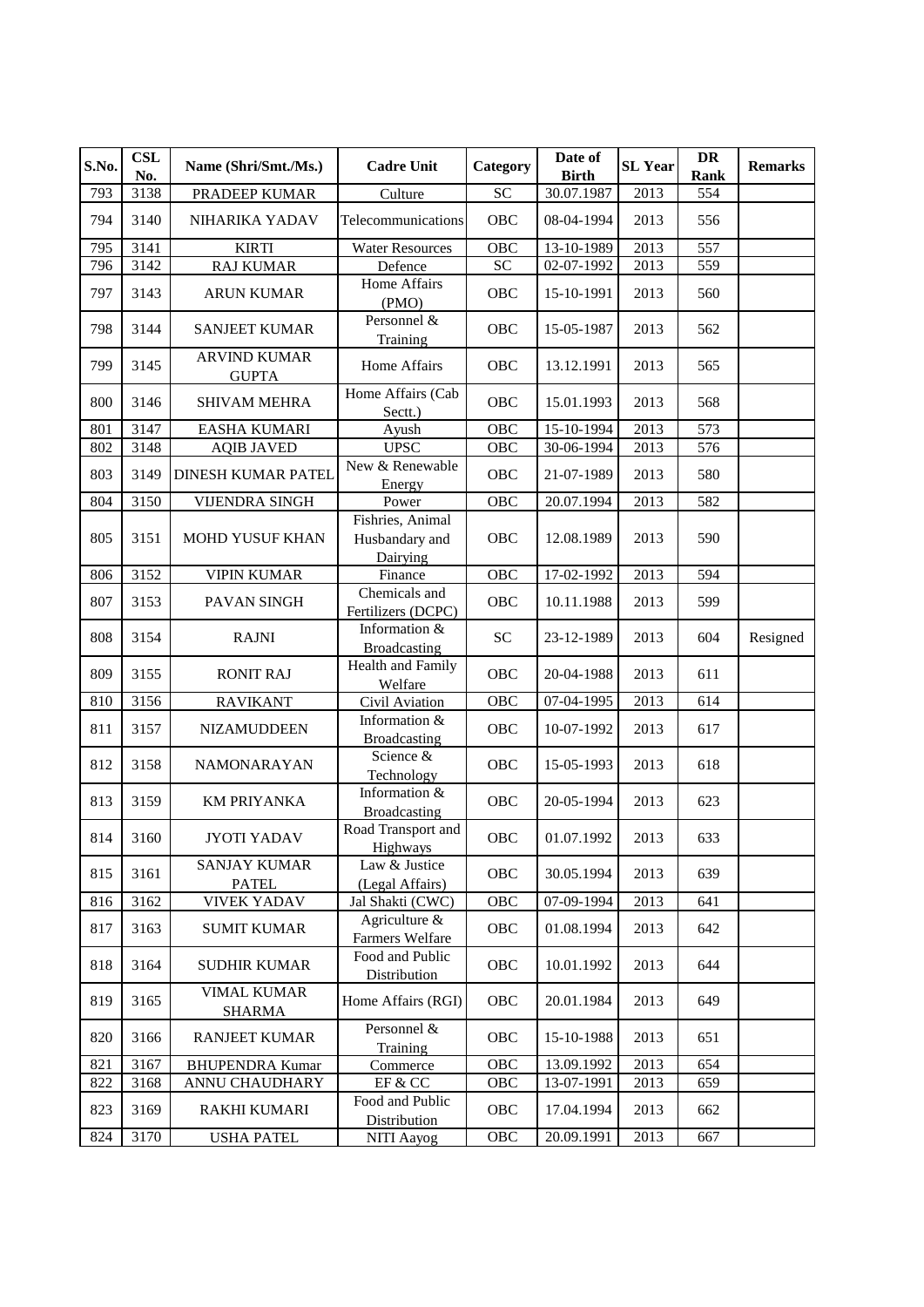| S.No. | <b>CSL</b><br>No. | Name (Shri/Smt./Ms.)                   | <b>Cadre Unit</b>                    | Category            | Date of<br><b>Birth</b> | <b>SL Year</b> | <b>DR</b><br>Rank | <b>Remarks</b> |
|-------|-------------------|----------------------------------------|--------------------------------------|---------------------|-------------------------|----------------|-------------------|----------------|
| 825   | 3171              | <b>ANUJ KUMAR</b>                      | <b>MSME</b>                          | OBC                 | 10-06-1991              | 2013           | 669               |                |
| 826   | 3172              | <b>RAJEEV KUMAR</b>                    | Health and Family<br>Welfare         | OBC                 | 05-06-1993              | 2013           | 680               |                |
| 827   | 3173              | <b>SANDEEP KUMAR</b>                   | Social Justice &<br>Empowerment      | OBC                 | 25.08.1993              | 2013           | 684               |                |
| 828   | 3174              | <b>MUKESH KUMAR</b>                    | Personnel &<br>Training              | OBC                 | 06-07-1988              | 2013           | 685               |                |
| 829   | 3175              | <b>RAVI KANT</b>                       | Telecommunications                   | <b>OBC</b>          | 05-03-1993              | 2013           | 690               |                |
| 830   | 3176              | <b>SAURAJ SINGH</b>                    | Chemicals and<br>Fertilizers         | <b>OBC</b>          | 09-10-1990              | 2013           | 698               |                |
| 831   | 3177              | RIYAZUL ANSARI                         | Information &<br><b>Broadcasting</b> | OBC                 | 10-12-1989              | 2013           | 713               |                |
| 832   | 3178              | YOGESH KUMAR<br>YADAV                  | Labour &<br>Employment               | <b>OBC</b>          | 14-09-1986              | 2013           | 714               |                |
| 833   | 3179              | <b>ARVIND KUMAR</b><br>YADAV           | Agriculture &<br>Farmers Welfare     | OBC                 | 25.12.1991              | 2013           | 736               |                |
| 834   | 3180              | KHILENDRA SINGH                        | Culture                              | <b>OBC</b>          | 16.12.1992              | 2013           | 738               |                |
| 835   | 3181              | PRIYANKA YADAV                         | Home Affairs                         | OBC                 | 06.05.1994              | 2013           | 740               |                |
| 836   | 3182              | <b>SATYAVAN SINGH</b>                  | Personnel &<br>Training              | <b>OBC</b>          | 19-03-1992              | 2013           | 742               |                |
| 837   | 3183              | <b>SUNIL KUMAR</b><br><b>SHARMA</b>    | Civil Aviation                       | OBC                 | 17-07-1989              | 2013           | 752               |                |
| 838   | 3184              | <b>BAIJU LAL GUPTA</b>                 | <b>UPSC</b>                          | OBC                 | 10-02-1992              | 2013           | 756               |                |
| 839   | 3185              | <b>AJEET KUMAR</b>                     | NITI Aayog                           | OBC                 | 15.07.1993              | 2013           | 760               |                |
| 840   | 3186              | <b>UMESH KUMAR</b>                     | Finance                              | OBC                 | 15-07-1989              | 2013           | 769               |                |
| 841   | 3188              | PANKAJ KUMAR                           | Law & Justice<br>(Legal Affairs)     | OBC                 | 18.04.1995              | 2013           | 774               |                |
| 842   | 3189              | <b>IRSHAD ALI</b>                      | Power                                | <b>OBC</b>          | 10.06.1992              | 2013           | 775               |                |
| 843   | 3190              | <b>TEK CHAND</b>                       | Education (erstwhile<br>HRD)         | OBC                 | 22-12-1993              | 2013           | 777               |                |
| 844   | 3191              | <b>RAJEEV KUMAR</b>                    | Housing and Urban<br>Affairs         | OBC                 | 07-01-1993              | 2013           | 781               |                |
| 845   | 3192              | <b>JITENDRA KUMAR</b>                  | Power                                | <b>OBC</b>          | 01.06.1994              | 2013           | 785               |                |
| 846   | 3193              | <b>MOHD DANISH</b>                     | EF & CC                              | $\overline{O}$ BC   | 10-05-1995              | 2013           | 786               |                |
| 847   | 3194              | <b>ANAND YADAV</b>                     | Civil Aviation                       | OBC                 | 02-07-1994              | 2013           | 788               |                |
| 848   | 3195              | ANOOP KUMAR SAHU                       | Finance<br>(Expenditure)             | OBC                 | 10-10-1988              | 2013           | 789               |                |
| 849   | 3196              | <b>SHYAM SUNDAR</b>                    | Information &<br><b>Broadcasting</b> | OBC                 | 10-08-1992              | 2013           | 790               |                |
| 850   | 3198              | PUNIT KUMAR                            | Ayush                                | <b>OBC</b>          | 02-10-1994              | 2013           | 794               |                |
| 851   | 3199              | <b>BIPIN KUMAR YADAV</b>               | Corporate Affairs                    | OBC                 | 12.06.1988              | 2013           | 795               |                |
| 852   | 3201              | <b>ASHWANI KUMAR</b>                   | Agriculture &<br>Farmers Welfare     | OBC                 | 15.07.1994              | 2013           | 800               |                |
| 853   | 3202              | <b>VIPIN KUMAR</b>                     | Civil Aviation                       | OBC                 | 15-03-1992              | 2013           | 801               |                |
| 854   | 3205              | PARSHURAM MEENA                        | Home Affairs<br>(NDMA)               | ${\cal S}{\cal T}$  | 20-10-1992              | 2013           | 970               |                |
| 855   | 3206              | <b>LEKHRAJ SINGH</b>                   | Finance                              | UR(OH)              | 01-07-1992              | 2013           | 1016              |                |
| 856   | 3207              | <b>BHAWANI SHANKAR</b><br><b>MEENA</b> | Chemicals and<br>Fertilizers         | <b>ST</b>           | 15-08-1993              | 2013           | 1018              |                |
| 857   | 3208              | MOHD FARMAN                            | <b>DPIIT</b>                         | OBC(OH)             | 05-03-1994              | 2013           | 1035              |                |
| 858   | 3209              | RAVI JARWAL                            | Power                                | <b>ST</b>           | 15.05.1991              | 2013           | 1042              |                |
| 859   | 3210              | <b>JICHCHHU KUMAR</b>                  | Culture                              | $\operatorname{ST}$ | 17.10.1994              | 2013           | 1044              |                |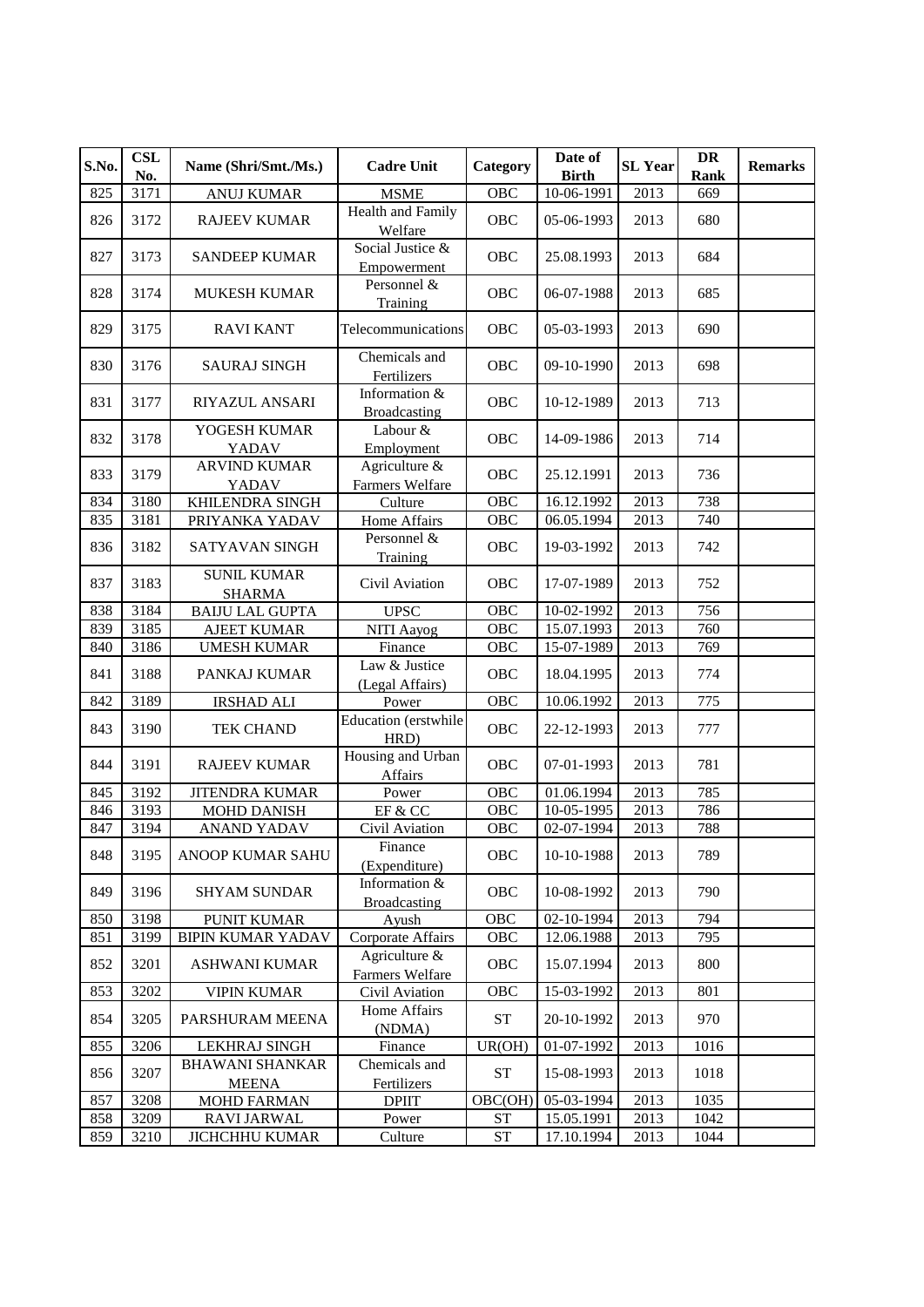| S.No. | <b>CSL</b><br>No. | Name (Shri/Smt./Ms.)                 | <b>Cadre Unit</b>                         | Category                        | Date of<br><b>Birth</b>  | <b>SL Year</b> | DR<br>Rank | <b>Remarks</b>                              |
|-------|-------------------|--------------------------------------|-------------------------------------------|---------------------------------|--------------------------|----------------|------------|---------------------------------------------|
| 860   | 3211              | <b>MUKTA ROSALIA</b><br><b>TIGGA</b> | <b>DPIIT</b>                              | <b>ST</b>                       | 02-09-1982               | 2013           | 1046       |                                             |
| 861   | 3212              | <b>JAY SINGH MEENA</b>               | <b>MSME</b>                               | <b>ST</b>                       | 15-05-1993               | 2013           | 1048       |                                             |
| 862   | 3213              | <b>SANDEEP KUMAR</b><br><b>MEENA</b> | Food and Public<br>Distribution           | <b>ST</b>                       | 04.12.1992               | 2013           | 1066       |                                             |
| 863   | 3214              | <b>SHER SINGH</b>                    | Telecommunications                        | SC(OH)                          | 07-08-1991               | 2013           | 1068       |                                             |
| 864   | 3215              | <b>HEMRAJ MEENA</b>                  | Health and Family<br>Welfare              | <b>ST</b>                       | 06-05-1995               | 2013           | 1070       |                                             |
| 865   | 3216              | <b>ASHUTOSH KUMAR</b>                | Law & Justice<br>(Legal Affairs)          | OBC(OH)                         | 21.09.1988               | 2013           | 1074       |                                             |
| 866   | 3217              | <b>RAJESH MEENA</b>                  | Commerce                                  | <b>ST</b>                       | 15.11.1986               | 2013           | 1075       |                                             |
| 867   | 3218              | <b>DAVID DHAWAN</b>                  | Commerce(Supply)                          | SC(OH)                          | 13-08-1990               | 2013           | 1079       |                                             |
| 868   | 3219              | <b>MOHD AASIM</b>                    | Health and Family<br>Welfare              | OBC(OH)                         | 10-04-1989               | 2013           | 1080       |                                             |
| 869   | 3220              | <b>PRADEEP KUMAR</b><br><b>GUPTA</b> | Petroleum and<br>Natural Gas              | OBC(OH)                         | 16.07.1993               | 2013           | 1081       |                                             |
| 870   | 3221              | SHAHRUKH KHAN                        | Agriculture &<br>Farmers Welfare          | OBC(OH)                         | 07.05.1995               | 2013           | 1083       |                                             |
| 871   | 3222              | <b>GIRIRAJ KUMAR</b><br><b>MEENA</b> | Home Affairs<br>(PMO)                     | <b>ST</b>                       | 29-11-1986               | 2013           | 1086       |                                             |
| 872   | 3223              | <b>BHARTI MEENA</b>                  | Commerce                                  | <b>ST</b>                       | 18.09.1993               | 2013           | 1091       |                                             |
| 873   | 3224              | <b>MOHD SALEEM</b>                   | Telecommunications                        | OBC(OH)                         | 01-02-1986               | 2013           | 1094       |                                             |
| 874   | 3225              | SUNIL KUMAR MEENA                    | Heavy Industries                          | <b>ST</b>                       | 09-02-1995               | 2013           | 1099       |                                             |
| 875   | 3226              | <b>NARESH KUMAR</b><br><b>MEENA</b>  | Social Justice &<br>Empowerment<br>(NCBC) | <b>ST</b>                       | 15.03.1990               | 2013           | 1100       |                                             |
| 876   | 3227              | DEEPAK KUMAR                         | Home Affairs                              | SC(OH)                          | $05 - 08 - 1990$         | 2013           | 1104       |                                             |
| 877   | 3228              | <b>DILIP KUMAR MEENA</b>             | Civil Aviation                            | <b>ST</b>                       | $\overline{10}$ -07-1993 | 2013           | 1106       |                                             |
| 878   | 3229              | <b>MANISH KUMAR</b><br><b>MEENA</b>  | Information &<br><b>Broadcasting</b>      | <b>ST</b>                       | 01-01-1994               | 2013           | 1112       |                                             |
| 879   | 3230              | PRAVEEN KUMAR<br><b>MEENA</b>        | Information &<br><b>Broadcasting</b>      | <b>ST</b>                       | 25-07-1993               | 2013           | 1114       |                                             |
| 880   | 3231              | <b>RAJEEV KUMAR</b>                  | Home Affairs (DG<br>FS,CD,HG)             | OBC(OH)                         | 10.02.1990               | 2013           | 1116       |                                             |
| 881   | 3232              | MOHAMMAD ASIF                        | Telecommunications                        | OBC(OH)                         | 19-10-1994               | 2013           | 1120       |                                             |
| 882   | 3233              | DEEPAK KUMAR<br><b>CHAUHAN</b>       | <b>UPSC</b>                               | UR(OH)                          | 01-07-1992               | 2013           | 1121       |                                             |
| 883   | 3234              | VIRENDRA SINGH                       | Agriculture &<br>Farmers Welfare          | SC(OH)                          | 15.07.1994               | 2013           | 1123       |                                             |
| 884   | 3235              | <b>SACHIN RANA</b>                   | Home Affairs                              | <b>UR</b>                       | 18.07.1987               | 2013           |            | Compassio<br>nate Appt.                     |
| 885   | 3236              | <b>RAVI SHANKAR</b><br><b>KUMAR</b>  | Posts                                     | <b>UR</b>                       | 12-02-1988               | 2014           | 25         |                                             |
| 886   | 3237              | HIMANSHU AWASTHI                     | Home Affairs<br>(NDMA)                    | $\ensuremath{\text{UR}}\xspace$ | 06-05-1992               | 2014           | 28         | Tech<br>Resign on<br>23.10.2020<br>page 105 |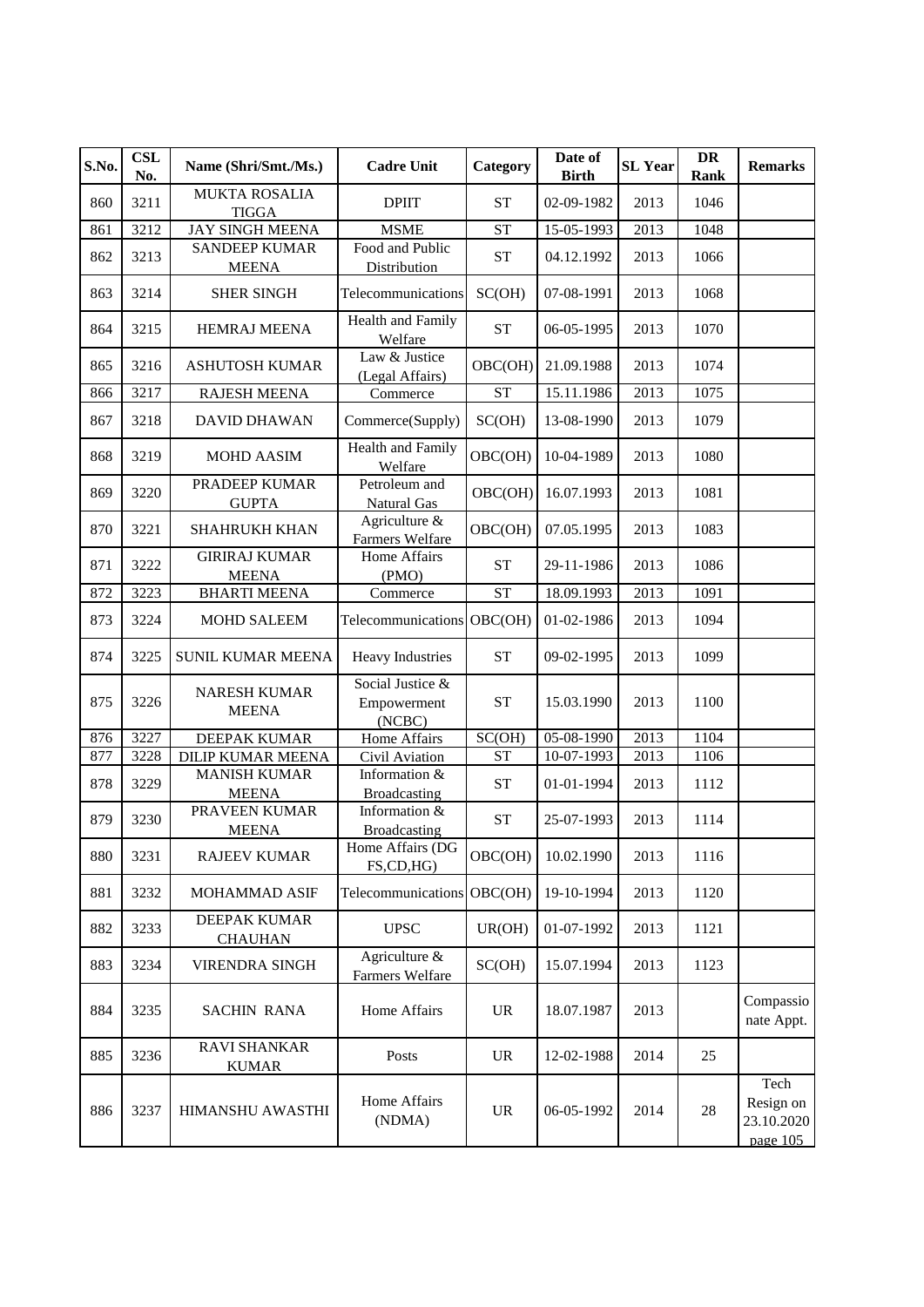| S.No. | <b>CSL</b><br>No. | Name (Shri/Smt./Ms.)   | <b>Cadre Unit</b>                              | Category                          | Date of<br><b>Birth</b>  | <b>SL Year</b> | <b>DR</b><br>Rank | <b>Remarks</b>                                        |
|-------|-------------------|------------------------|------------------------------------------------|-----------------------------------|--------------------------|----------------|-------------------|-------------------------------------------------------|
| 887   | 3238              | <b>S MEENAKSHI</b>     | Information &<br><b>Broadcasting</b>           | <b>UR</b>                         | 31-07-1992               | 2014           | 30                |                                                       |
| 888   | 3239              | <b>SUMIT NEGI</b>      | Information &<br><b>Broadcasting</b>           | <b>UR</b>                         | 12-03-1990               | 2014           | 32                |                                                       |
| 889   | 3240              | <b>SAMEER MALHOTRA</b> | Agriculture &<br>Farmers Welfare               | $OBC*$                            | 21.03.1989               | 2014           | 35                |                                                       |
| 890   | 3241              | <b>KRISHNA KUMAR</b>   | Home Affairs<br>(PMO)                          | <b>UR</b>                         | 12-03-1992               | 2014           | 41                |                                                       |
| 891   | 3242              | <b>ANURAG ROHILLA</b>  | Home Affairs<br>(PMO)                          | $OBC*$                            | 31-08-1992               | 2014           | 45                |                                                       |
| 892   | 3243              | <b>SAKSHI</b>          | Telecommunications                             | $SC*$                             | 09-06-1995               | 2014           | 46                |                                                       |
| 893   | 3244              | <b>ARVIND SINGH</b>    | Commerce                                       | <b>UR</b>                         | 16.06.1990               | 2014           | 47                |                                                       |
| 894   | 3245              | <b>NEHA RAHEJA</b>     | Information &<br><b>Broadcasting</b>           | <b>UR</b>                         | 09-07-1995               | 2014           | 52                |                                                       |
| 895   | 3246              | <b>SHUBHAM ARORA</b>   | Information &<br><b>Broadcasting</b>           | <b>UR</b>                         | 09-12-1991               | 2014           | 54                |                                                       |
| 896   | 3247              | <b>SUMIT KUMAR</b>     | Home Affairs<br>(PMO)                          | <b>UR</b>                         | 20-10-1994               | 2014           | 59                |                                                       |
| 897   | 3248              | PEEYUSH MISHRA         | Information &<br><b>Broadcasting</b>           | <b>UR</b>                         | 01-07-1993               | 2014           | 60                |                                                       |
| 898   | 3249              | RAJNEESH BHATT         | Civil Aviation                                 | <b>UR</b>                         | 08-12-1988               | 2014           | 63                |                                                       |
| 899   | 3250              | RASHMI CHAUDHARY       | Food and Public<br>Distribution                | UR                                | 31.07.1990               | 2014           | 66                |                                                       |
| 900   | 3251              | ARJUN KUMAR PATEL      | Personnel &<br>Training                        | $OBC*$                            | 10-03-1991               | 2014           | 69                |                                                       |
| 901   | 3252              | <b>ASHA CHOUDHARY</b>  | Health and Family<br>Welfare                   | OBC                               | 01-07-1988               | 2014           | 70                |                                                       |
| 902   | 3253              | ARUN KUMAR SINGH       | Fishries, Animal<br>Husbandary and<br>Dairying | OBC                               | 10.12.1987               | 2014           | 73                |                                                       |
| 903   | 3254              | <b>SURBHI KAPOOR</b>   | Civil Aviation                                 | $SC*/UR$                          | 11-03-1994               | 2014           | 74                | No. A-<br>60015/201/<br>2021-admn<br>dt<br>01.06.2022 |
| 904   | 3256              | <b>NEERAJ</b>          | Information &<br><b>Broadcasting</b>           | UR                                | 22-11-1988               | 2014           | 85                |                                                       |
| 905   | 3258              | DESH DEEPAK TIWARI     | Information &<br><b>Broadcasting</b>           | UR                                | 14-07-1990               | 2014           | 92                |                                                       |
| 906   | 3259              | <b>VIKAS CHHIKARA</b>  | Information &<br><b>Broadcasting</b>           | $OBC*$                            | 30-05-1992               | 2014           | 100               |                                                       |
| 907   | 3260              | HIMANSHU KUMAR         | Information &<br>Broadcasting                  | UR                                | 25-10-1995               | 2014           | 103               |                                                       |
| 908   | 3261              | Gagandeep Kaur         | Health and Family<br>Welfare                   | UR                                | 05-12-1988               | 2014           | $105-A$           |                                                       |
| 909   | 3262              | <b>TARUN NAUGAIN</b>   | Civil Aviation                                 | $\ensuremath{\mathsf{UR}}\xspace$ | 24-07-1988               | 2014           | 106               |                                                       |
| 910   | 3263              | AFJAL                  | <b>UPSC</b>                                    | $\ensuremath{\mathsf{UR}}\xspace$ | $\overline{01}$ -07-1994 | 2014           | 111               |                                                       |
| 911   | 3264              | SHASHI (Smt.)          | Chemicals and<br>Fertilizers (DCPC)            | <b>UR</b>                         | 12.03.1991               | 2014           | 116               |                                                       |
| 912   | 3265              | <b>MANISHA DUA</b>     | Health and Family<br>Welfare                   | UR                                | 06-09-1993               | 2014           | 117               |                                                       |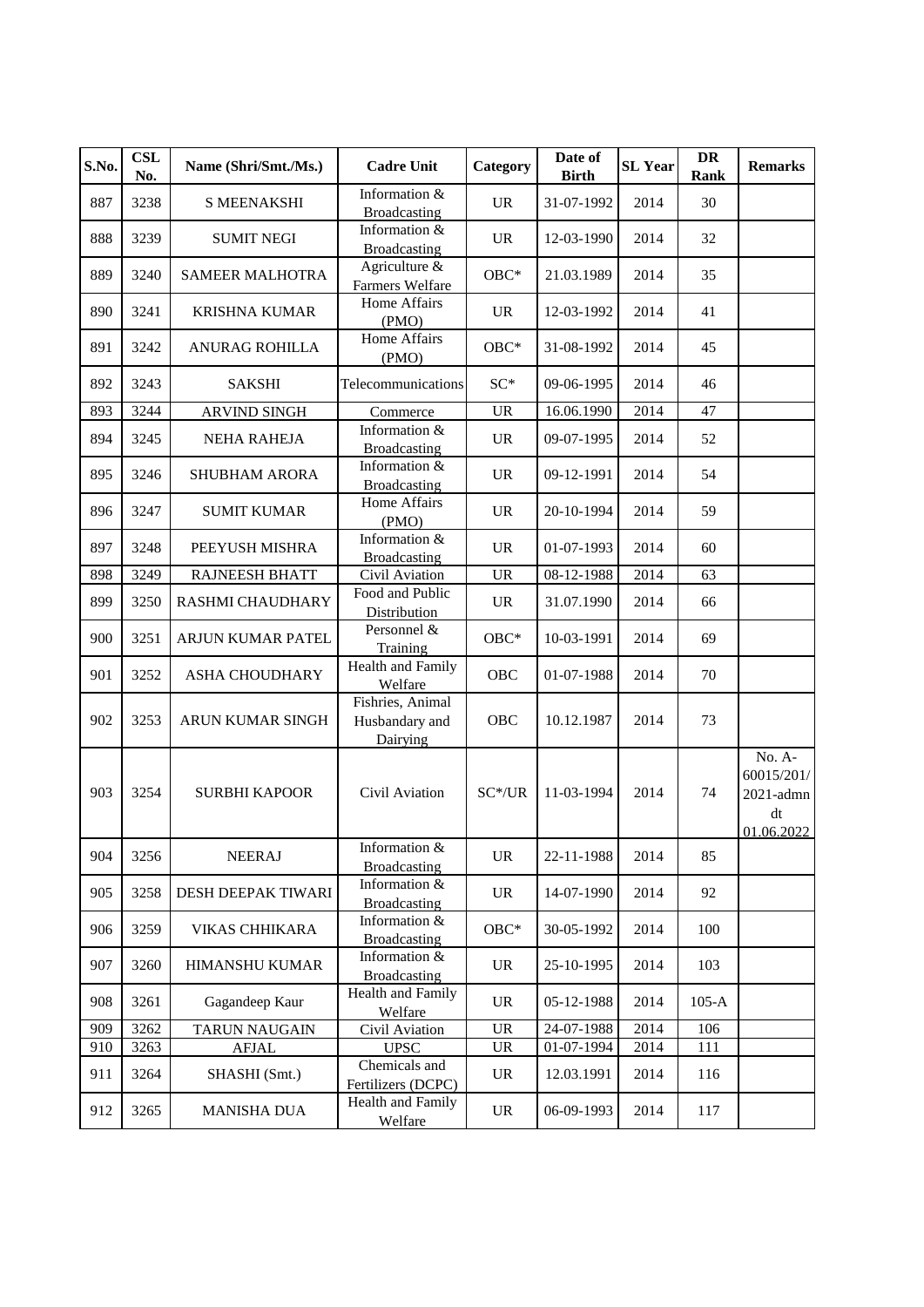| S.No. | <b>CSL</b><br>No. | Name (Shri/Smt./Ms.)                  | <b>Cadre Unit</b>                    | Category                          | Date of<br><b>Birth</b>     | <b>SL Year</b> | <b>DR</b><br>Rank | <b>Remarks</b> |
|-------|-------------------|---------------------------------------|--------------------------------------|-----------------------------------|-----------------------------|----------------|-------------------|----------------|
| 913   | 3266              | <b>SMILEY</b>                         | Housing and Urban<br>Affairs         | <b>UR</b>                         | 19-01-1988                  | 2014           | 119               |                |
| 914   | 3267              | <b>VIPUL KUMAR</b>                    | Jal Shakti (CWC)                     | <b>UR</b>                         | 01-02-1993                  | 2014           | 125               |                |
| 915   | 3268              | <b>UTKARSH</b>                        | Home Affairs (Cab<br>Sectt.)         | <b>UR</b>                         | 21.11.1990                  | 2014           | 126               |                |
| 916   | 3269              | <b>ABHISHEK DHINGRA</b>               | <b>Water Resources</b>               | <b>UR</b>                         | $29-01-1992$                | 2014           | 128               |                |
| 917   | 3270              | <b>SHIVANI</b>                        | Information &<br><b>Broadcasting</b> | <b>UR</b>                         | 02-02-1996                  | 2014           | 129               |                |
| 918   | 3271              | <b>AARZOO SETHI</b>                   | New & Renewable<br>Energy            | <b>UR</b>                         | 26-06-1994                  | 2014           | 131               |                |
| 919   | 3272              | <b>RAVI</b>                           | Jal Shakti (CWC)                     | $OBC*$                            | 16-01-1993                  | 2014           | 135               |                |
| 920   | 3273              | <b>GAURAV SHUKLA</b>                  | Chemicals and<br>Fertilizers         | <b>UR</b>                         | 20-07-1992                  | 2014           | 138               |                |
| 921   | 3274              | <b>ROHIT ANAND</b>                    | Youth Affairs and<br><b>Sports</b>   | <b>UR</b>                         | 20-10-1992                  | 2014           | 145               |                |
| 922   | 3275              | <b>ANITA</b>                          | Personnel &<br>Training              | <b>OBC</b>                        | 07-11-1985                  | 2014           | 147               |                |
| 923   | 3277              | <b>DHEERAJ</b>                        | Personnel &<br>Training              | <b>UR</b>                         | 07-10-1993                  | 2014           | 157               |                |
| 924   | 3278              | ROHIT SHARMA                          | <b>Minority Affairs</b>              | <b>UR</b>                         | 17-12-1993                  | 2014           | 158               |                |
| 925   | 3279              | <b>RIZWAN</b>                         | Education (erstwhile<br>HRD)         | $\ensuremath{\mathsf{UR}}\xspace$ | 10-04-1992                  | 2014           | 159               |                |
| 926   | 3280              | <b>ABHISHEK MISHRA</b>                | Agriculture &<br>Farmers Welfare     | <b>UR</b>                         | 19.01.1993                  | 2014           | 161               |                |
| 927   | 3281              | NITESH BANSAL                         | Personnel &<br>Training              | <b>UR</b>                         | 10-04-1993                  | 2014           | 166               |                |
| 928   | 3282              | DEEPAK KUMAR<br><b>CHAUHAN</b>        | Agriculture &<br>Farmers Welfare     | <b>UR</b>                         | 10.03.1995                  | 2014           | 167               |                |
| 929   | 3283              | <b>SUMAN SHARMA</b>                   | EF & CC                              | <b>UR</b>                         | 05-05-1988                  | 2014           | 169               |                |
| 930   | 3284              | DEEPAK BISHT                          | NITI Aayog                           | $\ensuremath{\mathrm{UR}}\xspace$ | 15.04.1993                  | 2014           | 174               |                |
| 931   | 3285              | SAKSHI Ahuja                          | Road Transport and<br>Highways       | <b>UR</b>                         | 19.11.1991                  | 2014           | 183               |                |
| 932   | 3286              | <b>AVDHESH KUMAR</b><br><b>MISHRA</b> | Commerce                             | <b>UR</b>                         | 03-04-1992                  | 2014           | 184               |                |
| 933   | 3287              | <b>ISHA SINGH</b>                     | Science &<br>Technology              | <b>UR</b>                         | 16-03-1993                  | 2014           | 186               |                |
| 934   | 3288              | HEMANT SHARMA                         | Home Affairs<br>(PMO)                | UR                                | 14-04-1989                  | 2014           | 194               |                |
| 935   | 3289              | <b>NANIL KUMAR YADAV</b>              | Power                                | OBC                               | 08.01.1987                  | 2014           | 196               |                |
| 936   | 3290              | SONIKA KATOCH                         | Commerce(Supply)                     | UR                                | 08-06-1992                  | 2014           | 197               |                |
| 937   | 3291              | <b>RAVI SINGH</b>                     | <b>DPIIT</b>                         | UR                                | 15-03-1991                  | 2014           | 198               |                |
| 938   | 3292              | <b>MANDEEP</b>                        | <b>Water Resources</b>               | $\ensuremath{\mathsf{UR}}\xspace$ | $\overline{0}8 - 08 - 1990$ | 2014           | 201               |                |
| 939   | 3293              | <b>RACHNA SAINI</b>                   | Agriculture &<br>Farmers Welfare     | <b>UR</b>                         | 10-10-1990                  | 2014           | 202               |                |
| 940   | 3295              | <b>MANOJ</b>                          | Agriculture &<br>Farmers Welfare     | UR                                | 08.02.1994                  | 2014           | 211               |                |
| 941   | 3296              | <b>ANCHAL RALHAN</b>                  | Textiles                             | $\ensuremath{\mathsf{UR}}\xspace$ | 15-10-1991                  | 2014           | 215               |                |
| 942   | 3297              | <b>SAURABH KUMAR</b>                  | $EF \& CC$                           | $\ensuremath{\mathsf{UR}}\xspace$ | 17-09-1991                  | 2014           | 219               |                |
| 943   | 3298              | <b>ROHIT NEGI</b>                     | Food Processing<br>Industries        | UR                                | 03-10-1992                  | 2014           | 221               |                |
| 944   | 3299              | <b>NAMITA</b>                         | <b>Mines</b>                         | UR                                | 12-03-1988                  | 2014           | $222\,$           |                |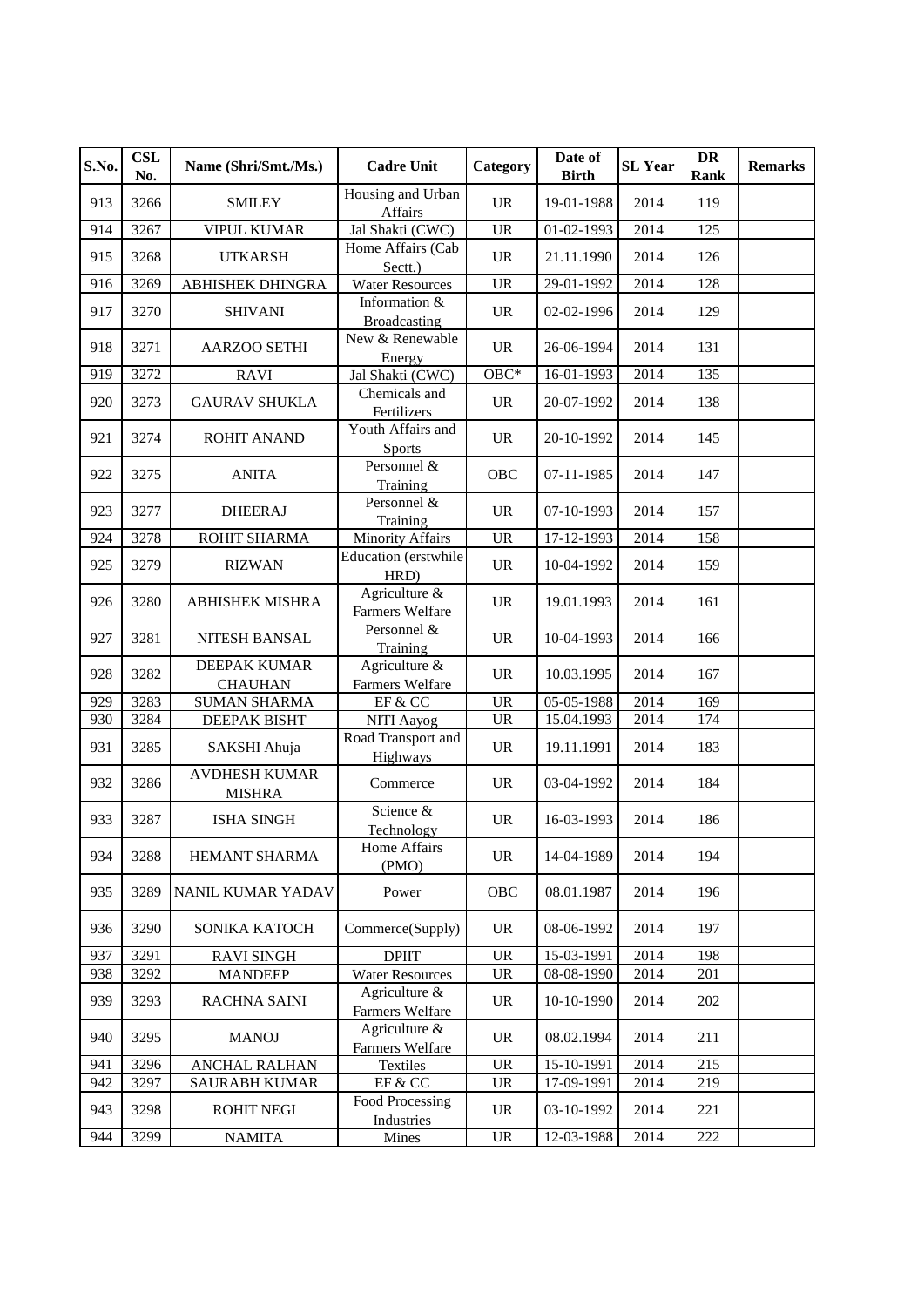| S.No. | <b>CSL</b><br>No. | Name (Shri/Smt./Ms.)                | <b>Cadre Unit</b>                              | Category           | Date of<br><b>Birth</b> | <b>SL Year</b> | DR<br><b>Rank</b> | <b>Remarks</b>                      |
|-------|-------------------|-------------------------------------|------------------------------------------------|--------------------|-------------------------|----------------|-------------------|-------------------------------------|
| 945   | 3300              | <b>ANIL KUMAR</b>                   | Coal                                           | $SC*$              | 13.07.1995              | 2014           | 226               |                                     |
| 946   | 3301              | <b>ANURAG BABBAR</b>                | Science &<br>Technology                        | <b>SC</b>          | 14-03-1991              | 2014           | 228               |                                     |
| 947   | 3302              | <b>KOMAL RAI</b>                    | Telecommunications                             | <b>SC</b>          | 23-07-1992              | 2014           | 234               |                                     |
| 948   | 3303              | OM CHANDRA<br>PRAJAPATI             | Finance<br>(Expenditure)                       | <b>OBC</b>         | 20-05-1994              | 2014           | 251               |                                     |
| 949   | 3304              | PANKAJ KUMAR<br><b>VERMA</b>        | Finance                                        | <b>OBC</b>         | 16-06-1993              | 2014           | 252               |                                     |
| 950   | 3305              | <b>SAURABH</b>                      | Jal Shakti (CWC)                               | SC                 | 28-06-1986              | 2014           | $\overline{262}$  |                                     |
| 951   | 3306              | <b>GOURAV SHARMA</b>                | Information &<br><b>Broadcasting</b>           | UR (OH)            | 23-05-1990              | 2014           | 266               |                                     |
| 952   | 3307              | SONU                                | Finance                                        | OBC                | 17-11-1992              | 2014           | 268               |                                     |
| 953   | 3308              | <b>ADARSH KUMAR</b>                 | <b>Rural Development</b>                       | <b>OBC</b>         | 18-06-1994              | 2014           | 280               |                                     |
| 954   | 3309              | <b>MUKESH KUMAR</b>                 | Science &<br>Technology                        | <b>SC</b>          | 15-06-1994              | 2014           | 281               |                                     |
| 955   | 3310              | MOHD KASEEM                         | <b>CONSUMER</b><br><b>AFFAIRS</b>              | OBC                | 06-02-1990              | 2014           | 290               |                                     |
| 956   | 3311              | <b>VIVEK KUMAR</b>                  | Telecommunications                             | OBC                | 19-09-1993              | 2014           | 297               |                                     |
| 957   | 3312              | PITAMBAR SINGH                      | <b>Rural Development</b>                       | <b>OBC</b>         | 02-07-1986              | 2014           | 304               |                                     |
| 958   | 3313              | LAKSHMI MIRDWAL                     | Telecommunications                             | <b>OBC</b>         | 23-12-1988              | 2014           | 318               |                                     |
| 959   | 3314              | KUMAR ABHIMANYU                     | Labour &<br>Employment                         | <b>SC</b>          | 12-01-1996              | 2014           | 321               |                                     |
| 960   | 3315              | <b>MONIKA</b>                       | Power                                          | <b>SC</b>          | 21.06.1988              | 2014           | 335               |                                     |
| 961   | 3316              | <b>SAURABH KUMAR</b>                | Science &<br>Technology                        | <b>SC</b>          | 29-05-1987              | 2014           | 346               |                                     |
| 962   | 3317              | <b>ARUN KUMAR</b>                   | Power                                          | <b>SC</b>          | 15.07.1993              | 2014           | 347               |                                     |
| 963   | 3318              | PRAVEEN KUMAR                       | Power                                          | SC                 | 25.10.1985              | 2014           | 361               |                                     |
| 964   | 3319              | <b>SURESH KUMAR</b>                 | Education (erstwhile<br>HRD)                   | <b>SC</b>          | 22-09-1985              | 2014           | 364               |                                     |
| 965   | 3320              | <b>SUDHIR</b>                       | Power                                          | SC                 | 25.01.1990              | 2014           | 395               |                                     |
| 966   | 3321              | PANKAJ UDHAS                        | Textiles                                       | SC                 | 06-08-1990              | 2014           | 415               |                                     |
| 967   | 3322              | RAJENDRA KUMAR                      | Telecommunications                             | <b>SC</b>          | 22-09-1990              | 2014           | 420               |                                     |
| 968   | 3323              | Parshant Gora                       | Commerce(Supply)                               | <b>SC</b>          | 14-11-1993              | 2014           | 423               | Resign on<br>01.08.2018<br>page 198 |
| 969   | 3325              | <b>SANJAY KUMAR</b><br><b>MEENA</b> | Education (erstwhile<br>HRD)                   | <b>ST</b>          | 01-06-1993              | 2014           | 474               |                                     |
| 970   | 3326              | Krishna Kumar Meena                 | Power                                          | <b>ST</b>          | 05.06.1995              | 2014           | 478               |                                     |
| 971   | 3327              | <b>SHAKTI MEENA</b>                 | <b>Minority Affairs</b>                        | <b>ST</b>          | 05-06-1991              | 2014           | 483               |                                     |
| 972   | 3328              | <b>MANOJ KUMAR</b><br><b>MEENA</b>  | Food Processing<br>Industries                  | <b>ST</b>          | 04-07-1989              | 2014           | 485               |                                     |
| 973   | 3330              | <b>MANISH KUMAR</b><br><b>MEENA</b> | Fishries, Animal<br>Husbandary and<br>Dairying | ${\cal S}{\cal T}$ | 03.07.1993              | 2014           | 489               |                                     |
| 974   | 3331              | CHINGNGAIHMUAN<br><b>VAIPHEI</b>    | <b>Heavy Industries</b>                        | <b>ST</b>          | 16-11-1985              | 2014           | 491               |                                     |
| 975   | 3332              | ANJANA DAIMARY                      | <b>MSME</b>                                    | ${\cal S}{\cal T}$ | 28-12-1990              | 2014           | 492               |                                     |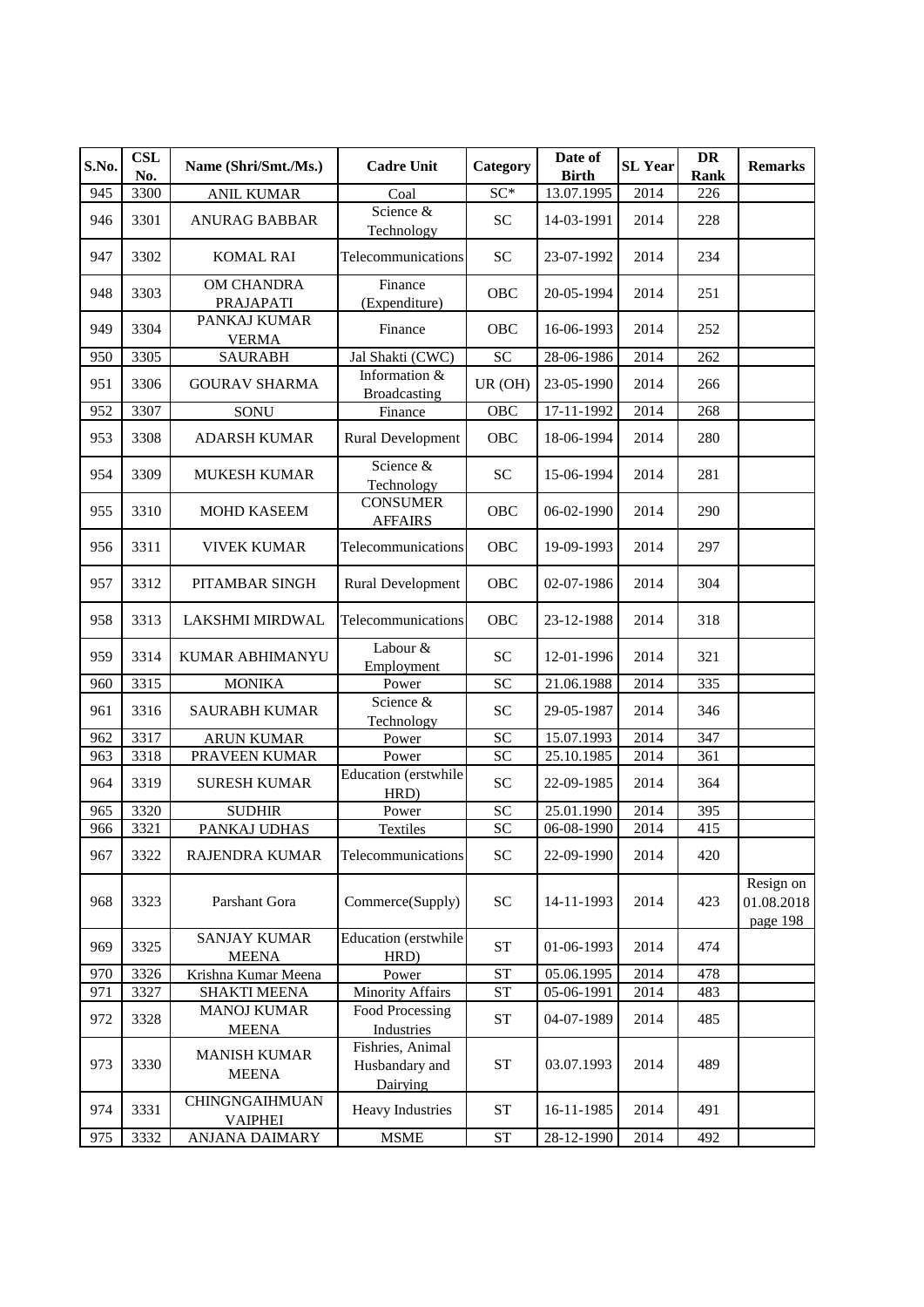| S.No. | <b>CSL</b><br>No. | Name (Shri/Smt./Ms.)                 | <b>Cadre Unit</b>                    | Category                          | Date of<br><b>Birth</b> | <b>SL</b> Year | <b>DR</b><br>Rank | <b>Remarks</b>                                                             |
|-------|-------------------|--------------------------------------|--------------------------------------|-----------------------------------|-------------------------|----------------|-------------------|----------------------------------------------------------------------------|
| 976   | 3333              | <b>KANHAIYA LAL</b><br><b>MEENA</b>  | Commerce(Supply)                     | <b>ST</b>                         | 01-06-1993              | 2014           | 496               |                                                                            |
| 977   | 3334              | <b>LALAN KUMAR</b><br><b>MANDAL</b>  | Labour &<br>Employment               | <b>ST</b>                         | 15-01-1986              | 2014           | 500               |                                                                            |
| 978   | 3335              | <b>CHANDRA MOHAN</b><br><b>MEENA</b> | Posts                                | <b>ST</b>                         | 01-01-1993              | 2014           | 503               |                                                                            |
| 979   | 3336              | <b>MAMTA</b>                         | <b>MSME</b>                          | <b>ST</b>                         | 20-10-1992              | 2014           | 504               |                                                                            |
| 980   | 3337              | <b>AKSHAY KUMAR</b><br><b>MEENA</b>  | Labour &<br>Employment               | <b>ST</b>                         | 13-02-1993              | 2014           | 505               |                                                                            |
| 981   | 3338              | PRAKASH SINGH                        | EF & CC                              | SC (VH)                           | 20-06-1996              | 2014           | 508               |                                                                            |
| 982   | 3339              | <b>LATA NEGI</b>                     | Home Affairs (RGI)                   | UR(VH)                            | 10-10-1987              | 2014           | 509               |                                                                            |
| 983   | 3340              | <b>BHUPENDRA SINGH</b>               | Home Affairs (Cab<br>Sectt.)         | UR (VH)                           | 29.11.1993              | 2014           | 510               |                                                                            |
| 984   | 3341              | <b>MANOJ KUMAR</b>                   | Posts                                | OBC/EXS                           | 10-10-1978              | 2014           | 511               |                                                                            |
| 985   | 3342              | <b>SANJAY KUMAR</b>                  | Posts                                | <b>UR/EXS</b>                     | 21-05-1978              | 2014           | 512               |                                                                            |
| 986   | 3343              | Aditya Kumar                         | Home Affairs                         | <b>UR</b>                         | 12-09-1992              | 2015           | 15                |                                                                            |
| 987   | 3344              | Shivangi Sharma                      | Commerce                             | <b>UR</b>                         | 18-10-1994              | 2015           | 17                |                                                                            |
| 988   | 3345              | Keesara Shiva Teja Reddy             | Home Affairs<br>(PMO)                | <b>UR</b>                         | 16-08-1993              | 2015           | 18                | Tech<br>Resign on<br>15.09.2021                                            |
| 989   | 3346              | Yash Kumar                           | Home Affairs<br>(MoSPI)              | <b>UR</b>                         | 20-06-1992              | 2015           | 20                |                                                                            |
| 990   | 3347              | Garima Tripathi                      | Personnel $\&$<br>Training           | <b>UR</b>                         | 26-10-1991              | 2015           | 24                |                                                                            |
| 991   | 3348              | Sheetal Kumari                       | <b>Water Resources</b>               | <b>SC</b>                         | 11-09-1989              | 2015           | 33                | Updated<br>vide OM<br>No.<br>6/2/2022<br>$CS-II(C)$<br>dated<br>16.02.2022 |
| 992   | 3349              | Grish Chandra                        | Home Affairs<br>(NSCS)               | <b>OBC</b>                        | 08-12-1986              | 2015           | 34                |                                                                            |
| 993   | 3350              | Tanu Sharma                          | Finance<br>(Expenditure)             | <b>UR</b>                         | 07-07-1990              | 2015           | 39                |                                                                            |
| 994   | 3351              | Niraj Kumar                          | Home Affairs                         | <b>UR</b>                         | $12-06-1995$            | 2015           | 41                |                                                                            |
| 995   | 3352              | Varun Rathor                         | Finance                              | <b>UR</b>                         | 07-07-1992              | 2015           | 59                |                                                                            |
| 996   | 3353              | Neeru Panchal                        | <b>Water Resources</b>               | $OBC*$                            | $14-02-1993$            | 2015           | 60                |                                                                            |
| 997   | 3354              | gurpreet SINGH                       | Home Affairs                         | OBC                               | 28-06-1987              | 2015           | 67                |                                                                            |
| 998   | 3355              | Shivraj Singh                        | Civil Aviation                       | $\ensuremath{\mathsf{UR}}\xspace$ | 23-12-1990              | 2015           | 68                |                                                                            |
| 999   | 3356              | Sahil Arora                          | Home Affairs<br>(NCRB)               | <b>UR</b>                         | 11-10-1990              | 2015           | 81                |                                                                            |
| 1000  | 3357              | Rishabh Srivastava                   | Housing and Urban<br>Affairs         | <b>UR</b>                         | 11-11-1996              | 2015           | 84                |                                                                            |
| 1001  | 3358              | Shubham Kumar Mishra                 | Finance                              | <b>UR</b>                         | 27-12-1996              | 2015           | 85                |                                                                            |
| 1002  | 3359              | Ajay Kumar                           | Food and Public<br>Distribution      | OBC                               | 10.04.1988              | 2015           | 86                |                                                                            |
| 1003  | 3360              | Anil Kumar Sharma                    | Information &<br><b>Broadcasting</b> | <b>UR</b>                         | 04-08-1990              | 2015           | 90                |                                                                            |
| 1004  | 3361              | <b>Atul Singh</b>                    | Labour &<br>Employment               | ${\rm OBC^*}$                     | 22-10-1992              | 2015           | 93                |                                                                            |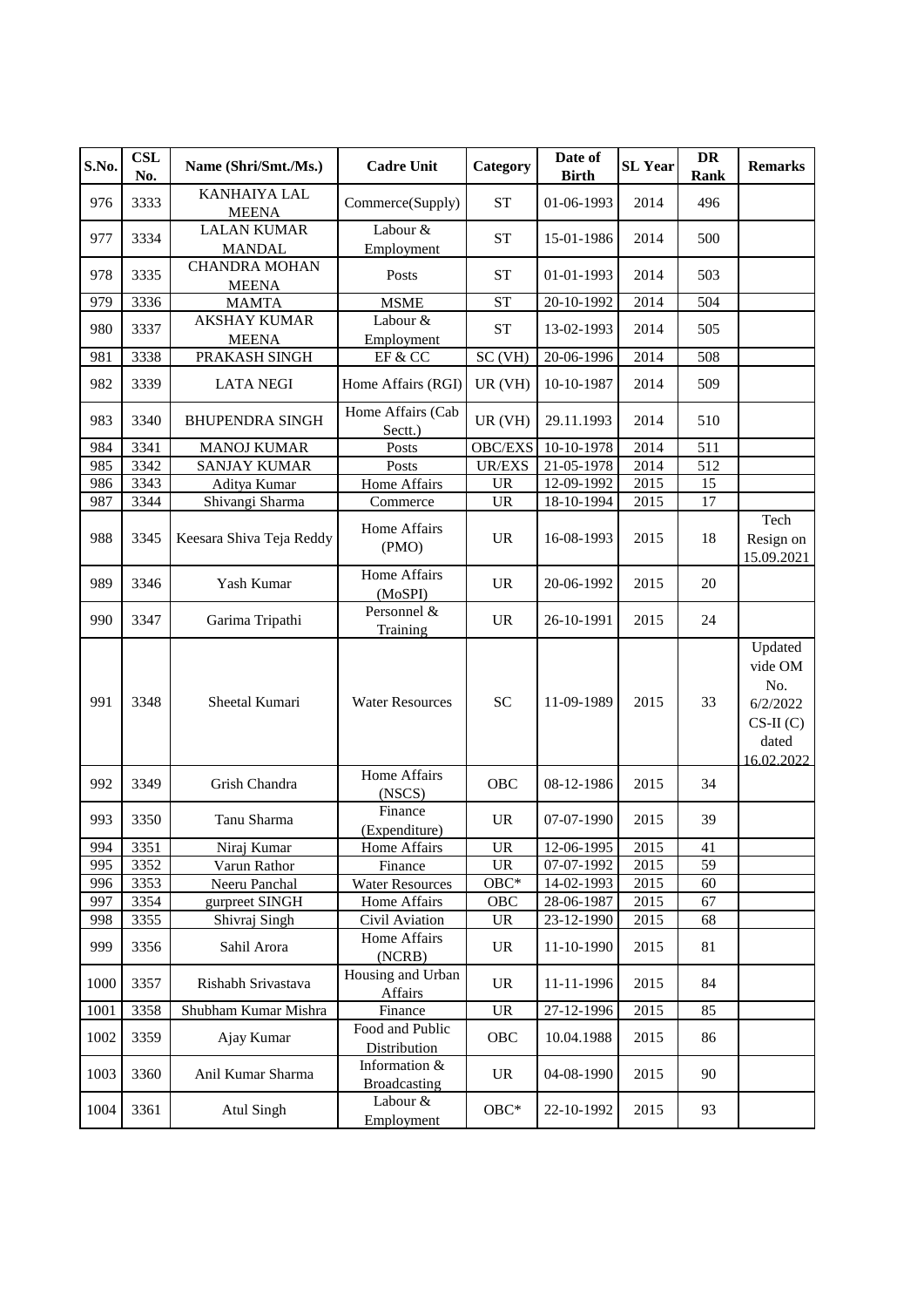| S.No. | <b>CSL</b><br>No. | Name (Shri/Smt./Ms.) | <b>Cadre Unit</b>                    | Category                          | Date of<br><b>Birth</b> | <b>SL</b> Year | <b>DR</b><br>Rank | <b>Remarks</b> |
|-------|-------------------|----------------------|--------------------------------------|-----------------------------------|-------------------------|----------------|-------------------|----------------|
| 1005  | 3362              | Shahnawaz Badar      | Science &<br>Technology              | <b>OBC</b>                        | 05-02-1986              | 2015           | 94                |                |
| 1006  | 3363              | Pallavi              | Housing and Urban<br>Affairs         | <b>UR</b>                         | 13-02-1990              | 2015           | 97                |                |
| 1007  | 3364              | Pooja Rawat          | Defence                              | <b>UR</b>                         | 13-09-1995              | 2015           | 98                |                |
| 1008  | 3365              | Vivek Kumar          | Coal                                 | <b>UR</b>                         | 11.09.1993              | 2015           | 100               |                |
| 1009  | 3366              | Kavita Rawat         | EF & CC                              | <b>UR</b>                         | 29-08-1994              | 2015           | 102               |                |
| 1010  | 3367              | Priyanka Dhawan      | Social Justice &<br>Empowerment      | <b>UR</b>                         | 20-06-1989              | 2015           | 122               |                |
| 1011  | 3368              | Radha Kumari         | Personnel &<br>Training              | <b>UR</b>                         | 14-02-1996              | 2015           | 125               |                |
| 1012  | 3369              | Mohit Panwar         | Agriculture &<br>Farmers Welfare     | <b>UR</b>                         | 01-01-1995              | 2015           | 126               |                |
| 1013  | 3370              | Sandeep Singh        | Education (erstwhile<br>HRD)         | <b>OBC</b>                        | 12-04-1988              | 2015           | 129               |                |
| 1014  | 3371              | Neha Kukreti         | Housing and Urban<br>Affairs         | <b>UR</b>                         | 17-12-1992              | 2015           | 147               |                |
| 1015  | 3372              | Vipra Yadav          | Petroleum and<br>Natural Gas         | $OBC*$                            | 12-01-1992              | 2015           | 148               |                |
| 1016  | 3373              | Lalita Tamang        | Finance<br>(Expenditure)             | <b>UR</b>                         | 13-11-1990              | 2015           | 151               |                |
| 1017  | 3374              | Jayant Kumar Tiwari  | Personnel &<br>Training (ARPG)       | <b>UR</b>                         | 24-12-1992              | 2015           | 157               |                |
| 1018  | 3375              | Neeraj               | Agriculture &<br>Farmers Welfare     | <b>UR</b>                         | 15-09-1991              | 2015           | 161               |                |
| 1019  | 3376              | Rahul Kumar          | Road Transport and<br>Highways       | $OBC*$                            | 20-02-1996              | 2015           | 169               |                |
| 1020  | 3377              | Vikas Kumar          | Information &<br><b>Broadcasting</b> | $OBC*$                            | 12-09-1994              | 2015           | 179               |                |
| 1021  | 3378              | Amit Kumar           | Steel                                | $\ensuremath{\mathrm{UR}}\xspace$ | 05-01-1995              | 2015           | 181               |                |
| 1022  | 3379              | Sunil Dutt           | Information &<br><b>Broadcasting</b> | <b>UR</b>                         | 28-02-1989              | 2015           | 183               |                |
| 1023  | 3380              | Robin Gahlot         | EF & CC                              | $\ensuremath{\mathrm{UR}}\xspace$ | 04-11-1989              | 2015           | 187               |                |
| 1024  | 3381              | Raj Kumar Singh      | <b>Rural Development</b>             | $OBC*$                            | 22-10-1994              | 2015           | 188               |                |
| 1025  | 3382              | Vijay Patel          | Information &<br><b>Broadcasting</b> | OBC                               | 02-10-1993              | 2015           | 189               |                |
| 1026  | 3383              | Vivek Yadav          | Road Transport and<br>Highways       | $OBC*$                            | 12-05-1997              | 2015           | 193               |                |
| 1027  | 3384              | Priyanka Verma       | Telecommunications                   | $SC^*$                            | 01-12-1991              | 2015           | 199               |                |
| 1028  | 3385              | Anuj Kumar           | Agriculture &<br>Farmers Welfare     | <b>UR</b>                         | 05-07-1995              | 2015           | 206               |                |
| 1029  | 3386              | Vaishali Rajput      | Information &<br><b>Broadcasting</b> | UR                                | 19-09-1992              | 2015           | 207               |                |
| 1030  | 3387              | Ruchi Sharma         | Agriculture &<br>Farmers Welfare     | $OBC*$                            | 08-04-1993              | 2015           | 214               |                |
| 1031  | 3388              | Kanika Rawat         | Commerce                             | UR                                | 23-05-1993              | 2015           | 225               |                |
| 1032  | 3389              | Divash Mahori        | Ayush                                | $\ensuremath{\mathsf{UR}}\xspace$ | 16-07-1992              | 2015           | 237               |                |
| 1033  | 3390              | Gulam Sabir Shaikh   | <b>Water Resources</b>               | $\ensuremath{\mathsf{UR}}\xspace$ | 22-03-1994              | 2015           | 251               |                |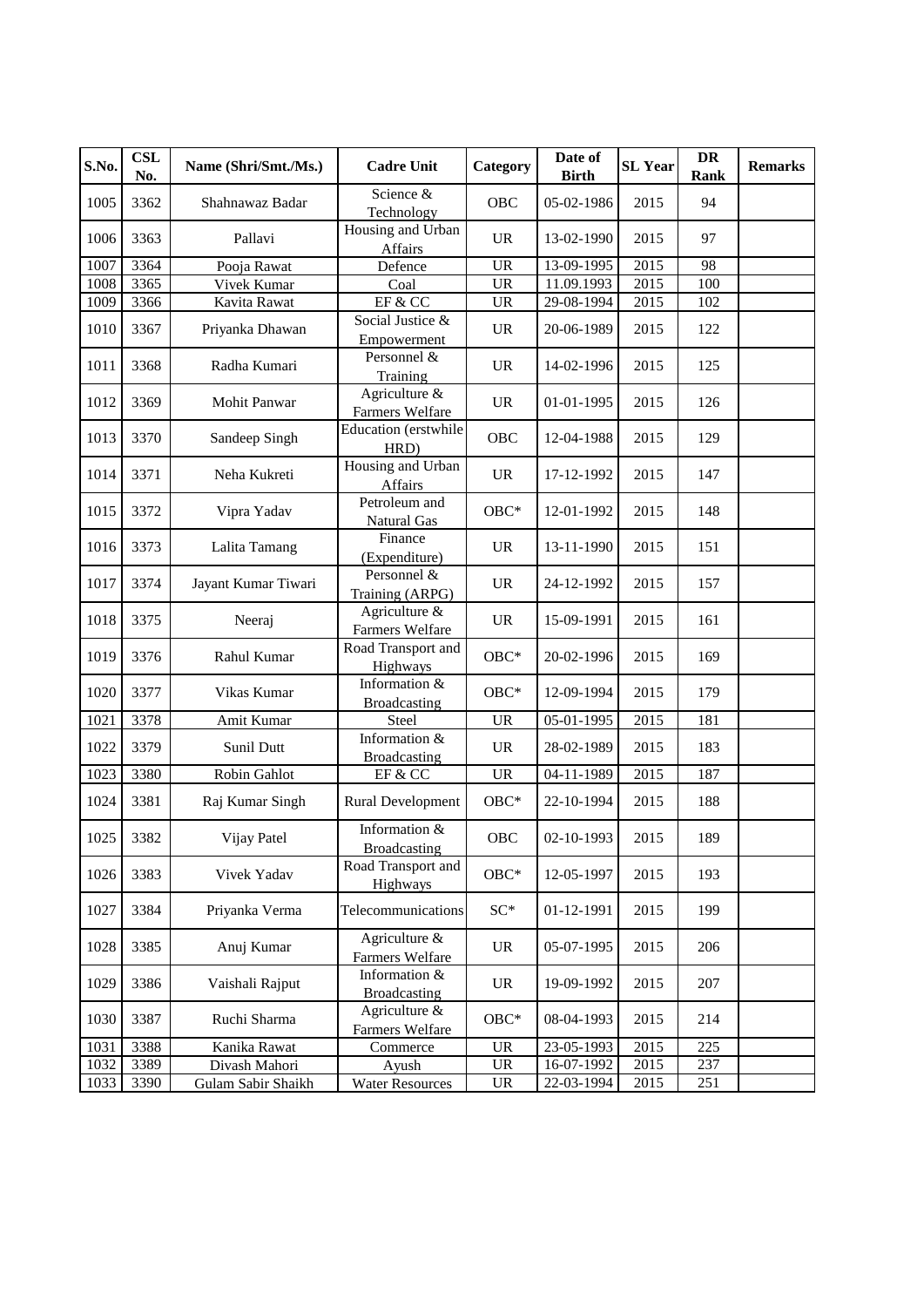| S.No. | <b>CSL</b><br>No. | Name (Shri/Smt./Ms.) | <b>Cadre Unit</b>                | Category                          | Date of<br><b>Birth</b> | <b>SL Year</b> | <b>DR</b><br>Rank | <b>Remarks</b>                          |
|-------|-------------------|----------------------|----------------------------------|-----------------------------------|-------------------------|----------------|-------------------|-----------------------------------------|
| 1034  | 3391              | Deepak Verma         | <b>Rural Development</b>         | $OBC*$                            | 21-03-1996              | 2015           | 255               | Resign and<br>relieved on<br>11.10.2021 |
| 1035  | 3392              | <b>Mukesh Pandey</b> | Telecommunications               | <b>UR</b>                         | 01-06-1990              | 2015           | 259               |                                         |
| 1036  | 3393              | Gulfam               | Agriculture &<br>Farmers Welfare | <b>UR</b>                         | 07-07-1995              | 2015           | 261               |                                         |
| 1037  | 3394              | Sunil Kumar          | Panchayati Raj                   | <b>SC</b>                         | 20-10-1986              | 2015           | 269               |                                         |
| 1038  | 3395              | Ajay Joshi           | Ayush                            | <b>UR</b>                         | 14-12-1988              | 2015           | 271               |                                         |
| 1039  | 3396              | Shweta Sindhu        | Social Justice &<br>Empowerment  | <b>UR</b>                         | 30-08-1995              | 2015           | 275               |                                         |
| 1040  | 3397              | Jansher Ali Aman     | Telecommunications               | <b>UR</b>                         | 02-03-1990              | 2015           | 278               |                                         |
| 1041  | 3398              | Ankit                | Coal                             | <b>UR</b>                         | 04-11-1996              | 2015           | 280               |                                         |
| 1042  | 3399              | Komal Tanwar         | Telecommunications               | <b>UR</b>                         | 12-10-1992              | 2015           | 283               |                                         |
| 1043  | 3400              | Mukesh Chander Joshi | Personnel &<br>Training          | <b>UR</b>                         | 15-03-1990              | 2015           | 286               |                                         |
| 1044  | 3401              | Prachi Patwal        | Ayush                            | <b>UR</b>                         | 24-09-1995              | 2015           | 288               |                                         |
| 1045  | 3402              | Amar Deep Yadav      | Mines                            | $OBC*$                            | 02-03-1995              | 2015           | 289               |                                         |
| 1046  | 3403              | <b>Bajrang Singh</b> | Personnel &<br>Training          | <b>UR</b>                         | 03-04-1985              | 2015           | 290               |                                         |
| 1047  | 3404              | Mayank               | Women and Child<br>Development   | <b>UR</b>                         | 27-09-1992              | 2015           | 301               |                                         |
| 1048  | 3405              | Gagan Kumar          | Labour &<br>Employment           | <b>UR</b>                         | 01-07-1997              | 2015           | 311               |                                         |
| 1049  | 3406              | Deepak Kumar         | <b>DPIIT</b>                     | SC*                               | 22-02-1992              | 2015           | 316               |                                         |
| 1050  | 3407              | Shilpee Singh        | Coal                             | <b>UR</b>                         | 29-08-1994              | 2015           | 320               |                                         |
| 1051  | 3408              | Vikas Singh          | Finance                          | <b>UR</b>                         | 25-09-1994              | 2015           | 326               |                                         |
| 1052  | 3409              | Richa Sharma         | <b>Consumer Affairs</b>          | <b>UR</b>                         | 15-01-1996              | 2015           | 328               | Tech<br>Resign on<br>24.03.2022         |
| 1053  | 3410              | <b>KM</b> Swati      | Finance                          | <b>UR</b>                         | 20-10-1991              | 2015           | 330               |                                         |
| 1054  | 3411              | Mohammad Saved       | <b>DPIIT</b>                     | OBC*                              | 10-08-1989              | 2015           | 336               |                                         |
| 1055  | 3412              | Harshit Arora        | Law & Justice<br>(Legal Affairs) | $\ensuremath{\text{UR}}\xspace$   | 28-12-1993              | 2015           | 343               |                                         |
| 1056  | 3413              | Ramesh Kumar         | Labour &<br>Employment           | UR                                | 25-06-1995              | 2015           | 344               |                                         |
| 1057  | 3414              | Rajkumar Singh       | Ayush                            | OBC*                              | $03-08-1989$            | 2015           | 345               |                                         |
| 1058  | 3415              | Vinay Kumar          | Social Justice &<br>Empowerment  | UR                                | 15.04.1994              | 2015           | 352               |                                         |
| 1059  | 3416              | Priyanka Rohilla     | Food Processing<br>Industries    | <b>UR</b>                         | 01-12-1994              | 2015           | 358               |                                         |
| 1060  | 3417              | Deepak Kumar Morodia | Labour &<br>Employment           | $SC^*$                            | 01-07-1994              | 2015           | 363               |                                         |
| 1061  | 3418              | Sunita               | <b>Minority Affairs</b>          | $\ensuremath{\mathsf{UR}}\xspace$ | 01-10-1991              | 2015           | 366               |                                         |
| 1062  | 3419              | Gopi Chandra         | Personnel &<br>Training          | $OBC*$                            | 08-04-1989              | 2015           | 368               |                                         |
| 1063  | 3420              | Kalki Kiran yadav    | Power                            | OBC                               | 28-10-1996              | 2015           | 373               |                                         |
| 1064  | 3421              | Yogesh Kumar         | <b>DPIIT</b>                     | OBC                               | $13-08-1992$            | 2015           | 384               |                                         |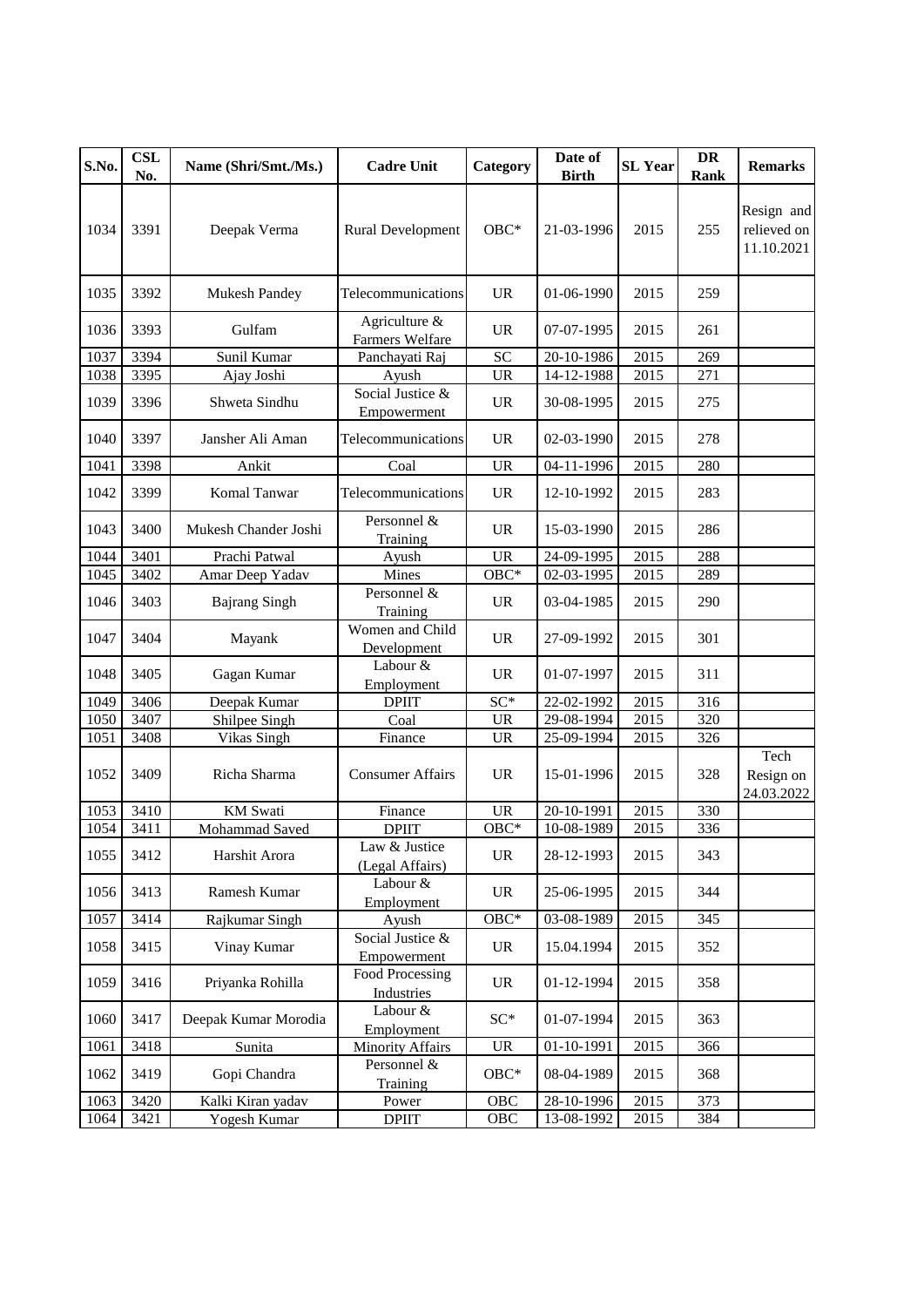| S.No. | <b>CSL</b><br>No. | Name (Shri/Smt./Ms.)        | <b>Cadre Unit</b>                | Category             | Date of<br><b>Birth</b> | <b>SL Year</b>    | <b>DR</b><br>Rank | <b>Remarks</b>          |
|-------|-------------------|-----------------------------|----------------------------------|----------------------|-------------------------|-------------------|-------------------|-------------------------|
| 1065  | 3422              | Saurabh Dubey               | Health and Family<br>Welfare     | <b>UR</b>            | 31-12-1992              | 2015              | 410               |                         |
| 1066  | 3423              | Vinay Kumar                 | <b>DPIIT</b>                     | <b>SC</b>            | 04-11-1992              | 2015              | 426               |                         |
| 1067  | 3424              | Kuldeep Kumar               | Personnel &<br>Training          | <b>OBC</b>           | 10-08-1994              | 2015              | 443               |                         |
| 1068  | 3425              | Kiran Kumar                 | Power                            | <b>SC</b>            | 15-02-1992              | 2015              | 448               |                         |
| 1069  | 3426              | Preeti Verma                | <b>DPIIT</b>                     | OBC                  | $31 - 01 - 1996$        | 2015              | 459               |                         |
| 1070  | 3427              | Devender Singh              | <b>Minority Affairs</b>          | OBC                  | 22-07-1997              | 2015              | 480               |                         |
| 1071  | 3428              | Raj Kishor Singh            | Food Processing<br>Industries    | <b>OBC</b>           | 03-01-1992              | 2015              | 485               |                         |
| 1072  | 3429              | Ashutosh Kumar<br>Chorasiya | Personnel &<br>Training          | <b>OBC</b>           | 28-08-1996              | 2015              | 496               |                         |
| 1073  | 3430              | Ravindra                    | <b>DPIIT</b>                     | <b>OBC</b>           | 07-11-1986              | 2015              | 528               |                         |
| 1074  | 3431              | Ishan Yadav                 | Women and Child<br>Development   | <b>OBC</b>           | 19-12-1991              | 2015              | 530               |                         |
| 1075  | 3432              | Vikas Kumar                 | Power                            | OBC                  | 01-07-1994              | $\overline{2}015$ | 532               |                         |
| 1076  | 3433              | Paritosh Kumar              | Power                            | <b>OBC</b>           | $02 - 03 - 1996$        | 2015              | 537               |                         |
| 1077  | 3434              | Hemant Singh                | <b>Tribal Affairs</b>            | OBC                  | 15-06-1995              | 2015              | 556               |                         |
| 1078  | 3435              | Ravi Yadav                  | Agriculture &<br>Farmers Welfare | <b>OBC</b>           | 24-08-1994              | 2015              | 560               |                         |
| 1079  | 3436              | Ashwani Kumar               | Law & Justice<br>(Legal Affairs) | <b>SC</b>            | 25-03-1991              | 2015              | 566               |                         |
| 1080  | 3437              | Akeel Ahmad                 | <b>MSME</b>                      | <b>OBC</b>           | 09-02-1996              | 2015              | 568               |                         |
| 1081  | 3438              | Himanshu Bagga              | Personnel &<br>Training (CIC)    | <b>SC</b>            | 25-02-1995              | 2015              | 765               |                         |
| 1082  | 3439              | Manoj Kumar                 | Posts                            | $\overline{SC}$      | 12-05-1989              | 2015              | 777               |                         |
| 1083  | 3440              | Anuj Kumar                  | Home Affairs                     | UR (VH)              | 10-03-1992              | 2015              | 1813              |                         |
| 1084  | 3441              | Dorjee Tshering Bhutia      | Women and Child<br>Development   | <b>ST</b>            | 05-05-1995              | 2015              | 1985              |                         |
| 1085  | 3442              | Sandhya Meena               | <b>Tribal Affairs</b>            | <b>ST</b>            | 16-03-1996              | 2015              | 2005              |                         |
| 1086  | 3443              | Rakesh Meena                | Science &<br>Technology          | <b>ST</b>            | 10-01-1995              | 2015              | 2012              |                         |
| 1087  | 3444              | Bhagwan Sahay Meena         | Home Affairs                     | <b>ST</b>            | 13-04-1994              | 2015              | 2013              | Resign on<br>31.12.2021 |
| 1088  | 3445              | Manmohan Meena              | Defence                          | <b>ST</b>            | 15-09-1993              | 2015              | 2014              |                         |
| 1089  | 3446              | Anil Kumar meena            | Finance                          | <b>ST</b>            | 03-07-1995              | 2015              | 2018              |                         |
| 1090  | 3447              | Laxmi Meena                 | <b>Tribal Affairs</b><br>(NCST)  | ST                   | 27-07-1993              | 2015              | 2019              |                         |
| 1091  | 3448              | Vipin Kumar                 | <b>UPSC</b>                      | $\overline{SC}$ (OH) | 26-10-1994              | 2015              | 2024              |                         |
| 1092  | 3449              | Monu Kumar Tejyan           | Health and Family<br>Welfare     | SC (OH)              | 25-05-1990              | 2015              | 2026              |                         |
| 1093  | 3450              | Kamal Ram Meena             | Telecommunications               | <b>ST</b>            | 01-07-1991              | 2015              | 2027              |                         |
| 1094  | 3451              | Pavan Kushwaha              | Home Affairs                     | UR(VH)               | 15-02-1994              | 2015              | 2173              |                         |
| 1095  | 3452              | Dinesh kumar                | Agriculture &<br>Farmers Welfare | OBC (VH)             | 07-02-1989              | 2015              | 2175              |                         |
| 1096  | 3453              | Sunil Kumar                 | Agriculture &<br>Farmers Welfare | SC(VH)               | 01-02-1995              | 2015              | 2181              |                         |
| 1097  | 3454              | Manish Kumar Meena          | Telecommunications               | ST (VH)              | 15-04-1986              | 2015              | 2182              |                         |
| 1098  | 3455              | Vinod Singh                 | Power                            | UR (VH)              | 16-06-1990              | 2015              | 2185              |                         |
| 1099  | 3456              | Pradeep Singh               | Defence                          | UR (VH)              | 14-06-1991              | 2015              | 2187              |                         |
| 1100  | 3457              | Sanaulla                    | Ayush                            |                      | OBC (VH) 10-06-1992     | 2015              | 2188              |                         |